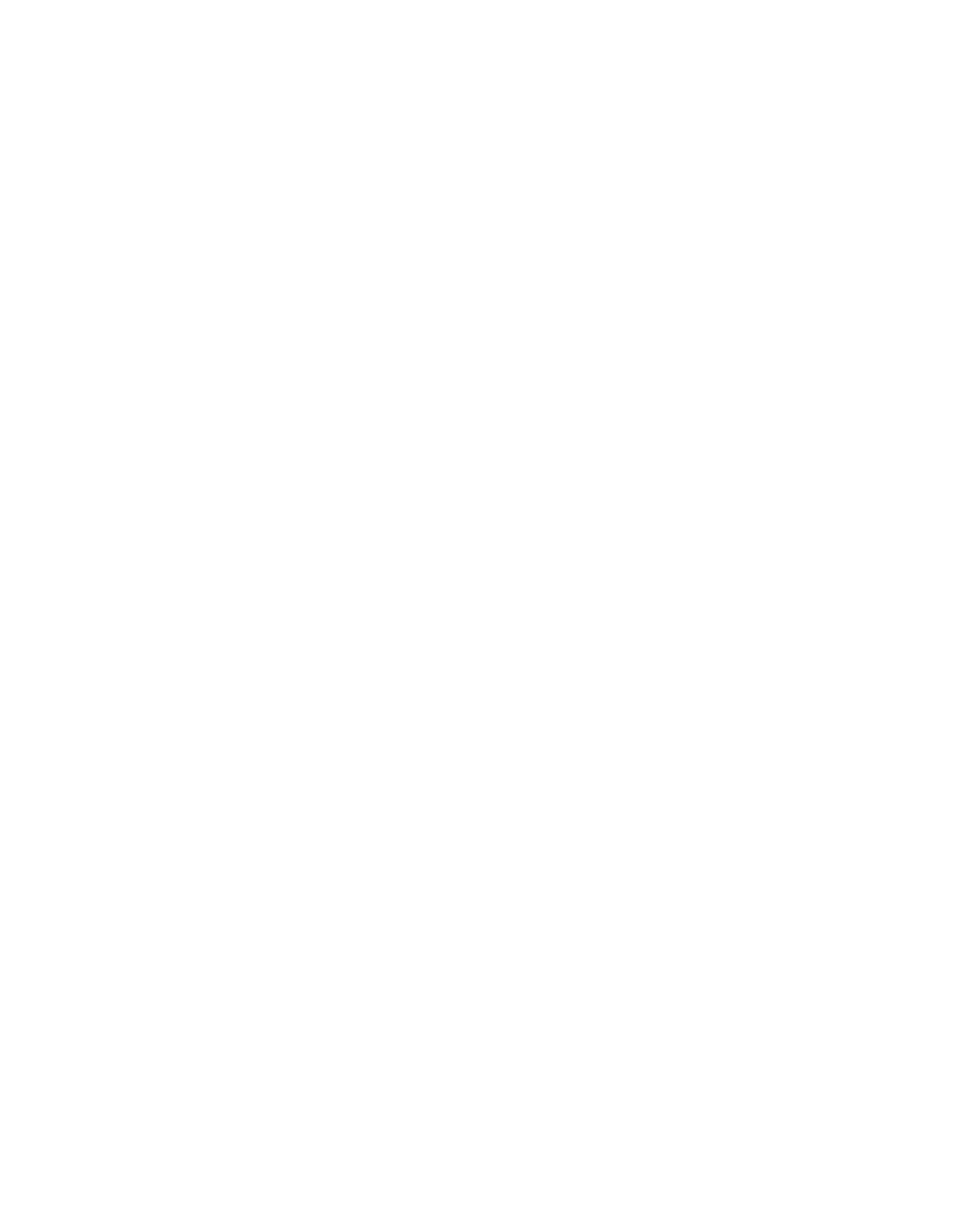# **Contents**

| Michigan Department of Natural Resources Saginaw Bay Walleye Recovery |  |
|-----------------------------------------------------------------------|--|
|                                                                       |  |
|                                                                       |  |
|                                                                       |  |
|                                                                       |  |
|                                                                       |  |
|                                                                       |  |
|                                                                       |  |
|                                                                       |  |
|                                                                       |  |
|                                                                       |  |
|                                                                       |  |
|                                                                       |  |
|                                                                       |  |
|                                                                       |  |
|                                                                       |  |
|                                                                       |  |
|                                                                       |  |
|                                                                       |  |
|                                                                       |  |
|                                                                       |  |
|                                                                       |  |
|                                                                       |  |
|                                                                       |  |
|                                                                       |  |
|                                                                       |  |
|                                                                       |  |
|                                                                       |  |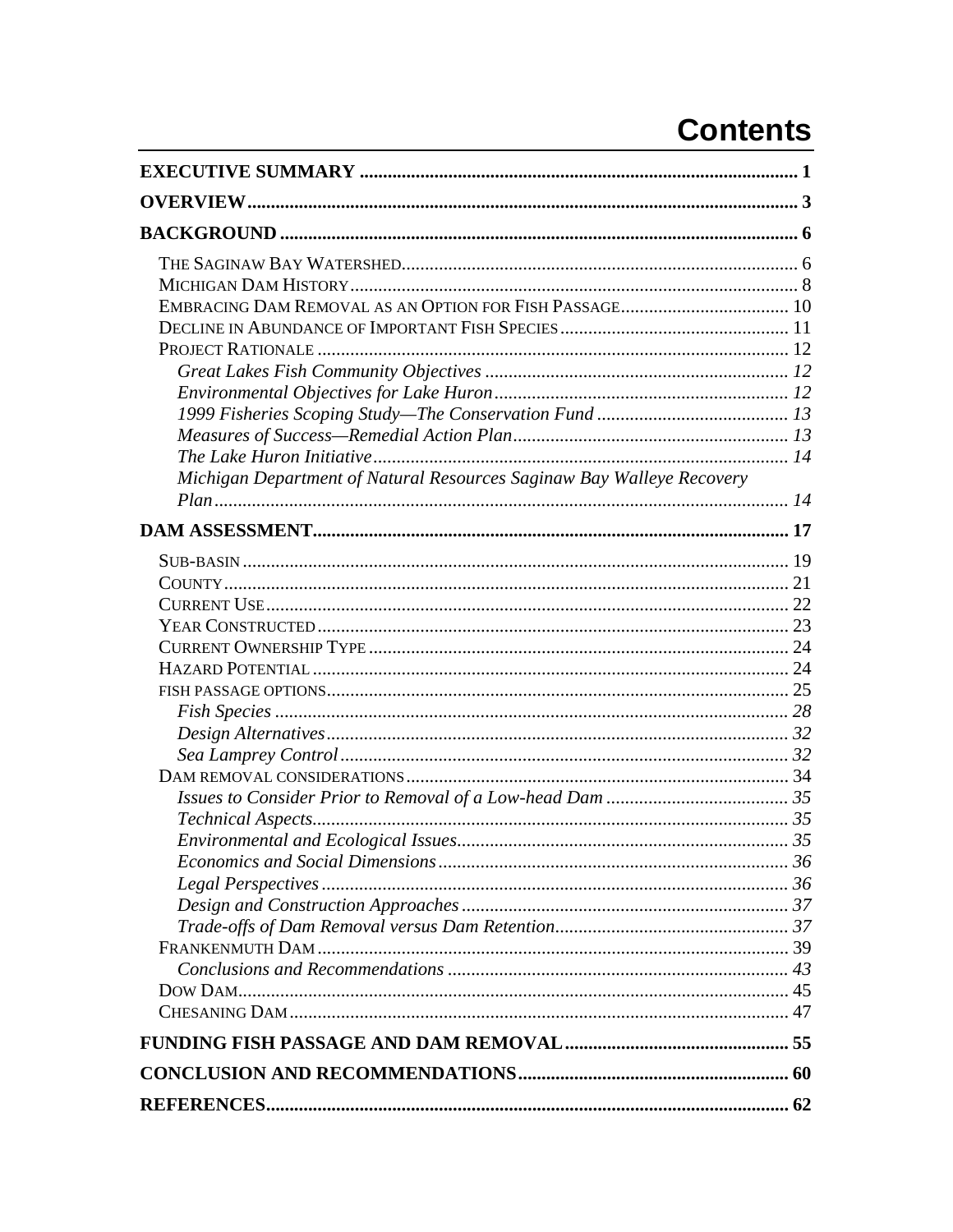| <b>APPENDIX B: CHARACTERISTICS OF CURRENT DAMS, BY SUB-BASIN 66</b> |  |
|---------------------------------------------------------------------|--|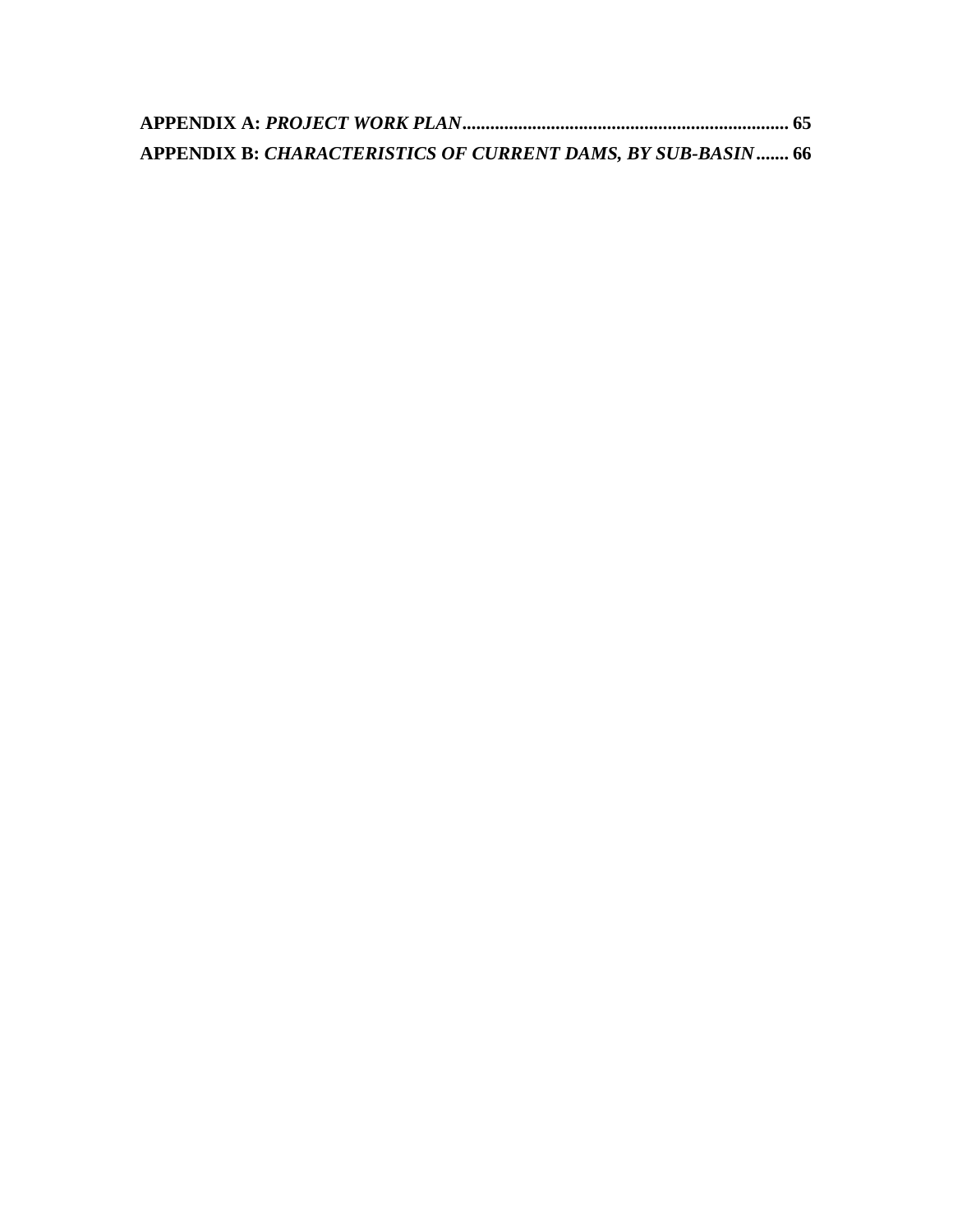<span id="page-4-0"></span>In October 2003, The Partnership for the Saginaw Bay Watershed, a local stakeholder group comprising citizens, government representatives, and environmental groups, hired Public Sector Consultants Inc. to conduct an assessment and develop information for communities and resource managers to help identify the most cost-effective options including dam removal—for enhancing fish passage over barrier dams to achieve the targeted, sustainable fish population goals for Saginaw Bay. This report is intended to help dam owners make informed and collaborative decisions about the future of their dam. It strives to establish social, economic, and ecological contexts for decision making and describes potential costs and benefits of enhancing fish passage in several key tributaries in the Saginaw River watershed.

Until recently, installation of dams was a widely supported method of river management in Michigan and the United States. The current consensus among river ecologists, however, is that dams are the single greatest cause of the decline of river ecosystems (World Commission on Dams 2000). Community and public reaction to dam removal at the local level appears biased toward socioeconomic and value-laden judgments that perpetuate the status quo and undermine opportunities for ecological restoration. Consideration of dam removal often incites significant opposition because a dam often is viewed as a site of historical significance, a civic icon of sorts—revered and cloaked in nostalgia and romantic history of the nineteenth and early twentieth centuries with minimal regard for contemporary environmental objectives. In addition, the water impoundments created by dams may be viewed as an economic stimulus for recreation or downtown development.

In Michigan, almost 2,500 dams obstruct fish passage and reproduction on key rivers and streams, all of which drain to the Great Lakes. Approximately 315 of these dams are located in the Saginaw River watershed, with the largest number, approximately 96, occurring in the Flint River sub-basin.

The primary goals of the project were to:

- Increase awareness and understanding of both dams and natural river systems in the Saginaw River watershed
- Improve the process of decision making at the local level so that alternatives to improve fish passage, including selective dam removal, are considered and accepted or rejected on their own merits
- Identify a suite of financing options for enhancing fish passage, including dam removal, by-pass channels, or other innovative approaches such as rock ramp installation

The City of Frankenmuth participated in the project as a demonstration site to assess opportunities and cost estimates for fish passage at its local dam. Cost estimates were developed for fish passage alternatives at this site. In addition, the Chesaning Dam on the Shiawassee River and the Dow Dam on the Tittabawassee River provide a focus for some of the analysis. According to the Michigan Department of Natural Resources, the ability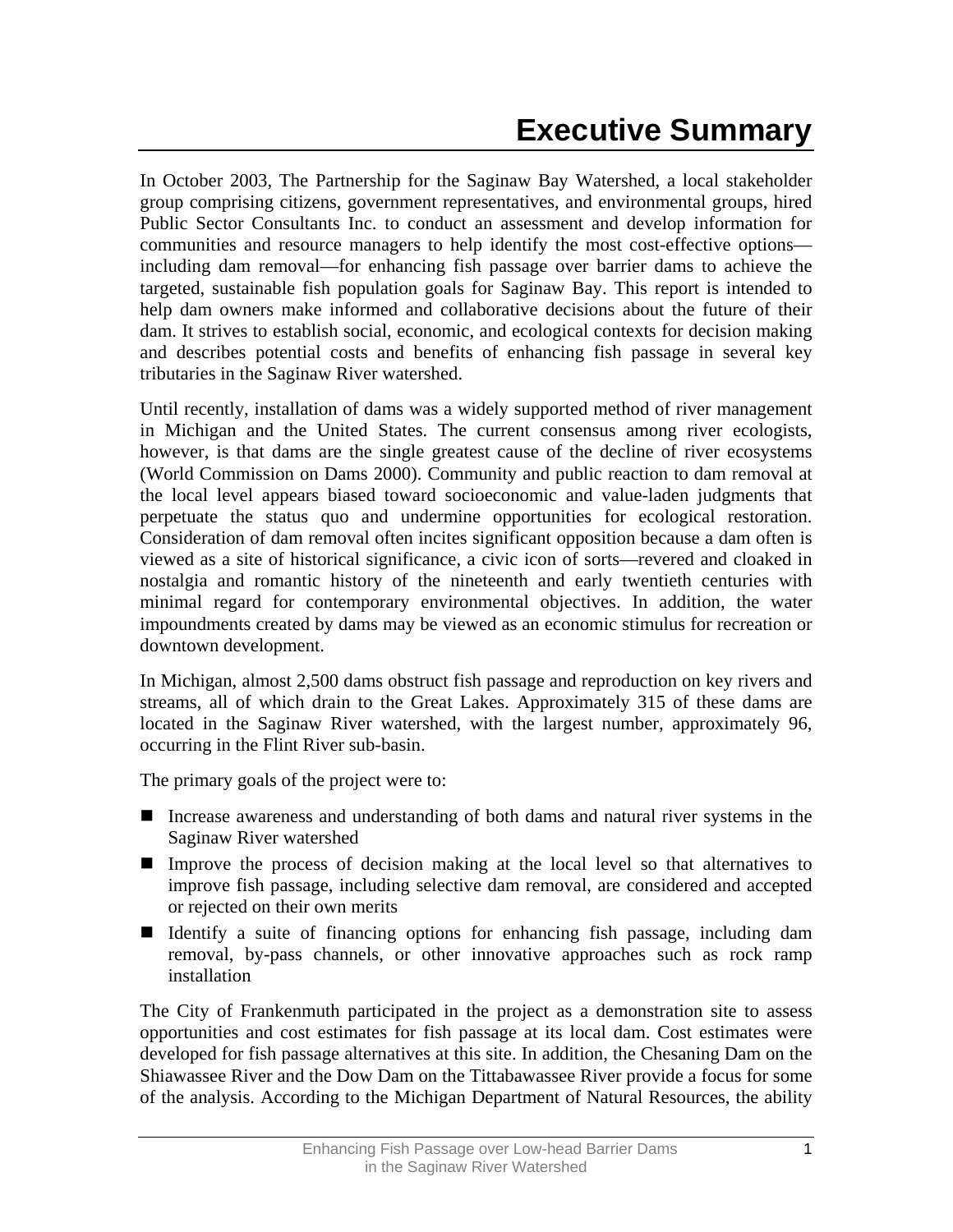to move fish past these three barriers, and others, represents one of the most significant opportunities to help reestablish and sustain desirable fish populations in the Saginaw Bay watershed.

The report concludes that improving fish passage and natural reproduction and considering selective dam removal in tributary streams is limited primarily by:

- Lack of understanding and knowledge on the part of dam owners and local citizens of the value and type of ecological restoration techniques now possible
- Lack of public support for dam removal as a viable tool for river restoration
- Lack of complete and accurate information when decisions on dam removal are made, often in an emotionally charged and divisive atmosphere
- Lack of financial resources to achieve desirable fish passage techniques, including dam removal

The report also concludes that enhancing fish passage in tributary streams is not incompatible with local socioeconomic goals. In fact, interaction among fishery managers and local community officials at the earliest stages to assess opportunities for fish passage and consider dam removal may lead to enhanced recreational opportunities while stimulating local economies.

Removing dams to reestablish free-flowing tributary rivers and providing fish passage over remaining useful structures offers a major opportunity for restoration of certain Great Lakes fish populations that have historically relied upon rivers for spawning and nursery areas. Restoration of the natural flow regime of tributary rivers and their watersheds continues to emerge as a significant component of recovery efforts throughout the Great Lakes region and Michigan in particular.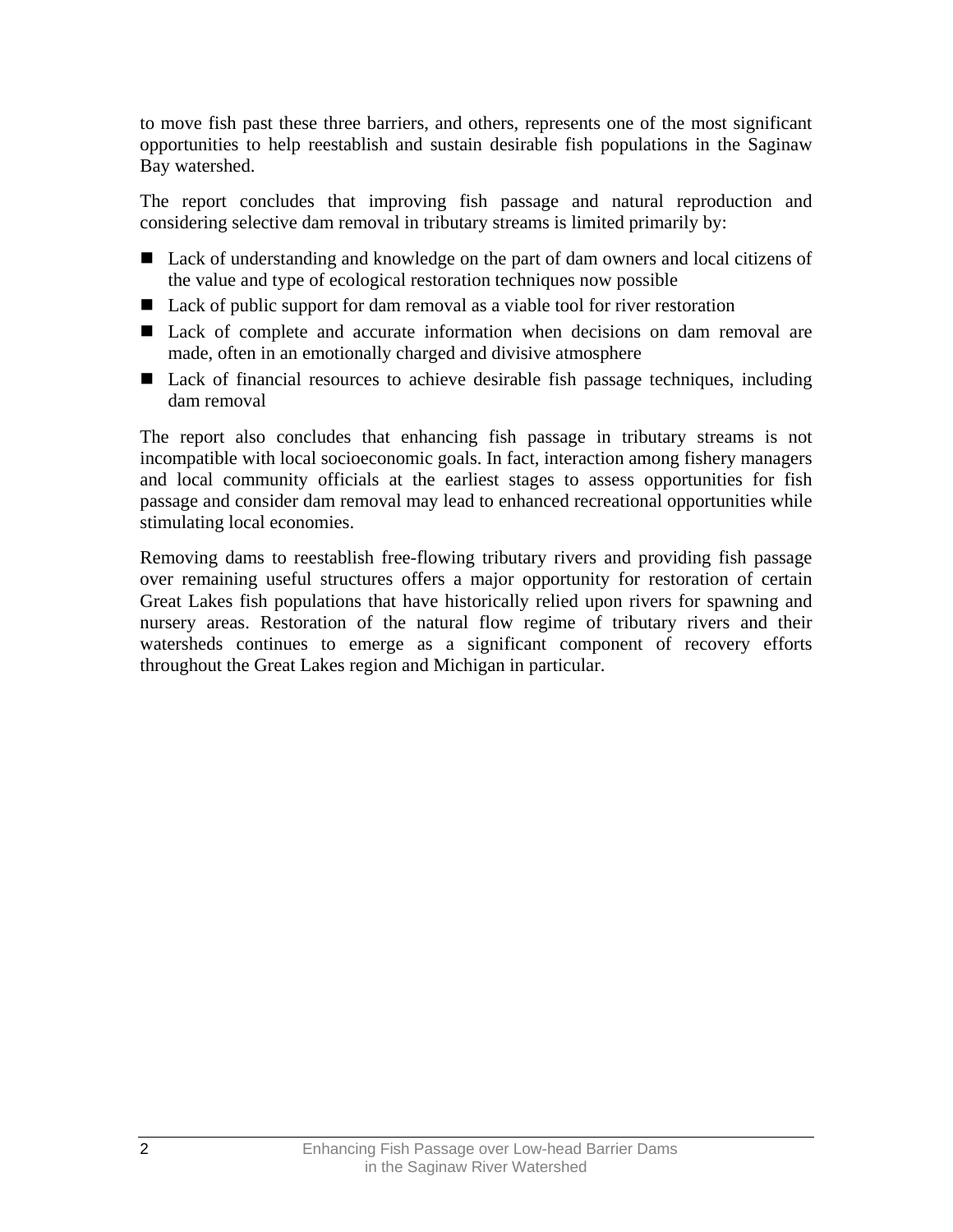# **Overview**

<span id="page-6-0"></span>This project sought to implement a recommendation of a 1999 *Fisheries Scoping Study* (The Conservation Fund 1999) funded by the Saginaw Bay Watershed Initiative Network (WIN), a consortium of communities, conservationists, foundations, and businesses working together to balance the region's economic, environmental, and social goals, and carried out by The Conservation Fund. The study suggested that the best opportunity to enhance walleye populations may be in projects that allow fish passage around impoundments to access historical spawning grounds. This project also addresses recommendations of the 2000 Saginaw River/Bay *Measures of Success* report (PSC 2000) and the Lake Huron Initiative (MDEQ/OGL 2000) to restore habitat required to enhance and sustain valuable fish populations of Saginaw Bay and Lake Huron. Furthermore, the project was designed to advance fish community objectives for Lake Huron—established for the Great Lakes under the auspices of the Great Lakes Fishery Commission—by developing critical information required to access spawning habitat in tributary rivers and streams now blocked by dams. A project steering committee composed of agency representatives and local stakeholders was formed in November 2003 to help guide the project.

Dams and other man-made barriers constructed in tributaries to the Great Lakes over the last 150 years are a major factor limiting the establishment of sustainable populations of valuable Great Lakes fish species. Rivers are an integral element of the Great Lakes system. The quality of water entering the Great Lakes system through tributaries affects the health of the organisms within the system. Many fish species found in the Great Lakes depend wholly or partially upon tributaries for spawning and nursery areas. Many species, including salmon, steelhead, walleye, and lake sturgeon, spawn in streams and rivers and remain there for the early part of their life stages. Physical and chemical deterioration of river and stream habitats has been a significant factor limiting the natural reproduction of certain Great Lakes fish populations.

The Great Lakes fishery and the ecological system upon which it depends cannot be fully restored to the conditions that existed prior to European settlement of the Great Lakes region. The loss of several fish species, the purposeful and accidental introduction of nonindigenous species, and the irreversible effects of major land use changes and related human activities in the Great Lakes basin will require adaptive management approaches that recognize these limitations. However, opportunities are now available that take advantage of increased public support for protection of the Great Lakes and expanded efforts to restore critical elements of the ecosystem. This support is invaluable to the recovery and stabilization of native and non-native fish populations that offer the potential for long-term, sustainable benefits to residents of the Great Lakes basin.

Restoration of Saginaw Bay and Lake Huron fisheries depends on reestablishing natural reproduction to achieve management objectives. The deforestation and conversion of land to agriculture by early settlers set the stage for silt and sediment erosion to cover a sizeable portion of Saginaw Bay's historically important open-water spawning reefs, significantly impairing natural reproduction. During the same period, many dams were constructed to accommodate sawmills and gristmills and to generate electricity. This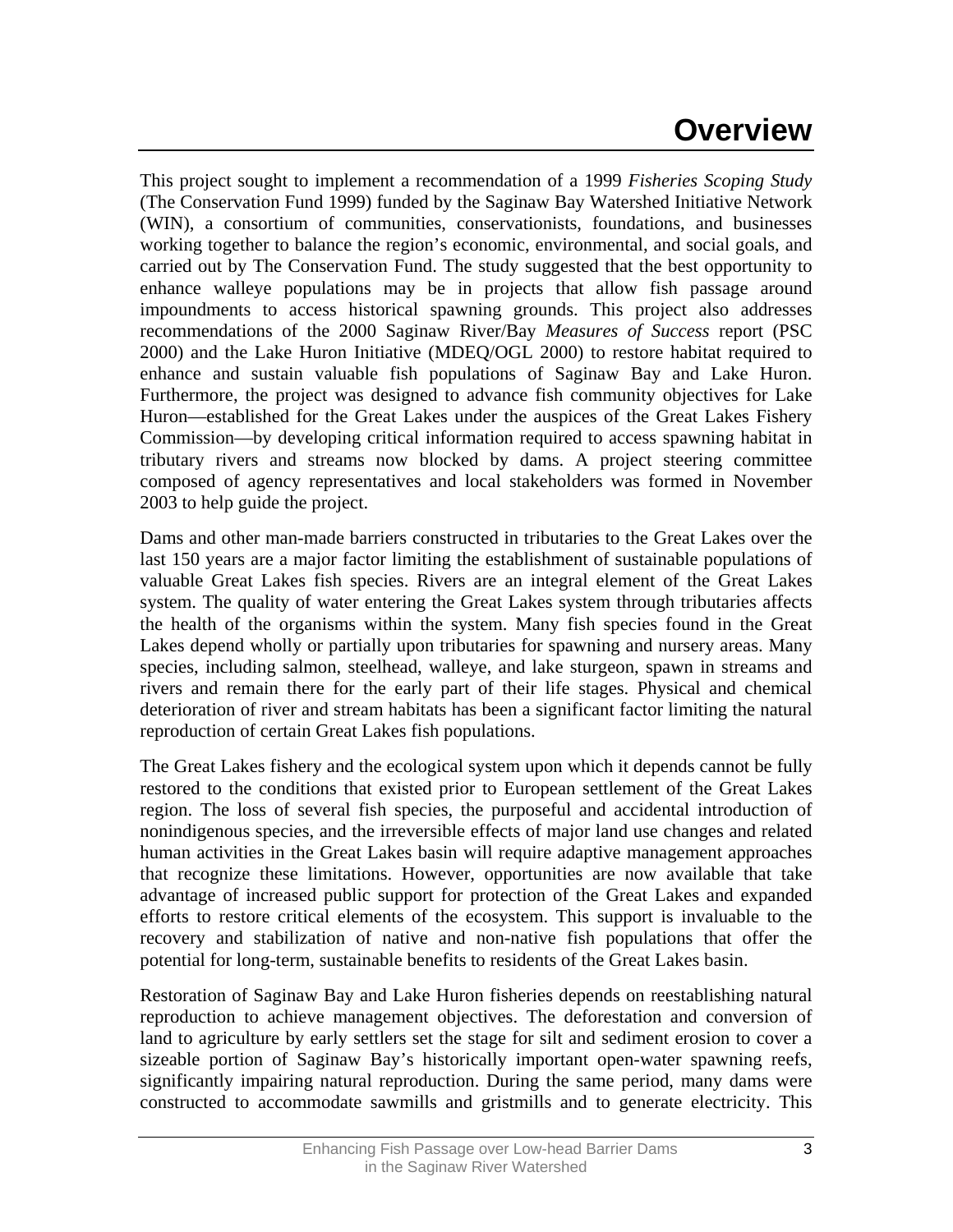severed significant portions of the tributary rivers from the Great Lakes, blocking spawning runs for such fish species as sturgeon, walleye, whitefish, white bass, and suckers. In order to meet fishery objectives for the watershed, the available habitat for spawning must be expanded into tributary rivers and streams now obstructed by dams.

The Saginaw Bay watershed is the largest watershed in Michigan and is home to a renowned walleye fishery. The majority of natural reproduction for this species occurs in rivers within the watershed. A combination of factors has slowed walleye recovery in Saginaw Bay. These include alewife predation on walleye fry, habitat degradation, and blocked access to critical spawning habitat by dams and spillways.

While the bay's walleye sport fishery has returned, studies suggest that a large proportion of the locally produced walleye are stocked fish. Recent research (Fielder 2002) shows that increased bay sedimentation rates since the early to mid-1900s, specifically sediment transported from rivers, has virtually eliminated the inner-bay rock reefs that once were major spawning sites for bay-area walleye populations. While providing access to fish spawning and nursery areas upstream of dams offers the greatest potential for restoring fish populations in Saginaw Bay to historic levels, there is no framework or strategy to address the complex issues associated with fish passage past existing barriers.

Management agencies such as the Michigan Department of Natural Resources (MDNR) seek to build sustainable fish populations based on natural reproduction to help reduce reliance on fish production and stocking. This will be achieved by implementing several strategies, including reconnecting tributaries to the Great Lakes that have been blocked by dams, many of which have outlived their useful life and negatively affect natural flow regimes, stream hydrology, and aquatic habitats.

While the MDNR has established tentative goals based on historic levels for sustainable fish production from Saginaw Bay, achievement of these goals depends on continued progress in pollution control and increased habitat protection and restoration. In general, the fisheries management goal is to take advantage of available forage species in the bay to enhance the abundance of larger predator species such as walleye, northern pike, muskellunge, and catfish; to accomplish this goal, stocking, harvest regulation, and habitat protection will be employed. Recovery goals have been proposed by the state for a majority of the sport and commercial species taken from the river and bay.

Unfortunately, no statewide or watershed strategy is available to help dam owners and resource managers identify dams for removal or determine other opportunities for enhancing fish migration above these structures. Moreover, there is limited technical information on the relative cost and designs needed to provide passage above current barriers for such species as walleye, sturgeon, and white bass while minimizing sea lamprey access to these same areas.

In October 2003, The Partnership for the Saginaw Bay Watershed, a local stakeholder group comprising citizens, government representatives, and environmental groups, hired Public Sector Consultants Inc. to conduct an assessment and develop a strategy for dam owners and resource managers to help identify the most cost-effective options—including dam removal—for enhancing fish passage past barrier dams to achieve the targeted,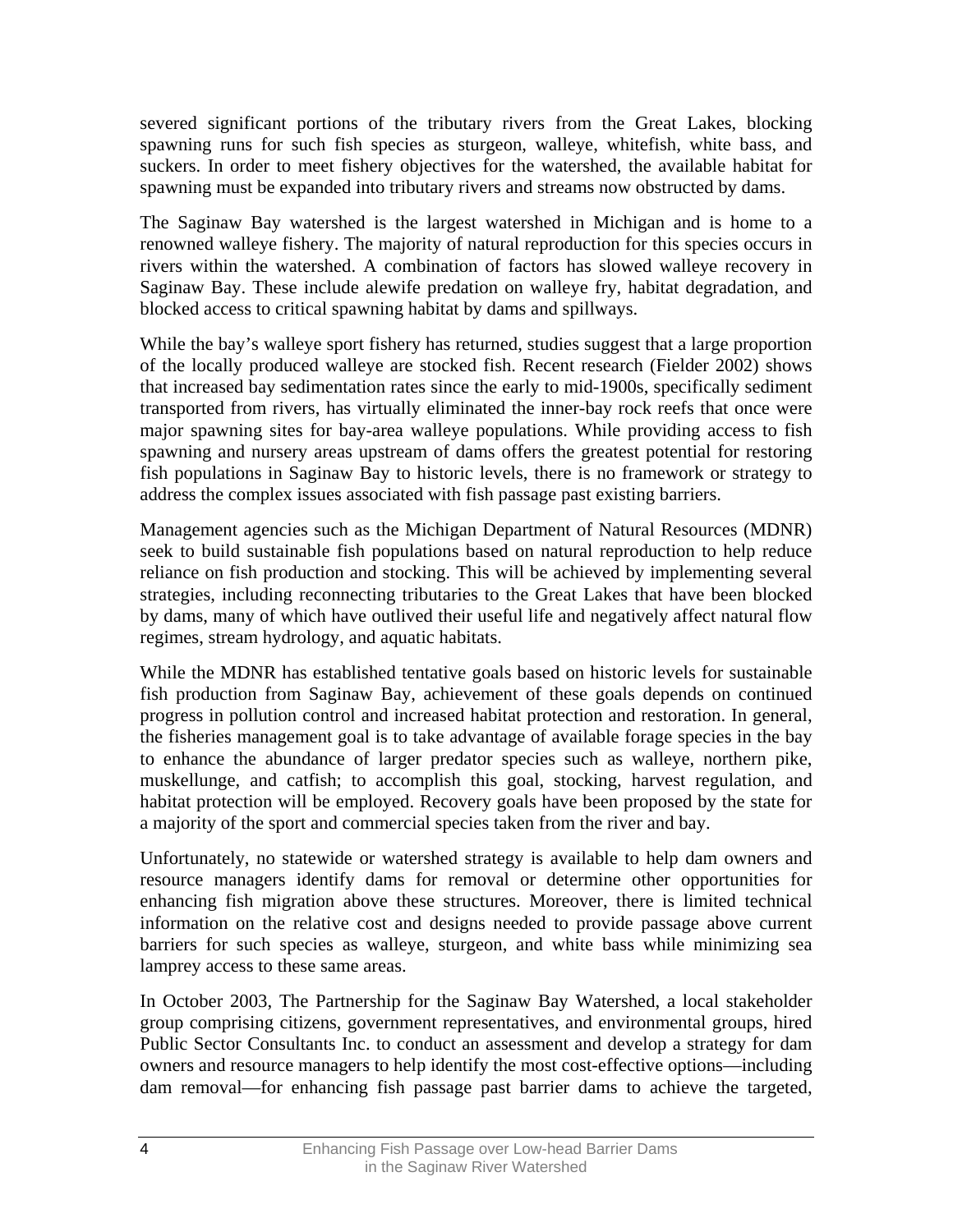sustainable fish population goals for Saginaw Bay. (The project work plan is provided in Appendix A.)

The primary goals of the project were to:

- Increase awareness and understanding of both dams and natural river systems
- Improve the process of decision making at the local level so that alternatives to improved fish passage, such as selective dam removal, are considered and accepted or rejected on their own merits
- Identify a suite of financing options for dam retirement, removal, and enhancing fish passage

Specific project objectives were to:

- Conduct an assessment of dams in the Saginaw River watershed based on current use, ownership, age, hazard potential, sea lamprey barrier issues, and other factors such as potential for increasing spawning habitat
- Develop technical and economic information to help dam owners, local officials, and resource managers assess and evaluate options for fish passage
- Analyze technical information, including costs and funding options, and select viable alternatives for fish passage at the Frankenmuth Dam
- If Identify significant obstacles to restoring natural flows and enhancing fish passage in the Saginaw River watershed

A project advisory committee composed of agency representatives and local stakeholders was formed in November 2003 to help guide the project. Member organizations were:

- City of Frankenmuth
- Dow Chemical Company
- Michigan Department of Environmental Quality—Dam Safety Unit
- Michigan Department of Environmental Quality—Office of the Great Lakes
- Michigan Department of Natural Resources—Fisheries Division
- The Partnership for the Saginaw Bay Watershed
- U.S. Environmental Protection Agency
- **U.S.** Fish and Wildlife Service

The City of Frankenmuth participated in the project as a demonstration site to assess opportunities for fish passage at its local dam. The Chesaning Dam on the Shiawassee River and the Dow Dam on the Tittabawassee River were focal points for additional analysis. The ability to move fish past these three barriers represents one of the most significant opportunities to help reestablish and sustain desirable fish populations in the Saginaw Bay watershed.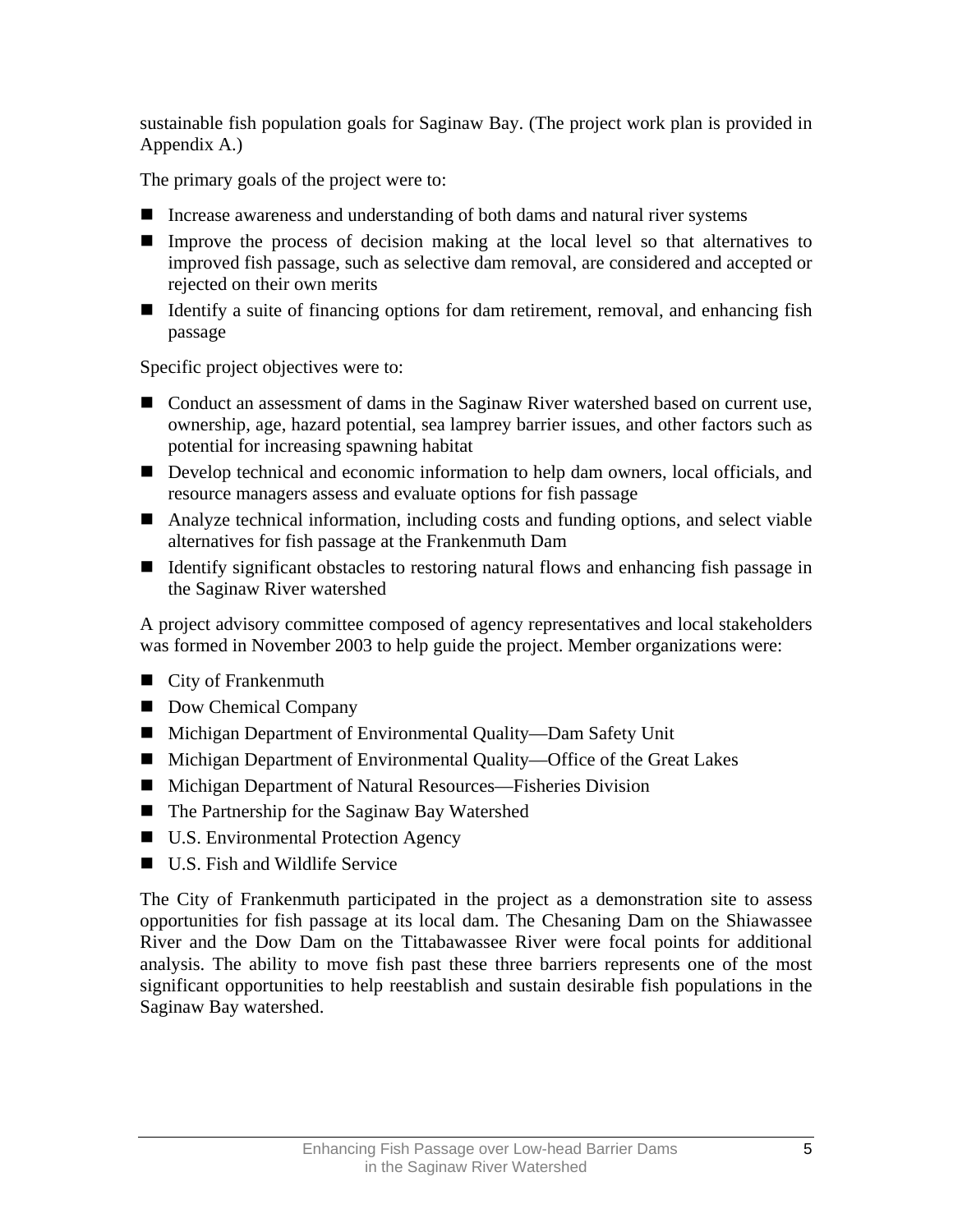## <span id="page-9-0"></span>**THE SAGINAW BAY WATERSHED**

Located in the east central portion of Michigan's lower peninsula, the Saginaw Bay watershed consists of all of the land area and waterways that drain into Saginaw Bay. This watershed, Michigan's largest, includes all or part of 22 counties and America's largest contiguous freshwater coastal wetland system. It extends from Iosco, Ogemaw, and Roscommon Counties in the north to Livingston and Oakland Counties in the south, and includes parts of Huron and Sanilac Counties in the east. The bay has a large surface area of 2,960 square kilometers and its drainage basin covers 22,557 square kilometers. Twenty-eight rivers, creeks, and agricultural drains flow directly into Saginaw Bay (MDNR/SWQD 1988). The Saginaw Bay watershed is home to about 1.4 million people. Land use is diverse, ranging from relatively undisturbed natural areas to intensive agricultural and heavily industrialized urban settings. The majority of industrial activity is in the four urban centers—Bay City, Flint, Midland, and Saginaw. Agriculture comprises approximately 50 percent of the land use. Residents rely on the watershed for irrigation, electrical power generation, industrial processes, and drinking water.

The rich resources of the Saginaw Bay watershed also support tourism, outdoor recreation, and a vast variety of wildlife, including more than 138 endangered or threatened species (MDNR/SWQD 1994). Wetlands along the shores of Saginaw Bay provides vital habitat for millions of migrating waterfowl and songbirds and over 90 fish species. The watershed also features more than 175 inland lakes, about 7,000 miles of rivers and streams, and drains approximately 15 percent of Michigan's total land area. Exhibit 1 highlights the watershed boundaries and major tributaries.

The Saginaw River/Bay fisheries were important to the residents of the region even before European settlement of the area occurred in the mid-1800s. Native Americans relied on the abundant fish populations found in the river and bay as a significant source of food. Commercial fishing activities around Saginaw Bay flourished in the last half of the 1800s, supplying food for a growing population in the area and the Great Lakes region. Commercial fishing became a major industry in many ports along Saginaw Bay, peaking just after the turn of the century, when a record 14.2 million pounds of fish were harvested.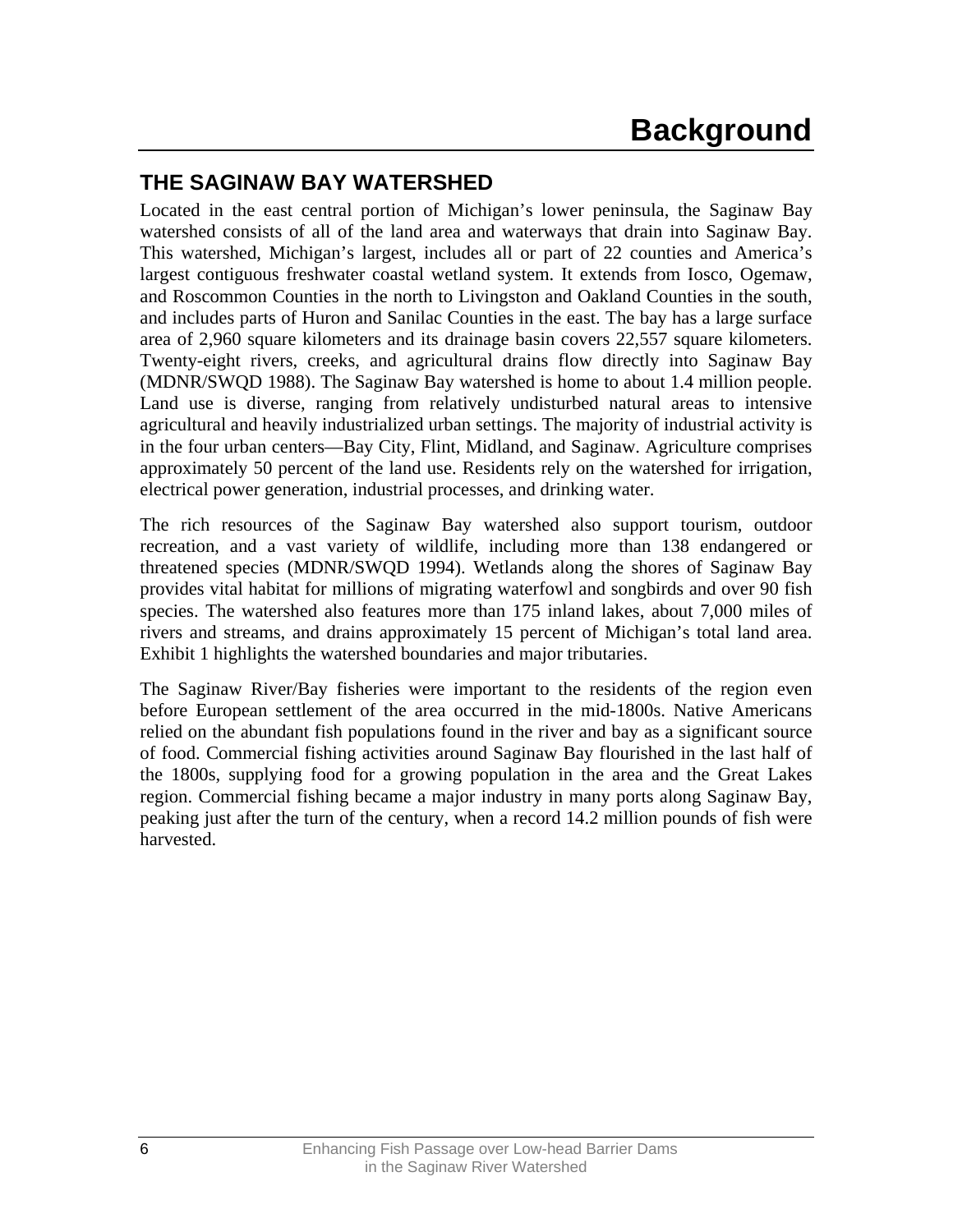

**EXHIBIT 1**  Saginaw Bay Watershed Boundary and Major Tributaries and Cities

SOURCE: Michigan Department of Environmental Quality, 2000.

A significant loss of fish habitat in the Lake Huron basin has occurred in Saginaw Bay, where the largest human population in the Lake Huron basin is found. More than 75 percent of the historic lakewide yields of walleye, yellow perch, lake herring, and channel catfish were derived from Saginaw Bay before pollution dramatically reduced productivity of the bay in the mid-1900s. Lake Huron's aquatic community health and biodiversity are relatively good, at least in contemporary terms and in comparison to other Great Lakes. The fish community in Lake Huron is recovering, but remains unstable after decades of overharvesting and being subjected to the effects of nonindigenous species. Modest numbers of stocked lake trout are reproducing in the lake, and populations of whitefish are more abundant than at any other time in this century (MDEQ/OGL 2002).

Major areas of contention and opportunity in Lake Huron are: (1) habitat management, e.g., wetland restoration and reconnection of historical spawning grounds; (2) sea lamprey control; (3) introduced nonindigenous species; (4) public demands; (5) monitoring; and (6) research requirements (MDEQ/OGL 2002).

Most of Lake Huron's main predatory fish and their associated communities and recreational fisheries are still dependant on stocking. Exhibit 2 shows that since 1968, the annual stocking rate for predator fish (salmon, trout, and walleye) has increased from less than one million to over 14 million (Lake Huron Technical Committee, 1999). Walleye are reproducing in some Saginaw Bay tributaries but not sufficiently to replace the need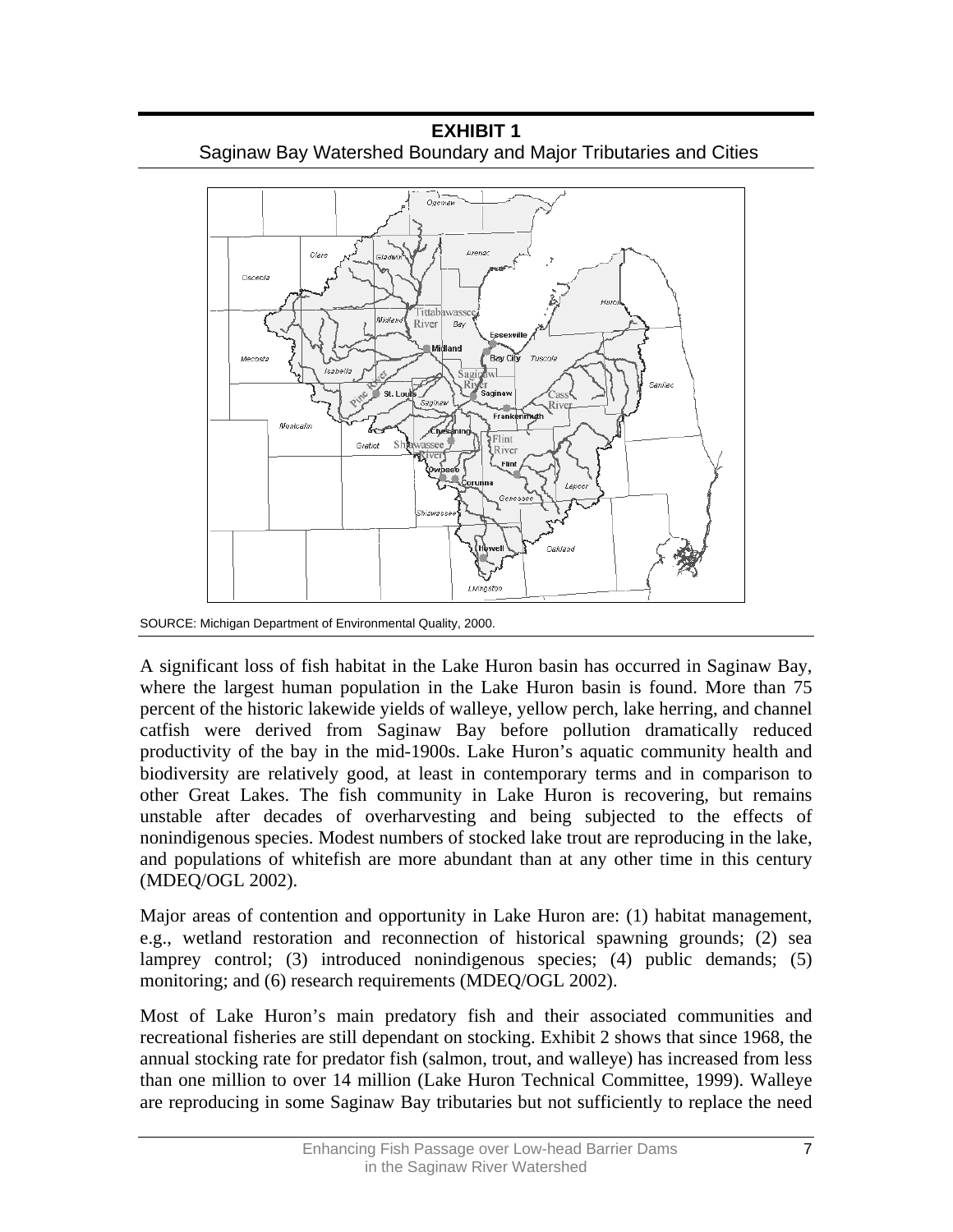<span id="page-11-0"></span>for stocking. Dams on Lake Huron tributaries block the vast majority of spawning sites for chinook salmon, steelhead trout, walleye, sturgeon, and many other fish.



The Great Lakes Fishery Commission Lake Huron Committee has identified fish community objectives for Lake Huron relative to habitat and the environment (Lake Huron Technical Committee 1999). They include:

- Protect and enhance fish habitat and rehabilitate degraded habitats.
- Achieve no net loss of the productive capacity of habitat supporting Lake Huron fish communities.
- Restore damaged habitats.

# **MICHIGAN DAM HISTORY**

Beginning in the 1800s the construction of dams on the Great Lakes tributaries—first for the transport of timber, then for waterpower, and later for electric generation and water supply purposes—blocked access to spawning areas and in other ways negatively affected habitat essential to many indigenous fish species. By 1940 dams had been constructed in the lower portion of nearly every major tributary to the Great Lakes; hundreds of dam structures remain in some tributary watersheds. Many dams have outlived their original purposes and are in a state of disrepair; others are nearing the end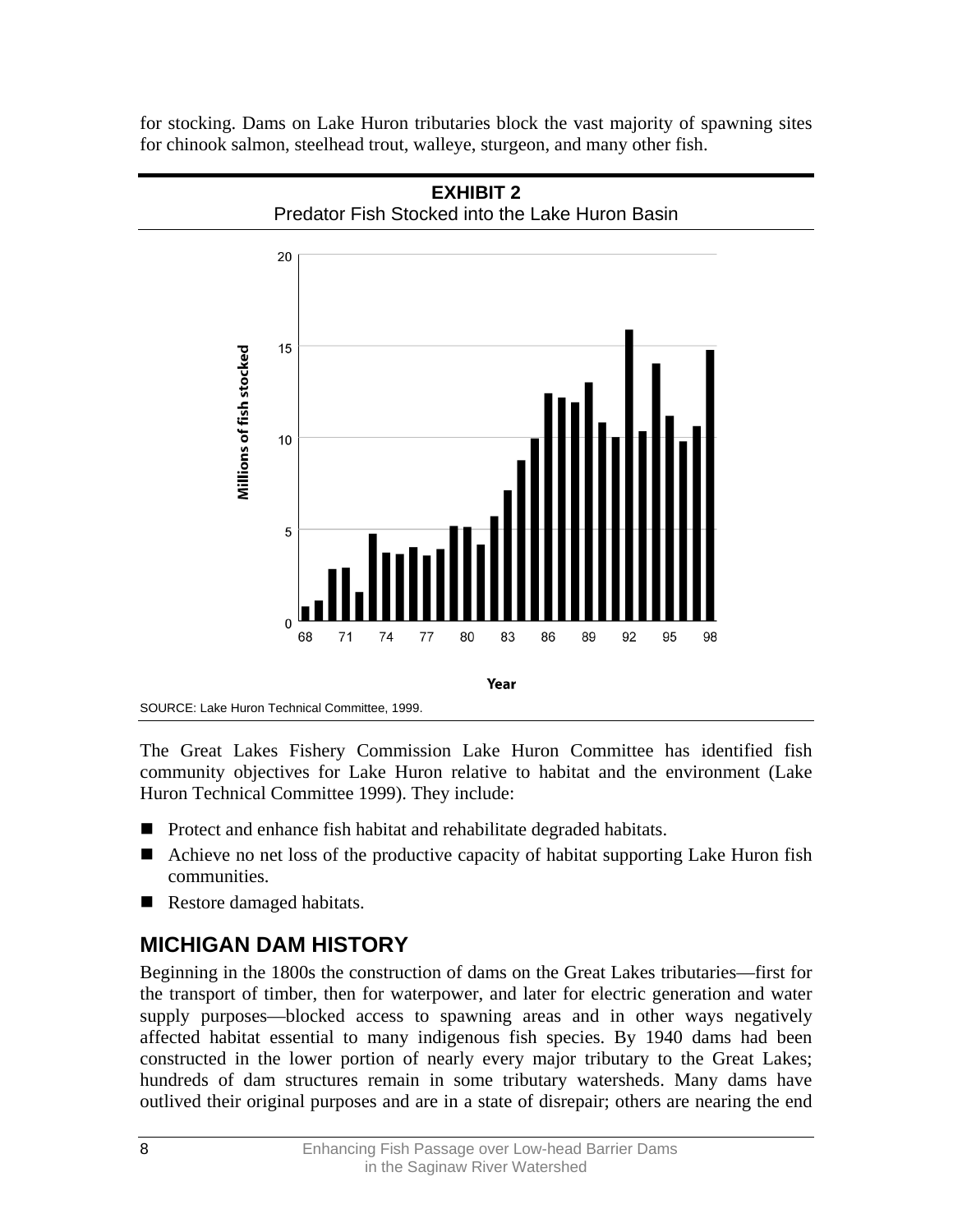of their useful life as hydroelectric generation facilities. While these may be candidates for removal, others continue to provide benefits such as electric power generation, barriers to sea lamprey migration, sediment containment, recreation, flood storage, and water supplies. Existing and ongoing benefits, however, must be factored into the overall decision-making process when considering the current level of these benefits versus the potential for new and enhanced benefits.

It is difficult to say with certainty how many dams are present on Michigan's rivers. A variety of water level–control structures have been built over the last two centuries, ranging from small rock and timber crib structures to large dams of earth and concrete. Formal records do not exist for many of these structures. The most extensive effort to catalog dams in the United States is the National Inventory of Dams (NID), maintained by the U.S. Army Corps of Engineers and the Federal Emergency Management Agency (FEMA). This database includes dams that are considered a high risk to downstream areas; dams that are higher than six feet with more than 50 acre-feet of storage; or dams that are higher than 25 feet with more than 15 acre-feet of storage. The NID identifies 880 dams in Michigan (FEMA 1999). However, a more comprehensive database compiled by the State of Michigan has identified more than 2,500 structures. Informal estimates suggest that there may be upwards of 3,000 dams in the state (Chadwick et al. 2003). Approximately 315 of these dams are located in the Saginaw River watershed, which encompasses approximately three-quarters of the Saginaw Bay watershed. Exhibit 3 shows the location of these dams in each of the six sub-basins.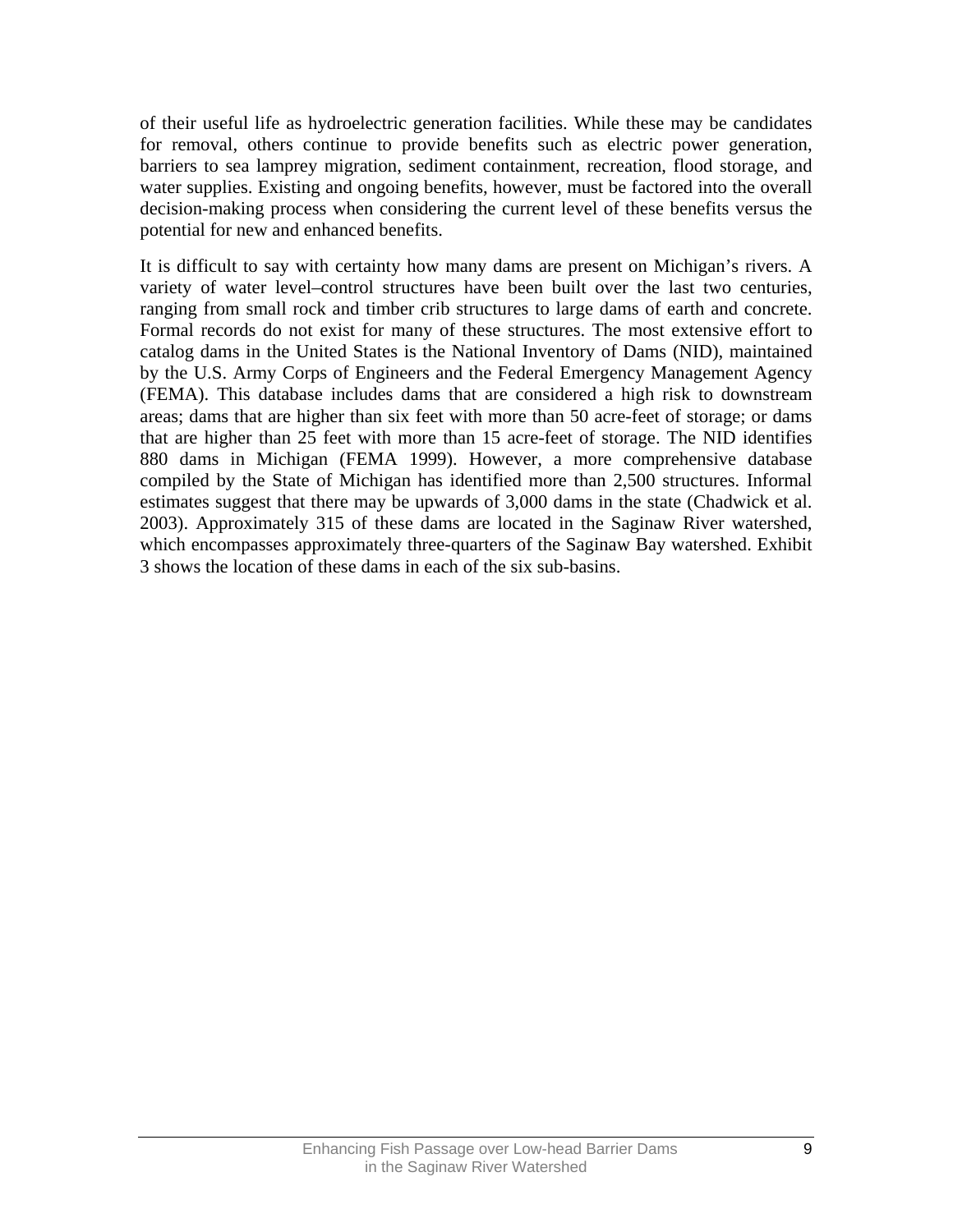<span id="page-13-0"></span>**River Sub-basins** Cass Chippewa Flint Saginaw Shiawassee Tittabawassee

**EXHIBIT 3**  Dams in Saginaw River Watershed

SOURCE: MDNR, Fisheries Division, Institute for Fisheries Research, 2004.

## **EMBRACING DAM REMOVAL AS AN OPTION FOR FISH PASSAGE**

Over the past decade, the scientific community has advanced our understanding of rivers and helped us to realize the significant impacts that dams have on river ecosystems. With these impacts better understood, evaluations have shifted from a one-sided look at the flood control, power, navigation, and irrigation benefits of dams to a well-balanced view that includes the substantial ecological and economic costs of dams. These more thorough and balanced evaluations of the costs and benefits of dams will in some cases conclude that the costs of the dam outweigh the benefits—and point toward dam removal as a preferred alternative.

While dams serve a number of human needs, society has developed ways to address many of these needs without dams. For instance, flood control can often be accomplished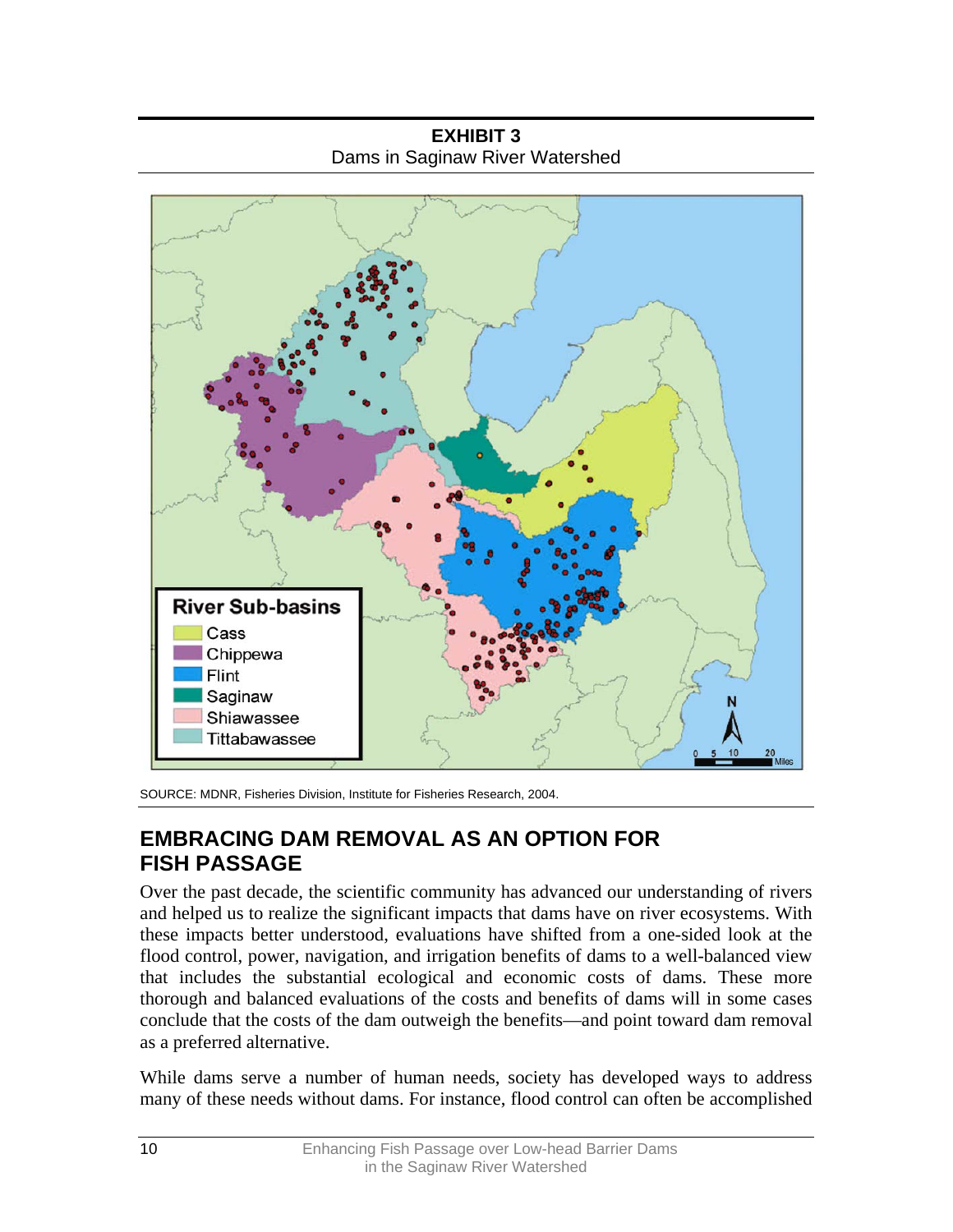<span id="page-14-0"></span>more effectively and less expensively by restoring wetlands, maintaining riparian buffers, or helping residents and businesses relocate out of the floodplain. Updating antiquated irrigation systems and replacing inappropriate crops can dramatically reduce the need for dams and reservoirs in arid regions.

Dam removal may become a desired alternative for many deteriorating, unsafe, or abandoned dams. In many cases, dam removal costs less than repairing the dam and is a particularly attractive option when the benefits of the dam are marginal or nonexistent. Even if the costs for removal or repair are comparable, dam removal eliminates the need (and cost) for future repairs.

Over the past several years, dam removal has received significant media attention. The decision to remove the Edwards Dam on the Kennebec River in Maine was covered in almost all major papers, and other removals have been covered at both the national and local levels. This broad media attention has helped to educate the public about the economic and environmental benefits of removing dams that don't make sense. In addition, it has prompted grassroots organizations and local decision makers to examine their hometown dams to determine whether dam removal is an appropriate approach.

Although dam removal has only recently become considered a reasonable river restoration tool, there are already numerous dam removal success stories. At least 465 dams have been removed from United States waterways—and at least 100 more are either slated for removal or under active consideration for removal (American Rivers 1999). By continuing the trend to remove unnecessary dams, restoration of both the economic and ecological benefits associated with free-flowing rivers can begin.

## **DECLINE IN ABUNDANCE OF IMPORTANT FISH SPECIES**

During the period from the early 1900s to the 1940s, Saginaw Bay accounted for over 28 percent of the commercial fishery harvest from Lake Huron (Baldwin and Saafeld 1962). The commercial catch records for this period indicate that the fish community of inner Saginaw Bay was primarily composed of walleye, yellow perch, channel catfish, white sucker, northern pike and several members of the sunfish family. In the outer portions of Saginaw Bay, lake trout, lake herring and lake whitefish were also significant and seasonally provided a fishery in the inner bay areas as well (Keller et al. 1987). The annual harvest of fish from Saginaw Bay peaked in the early part of the twentieth century and declined steadily through the 1970s. A number of factors contributed to the 70-year decline of the Saginaw Bay fishery, including destruction of nearshore spawning and nursery habitat, deterioration of water quality, blocking of spawning migrations in major tributaries, invasion of exotic species, and, particularly beginning in the 1940s, excessive commercial harvest of already stressed populations (Fielder et al. 2000).

Major chemical, industrial, and municipal wastewater discharges into the Saginaw River and upstream tributaries such as the Cass, Flint, and Tittabawassee Rivers have significantly affected fish populations in the Saginaw River and inner bay. By the early 1950s, physical barriers and/or pollution had effectively blocked major migrations of walleye and other species that previously had moved from Saginaw Bay into the Saginaw River watershed to spawn.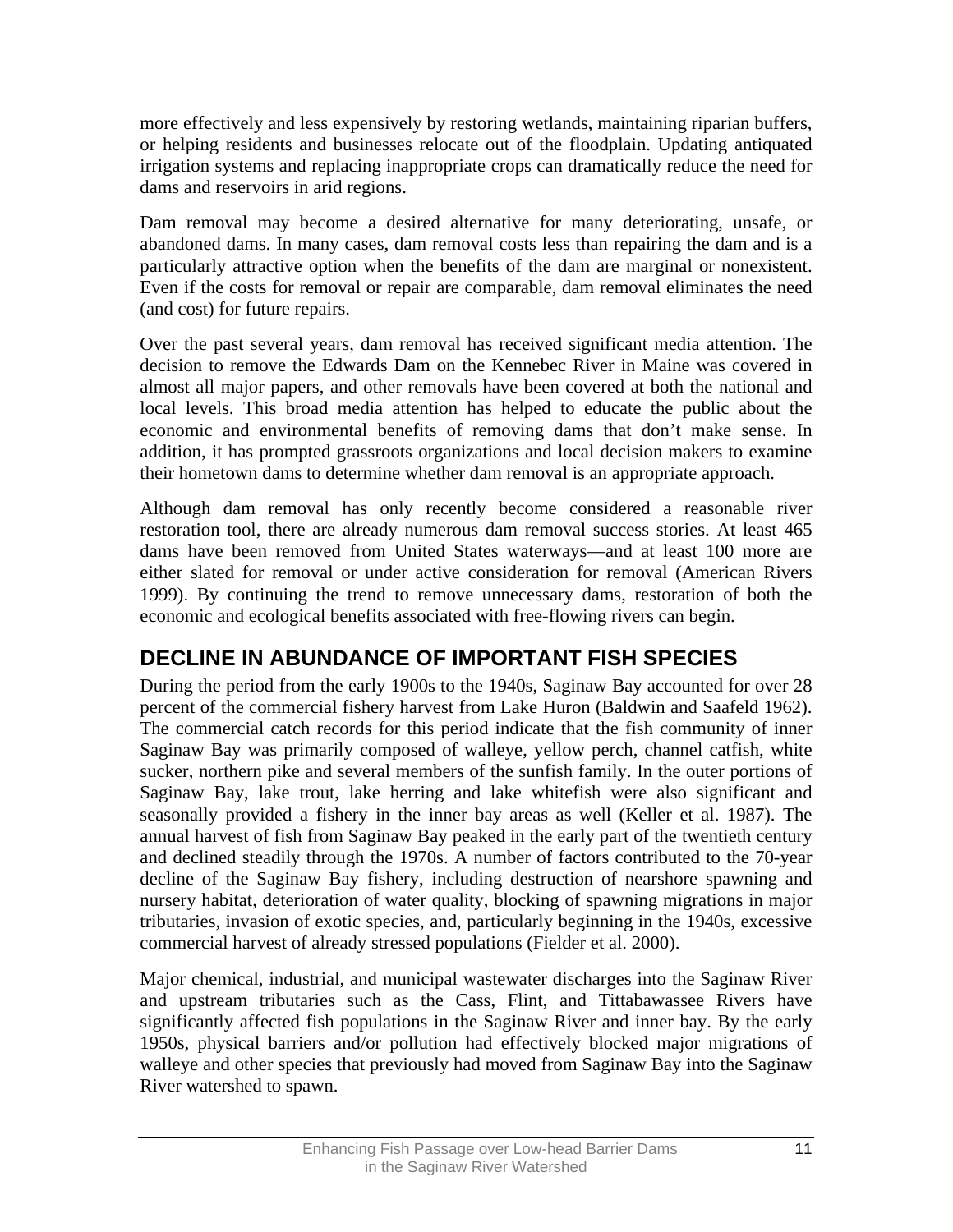## <span id="page-15-0"></span>**PROJECT RATIONALE**

The basis for this study is found in several reports and initiatives, outlined below.

#### *Great Lakes Fish Community Objectives*

In 1995, both United States and Canadian fisheries managers, through the Great Lakes Fishery Commission (GLFC), developed fish community objectives (FCOs) for protection and restoration of Lake Huron's fish community. Fish community objectives provide an umbrella under which management agencies are expected to develop more specific plans and strategies for Great Lakes fisheries protection and restoration. The objectives reflect the understanding that natural systems are dynamic; thus the objectives provide some latitude in adjusting management approaches to various conditions that might arise. A fish community may be described by its species mix, the qualities that enable it to persist (stability, balance, sustainability, and diversity), and the measures of the fishing opportunities that it offers (yield and recreation hours).

#### *Environmental Objectives for Lake Huron*

To further facilitate and support the fish community objectives described above, draft environmental objectives (EOs) describing the biological, chemical, and physical needs of desired fish communities have also been developed under the auspices of the Great Lakes Fishery Commission. The draft EOs for Lake Huron are intended to provide practical and effective suggestions to overcome existing environmental impediments to achieving FCOs. In order for these EOs to be relevant and accessible they should, to the extent possible:

- Address current and emerging ecosystem issues (nutrient inputs, climate change, stocking and prey base dynamics, changes in food web structure, etc.)
- If Identify critical habitats and their attributes (wetland size, integrity, diversity)
- $\blacksquare$  Be quantifiable (provide desirable end-points)
- Address habitat impairment issues identified in the FCOs
- **Promote and maintain biodiversity (genes, populations, communities, and landscapes)**

In many cases desirable endpoints for environmental conditions are not quantified due to a lack of information or incomplete knowledge of environment/fish community relationships. However, the identification of environmental factors affecting fish community structure and function help provide awareness and direction for future inquiries into environmental impacts.

This project supports several fish community and environmental objectives for Lake Huron by developing information that can be used to enhance fish passage past barrier dams and restore habitat for native and naturalized species within the lake's tributaries. Fisheries managers recognize that these tributaries are an integral component of meeting the overall objectives for the lake.

The fisheries management goals for Saginaw Bay are consistent with and contributed to those established for the fish-community objectives in Lake Huron developed under the auspices of the GLFC. Expanding the availability of walleye spawning habitat above downstream barriers on the Tittabawassee River and other Saginaw River tributaries is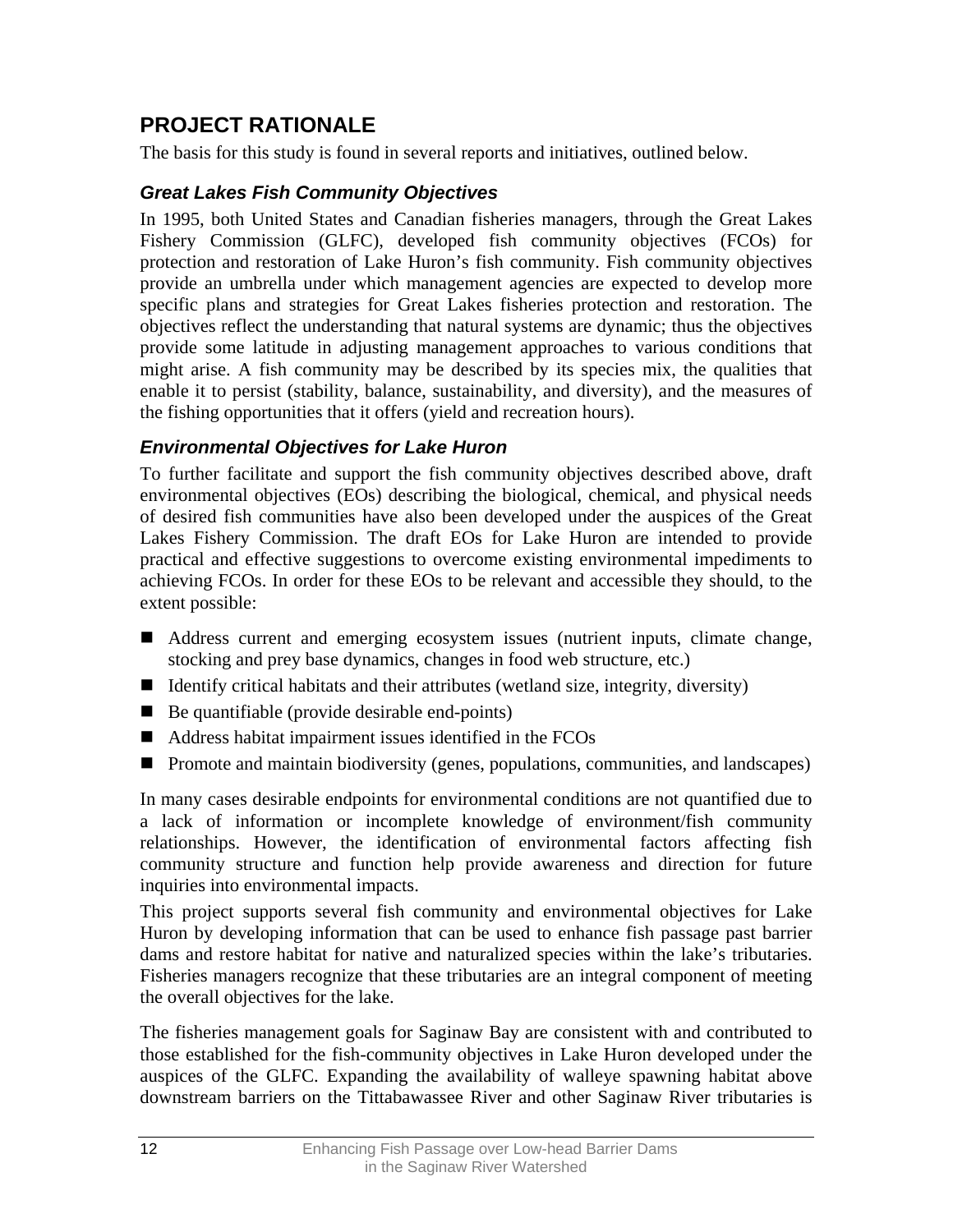<span id="page-16-0"></span>critical to successfully increasing the current walleye population through natural reproduction in the bay and tributaries (Fielder and Thomas 1997). Dam removal and/or fish passage is also critical to the successful restoration of lake sturgeon that historically used the upper portions of the Saginaw River watershed as spawning and nursery areas (Hay-Chmielewski and Whelen 1997).

### *1999 Fisheries Scoping Study—The Conservation Fund*

This project sought to implement a recommendation of a 1999 *Fisheries Scoping Study* prepared by The Conservation Fund, a national, nonprofit conservation organization that purchases and protects land—more than 1.6 million acres since 1985. The fund also assists local communities, private individuals and organizations, and government agencies with programs that balance conservation with economic development. The scoping study was funded by the Saginaw Bay Watershed Initiative Network (WIN), a consortium of communities, conservationists, foundations, and businesses working together to balance the region's economic, environmental, and social goals. The study suggested that the best opportunity to enhance walleye populations may be in demonstration projects that restore spawning grounds and allow fish passage around impoundments, with an emphasis on several tributaries including the Tittabawassee, Shiawassee and Cass Rivers (The Conservation Fund 1999).

### *Measures of Success—Remedial Action Plan*

The Partnership for the Saginaw Bay Watershed, a local watershed group comprising citizens, government representatives, and members of the environmental community, received funding in 1999 from WIN and the Bay Area Community Foundation to identify what success for the Saginaw River and Bay looks like through the development of understandable and achievable endpoints. Environmentally sound restoration measures that are sensitive to the regional economy and community concerns were developed. Twelve out of 14 beneficial uses were identified as being impaired. The end products of the project include

- development of clear targets for restoring the beneficial uses of the Saginaw River/Bay that are environmentally sound, understandable to the general public, and acceptable to the community;
- development of a concise summary of past success in the Saginaw River/Bay Area of Concern (AOC) that celebrates accomplishments; and
- development of an action agenda identifying next steps to be taken. This agenda will generate priority projects to restore the Saginaw River/Bay. The process is intended to develop concurrence among diverse interests on what needs to be done to restore the Saginaw River/Bay.

The abundance, diversity, and general health of fish populations in the Saginaw River/Bay area are some of the best measures of the overall status of this complex ecosystem. The four primary factors related to fisheries that led to the designation of the Saginaw River/Bay as a Great Lakes AOC were loss of fisheries habitat, chemical contaminant levels in fish, fish odor and taste issues, and accelerated eutrophication of the bay. Various actions over the past 25 years have improved the status of the fishery in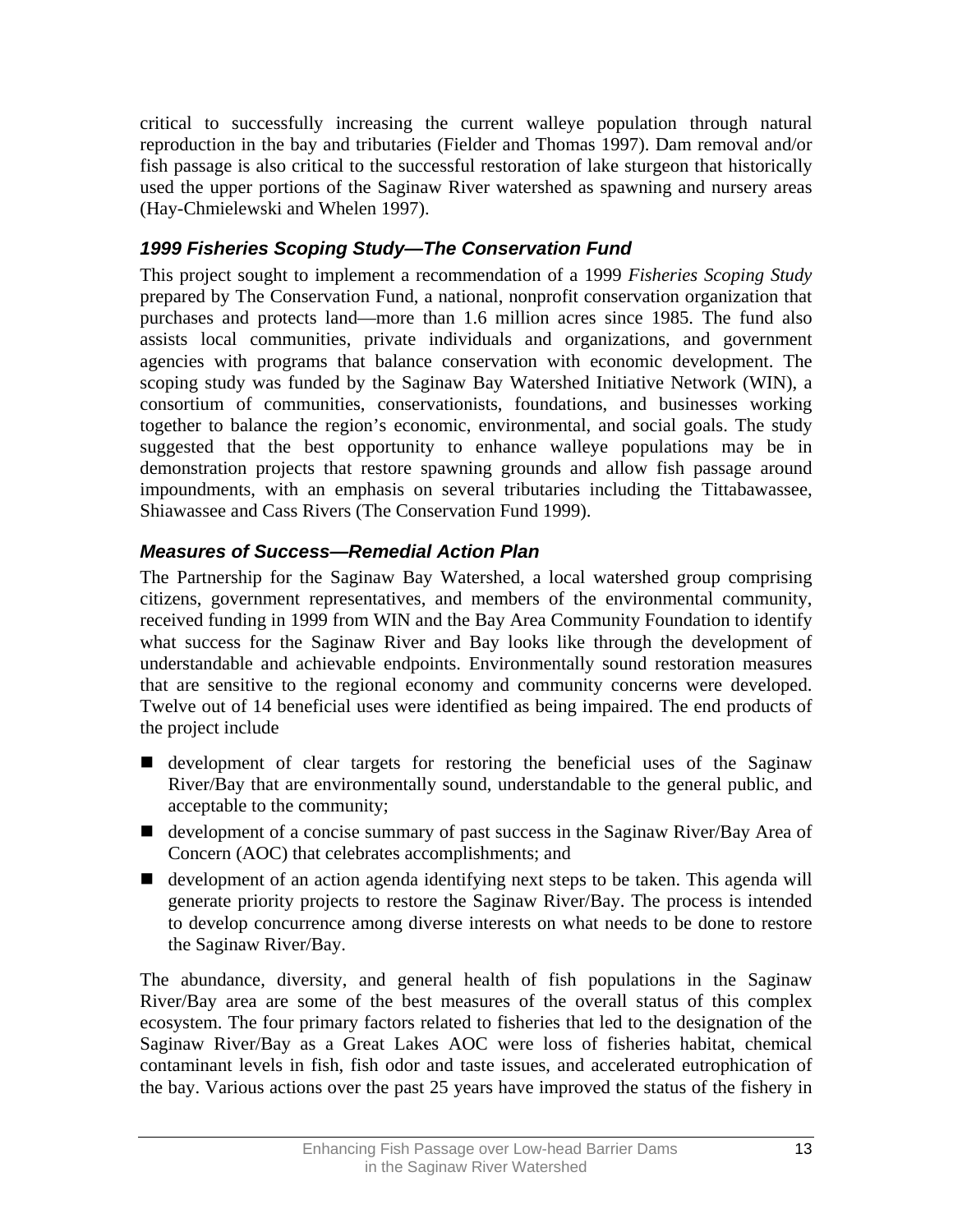<span id="page-17-0"></span>both the river and the bay. The status of the fishery has been measured annually since at least the early 1980s through creel census, survey netting, and trawling.

A targeted restored condition for the fisheries impairment is increased walleye abundance in the bay, ultimately through natural reproduction, such that growth rates approximate more closely statewide averages for this species and reflect improved use of available forage in the bay. One of the key recommendations to achieve this targeted restored condition is for the Partnership for the Saginaw Bay Watershed to work with individual communities, residents, and businesses within the watershed to identify dams for potential removal or for installation of fish passage devices.

## *The Lake Huron Initiative*

Unlike the other Great Lakes, Lake Huron does not have a lakewide management planning (LaMP) process to drive future efforts. Led by the Michigan Office of the Great Lakes and partially funded by the U.S. Environmental Protection Agency, the Lake Huron Initiative was formed in 1999 and released the original *Lake Huron Initiative Action Plan* in March 2000 (MDEQ/OGL 2000) and an update in 2002 (MDEQ/OGL 2002). The 2002 *Lake Huron Initiative Action Plan* was developed with extensive agency involvement and began discussions of issues of importance to Lake Huron, actions that need to be taken to protect and restore the Lake Huron ecosystem, and development of partnerships to begin undertaking efforts that could not be accomplished by individual agencies alone.

The Lake Huron Initiative developed Priorities for Inventorying, Planning, Restoration/Protection, Monitoring and Education for Lake Huron (MDEQ/OGL 2000). Among the action items recommended is to

identify dams that are having major ecological impact; pursue long-term remediation efforts; support development of upstream fishways and downstream passage facilities; and develop lakewide or shared policies on dams, dam removals, maintaining run-of-the-river flows, and dam retirement funding approaches.

#### *Michigan Department of Natural Resources Saginaw Bay Walleye Recovery Plan*

The Saginaw Bay Walleye Recovery Plan is a science-based blueprint for management actions intended to achieve a self-sustaining walleye population through natural reproduction and restore ecological balance to the fish community. The proposed recovery plan (Fielder and Baker 2004) comprises a suite of strategies to address limiting factors; it defines recovery decision points; includes ongoing research needs; provides for ecosystem recovery; and offers a platform for collaboration and investment. The recovery plan strategy addresses:

- Riparian/land use management
- Stream and bay habitat
- Stocking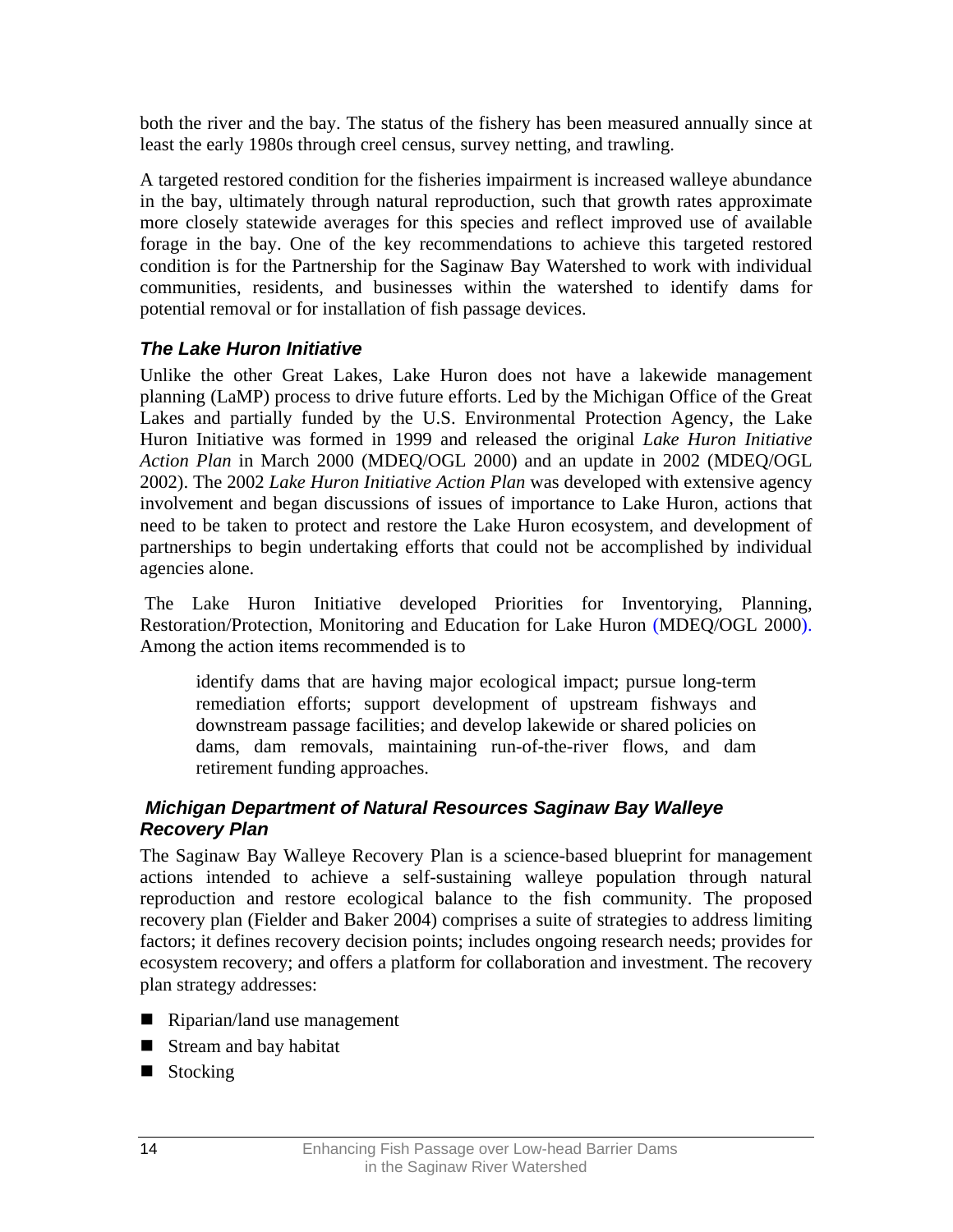Included are strategies that involve fish passage/dam removal, stream habitat improvement via sediment reduction, and possibly some reef renovation. Local suppression of the abundant alewife population within the bay is also sought partly by increasing stocking to the extent possible.

Recovery goals include predator/prey balance in Saginaw Bay; walleye population at carrying capacity; and walleye population sustained by natural reproduction. Expected outcomes include an improved walleye fishery; increased yellow perch growth rate; eventual elimination of dependence on stocking; native species recovery; and restoration of ecosystem integrity/resiliency.

To address recruitment limitation from lack of inland reproduction, 20 dams (out of approximately 315 within the watershed) on six different rivers were identified as candidates for either removal or fish passage (see Exhibit 4). They include:

- Shiawassee River: dams at Chesaning, Owosso, Corunna, and Shiatown.
- Cass River: dams at Frankenmuth and Caro.
- Pine River: dams at St. Louis and Alma.
- Chippewa River: dams at Mount Pleasant and Lake Isabella.
- Tittabawassee River: dams at Dow Chemical Company, Sanford, Edenville, Beaverton, and Chappel Dam (Gladwin County).
- Flint River: Inflatable Fiber Dam, Hamilton Dam, Utah Dam, Mott Dam, and Holloway Dam.

Sites initially identified for passage include the Midland, Chesaning, and Frankenmuth Dams, which provide the focal point for this study. Other dams in the watershed no longer serving a useful purpose continue to be evaluated for potential removal or providing fish passage.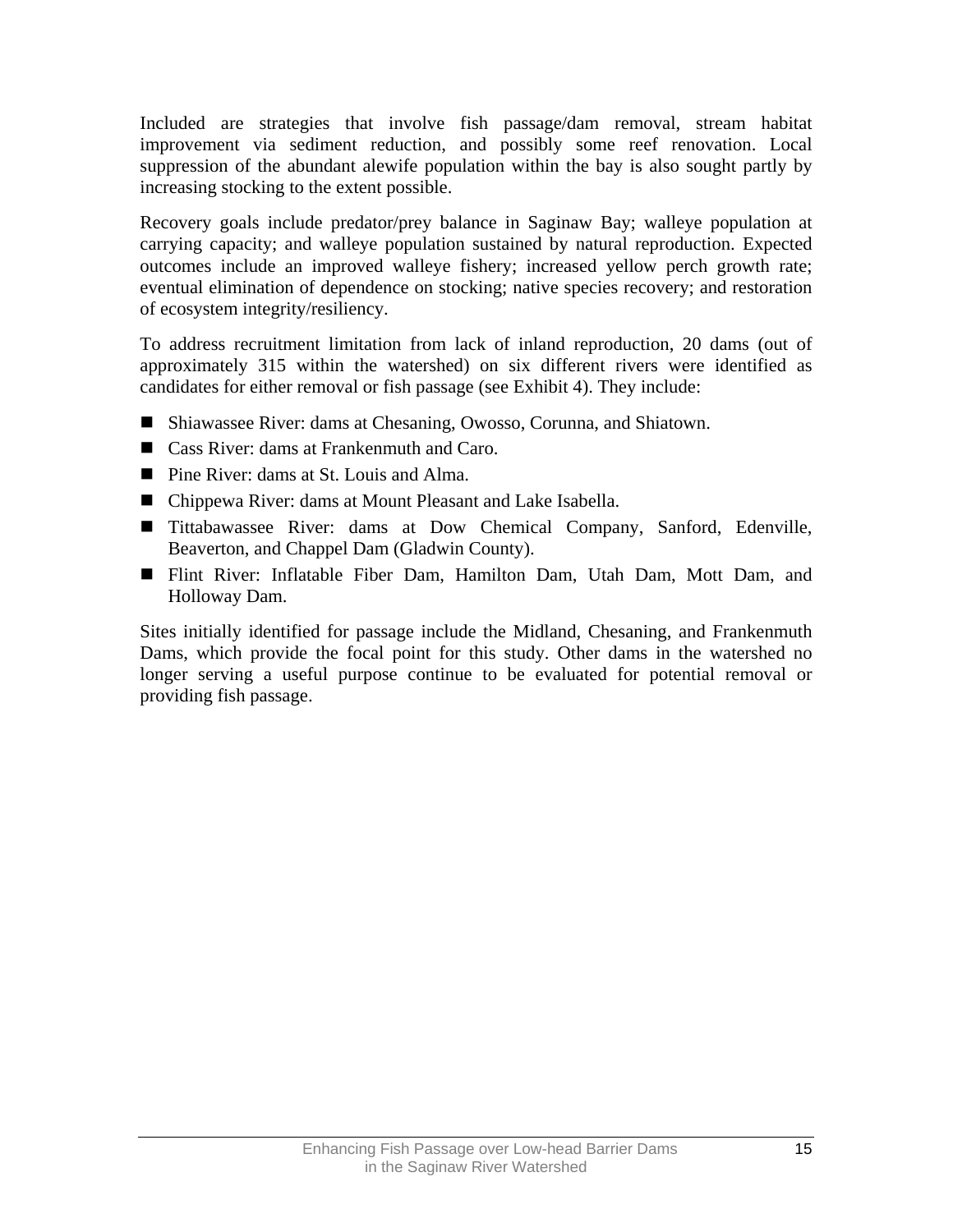**EXHIBIT 4**  Dams That Are Candidates for Fish Passage or Removal



SOURCE: MDNR, Institute for Fisheries Research.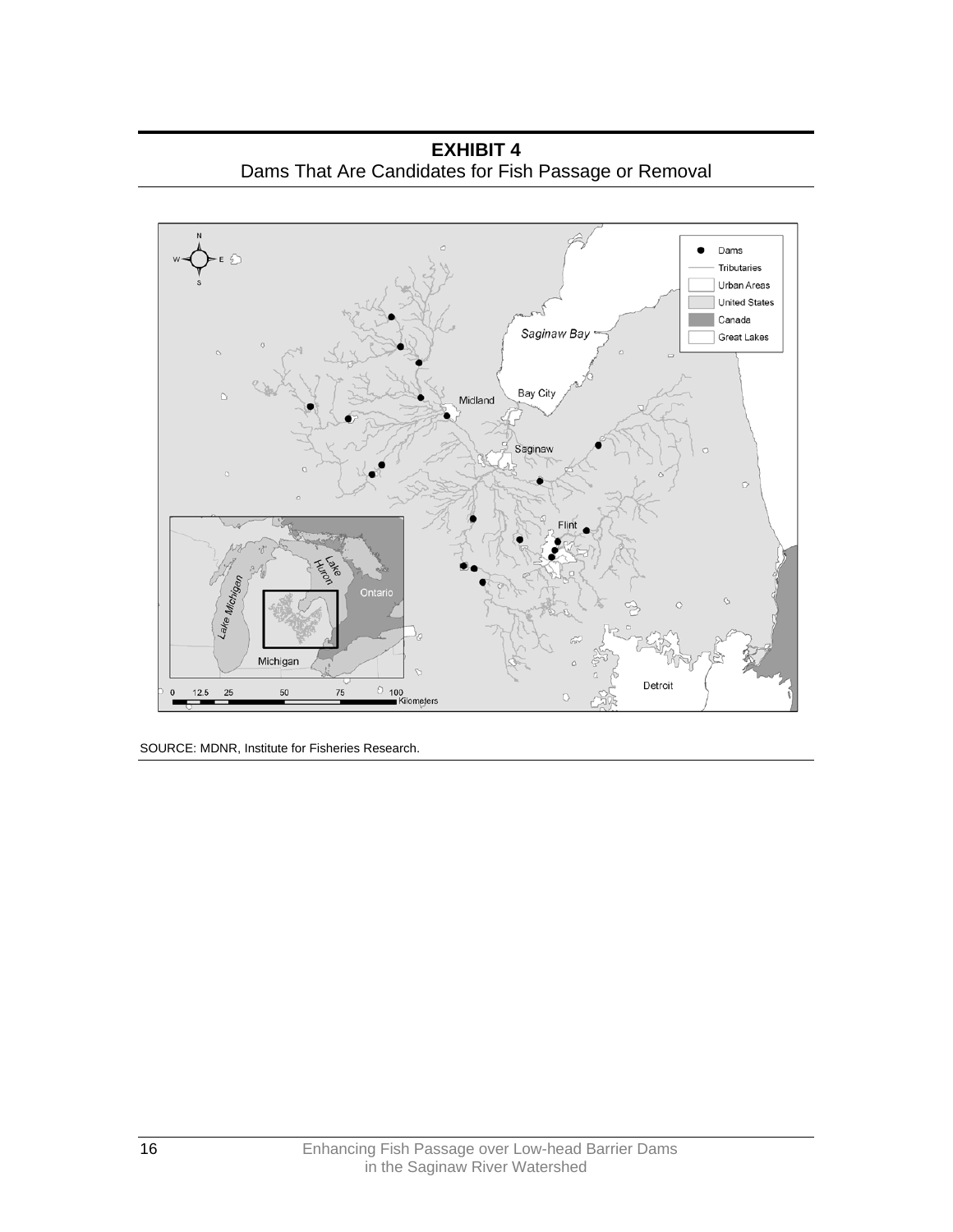<span id="page-20-0"></span>Dams and other man-made barriers constructed in tributaries to the Great Lakes over the last 150 years are a major factor limiting the establishment of sustainable populations of valuable Great Lakes fish species. Many fish species found in the Great Lakes depend wholly or partially upon tributaries for spawning and nursery areas. Many species, including salmon, steelhead, walleye, and lake sturgeon, spawn in streams and rivers and remain there for the early part of their life stages. Physical and chemical deterioration of river and stream habitats has been a significant factor in limiting the natural reproduction of certain Great Lakes fish populations.

Dams negatively impact fish populations and their habitats by impeding fish migration up rivers and altering downstream habitats physically, biologically, and chemically. Fish and other aquatic organisms are also subjected to increased direct and indirect mortality when they pass downstream through turbines or over hydroelectric dams. Fish adapted to lentic environments (i.e., lake, ponds, or wetlands) are better able to survive in impoundments created by dams, and thus species composition may improve.

Dams impede fish movements to spawning habitats, isolate populations, and inundate high gradient reaches that provide critical spawning habitat for a variety of riverspawning fishes. Dams and impoundments within the Saginaw River watershed currently limit access of many fish populations to historical spawning areas. Successful passage of fish above these barriers may hold the key to achieving self-sustaining populations of predators like walleye needed to restructure the ecological balance in Saginaw Bay. Recent research shows that increased bay sedimentation rates since the early to mid-1900s, specifically sediment transported from rivers, has virtually eliminated the innerbay rock reefs that once were major spawning sites for bay area walleye populations, considerably reducing natural reproduction. While the bay's walleye sport fishery has returned, a substantial proportion of the locally produced walleye are stocked fish.

Despite their effects on natural river function, dams still provide some human benefit. They provide vital water supply to municipalities and industries. Impoundments created by some dams provide valuable recreational uses where water-based recreational opportunities are otherwise lacking. Impoundments in some areas also provide valuable wildlife habitat and refuge. These benefits must be considered when debating dam removal.

The average life expectancy of a dam is 50 years, and a full one-quarter of all U.S. dams are now more than 50 years old. The American Society of Civil Engineers estimates that by the year 2020 that figure will reach 85 percent. (FEMA 1999) In many cases, dam removal costs less than repairing an unsafe dam, especially where the benefits of the dam are marginal or non-existent. In the Saginaw Bay watershed, a majority of dams (97 percent) were constructed prior to 1981, which suggests that over the next 25 years all will have outlived their normal design life. While age can be an indicator of the need for attention, age in itself does not necessarily result in a hazardous condition. The design life of a dam will vary, but it is not unusual for a dam to function effectively for 100 years or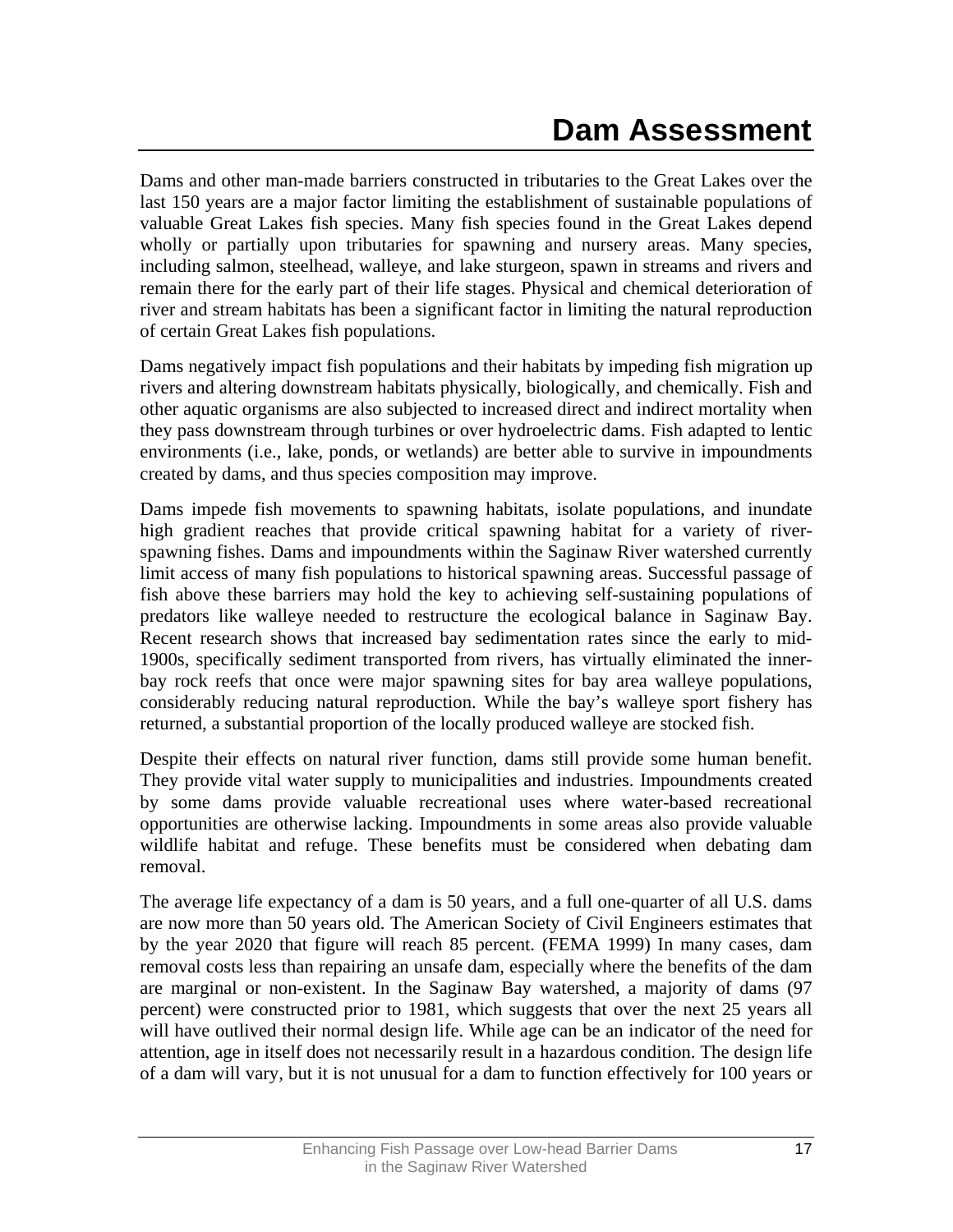more if properly maintained (DEQ 2005). In any event, aging dams will require considerable maintenance and significant reinvestment in the coming years.

Historically the Michigan Department of Environmental Quality (MDEQ) administered the state's dam safety program. The purpose of the program was to protect people and property from the damaging consequences of catastrophic dam failures. In the United States between 1960 and 1997, there were at least 23 dam failures that caused one or more fatalities. The worst of these failures, in terms of loss of life, was the 1972 failure of a privately owned dam in Buffalo Creek, West Virginia, which devastated a 16-mile-long valley with 6,000 inhabitants. As a result of that one failure, 125 people were killed and 3,000 were left homeless. In all, the 23 failures between 1960 and 1997 resulted in 318 deaths. The intent of the MDEQ Dam Safety Program was to ensure the operational safety and structural integrity of dams in Michigan to minimize the possibility of a catastrophic failure of a dam that falls under its jurisdiction. The Dam Safety Program regulated the design and construction of dams in the state in order to secure the health and safety of the residents of Michigan. Once dams were completed, the task of MDEQ was one of long-term monitoring to assure that proper maintenance and repairs are performed in a timely manner. However, in March 2005 a Governor's Executive Order (2005-7) eliminated funding of the Dam Safety Program. Many organizations and stakeholders are hopeful that program funding will be restored at a future date.

Many local communities, natural resource agencies, and environmental advocates want to remove selected dams that have outlived their purpose, are unsafe, or have costs that outweigh their benefits. The decision to remove a dam is often driven by safety concerns, but there may be compelling environmental and economic concerns as well. In many cases, dam removal saves significant taxpayer dollars compared to repair or environmental mitigation costs.

Clearly, dam removal is not appropriate for all Michigan's dams. Many dams continue to serve public or private functions such as flood control, irrigation, and hydropower generation. This does not mean, however, that rivers should continue to be heavily affected by these dams. Most dams could be operated in a fashion that reduces their current negative impacts on the river. Some dams, however, cause such significant environmental damage that no amount of work and resources will alleviate the environmental harm. In many instances, dams no longer serve a purpose and may be abandoned. For these dams, where the environmental impacts of the dams outweigh the benefits, dam removal is often a reasonable and viable solution for restoring river functions.

For the purposes of this study, the 315 dams in the Saginaw River watershed were sorted by the attributes discussed below. Ongoing efforts to map dams have revealed notable limitations in available databases. The National Inventory of Dams (NID), while useful, includes only dams above a certain size (height, capacity) and human risk. State databases are typically maintained by dam safety programs and are more comprehensive than the NID. Mapping and expert opinion reveal significant errors in dam location in a small fraction of instances, and minor inaccuracies (100–500m) in most. Data are adequate to provide statistical descriptions and describe geographical patterns, but must be viewed with caution at the level of the individual dam location.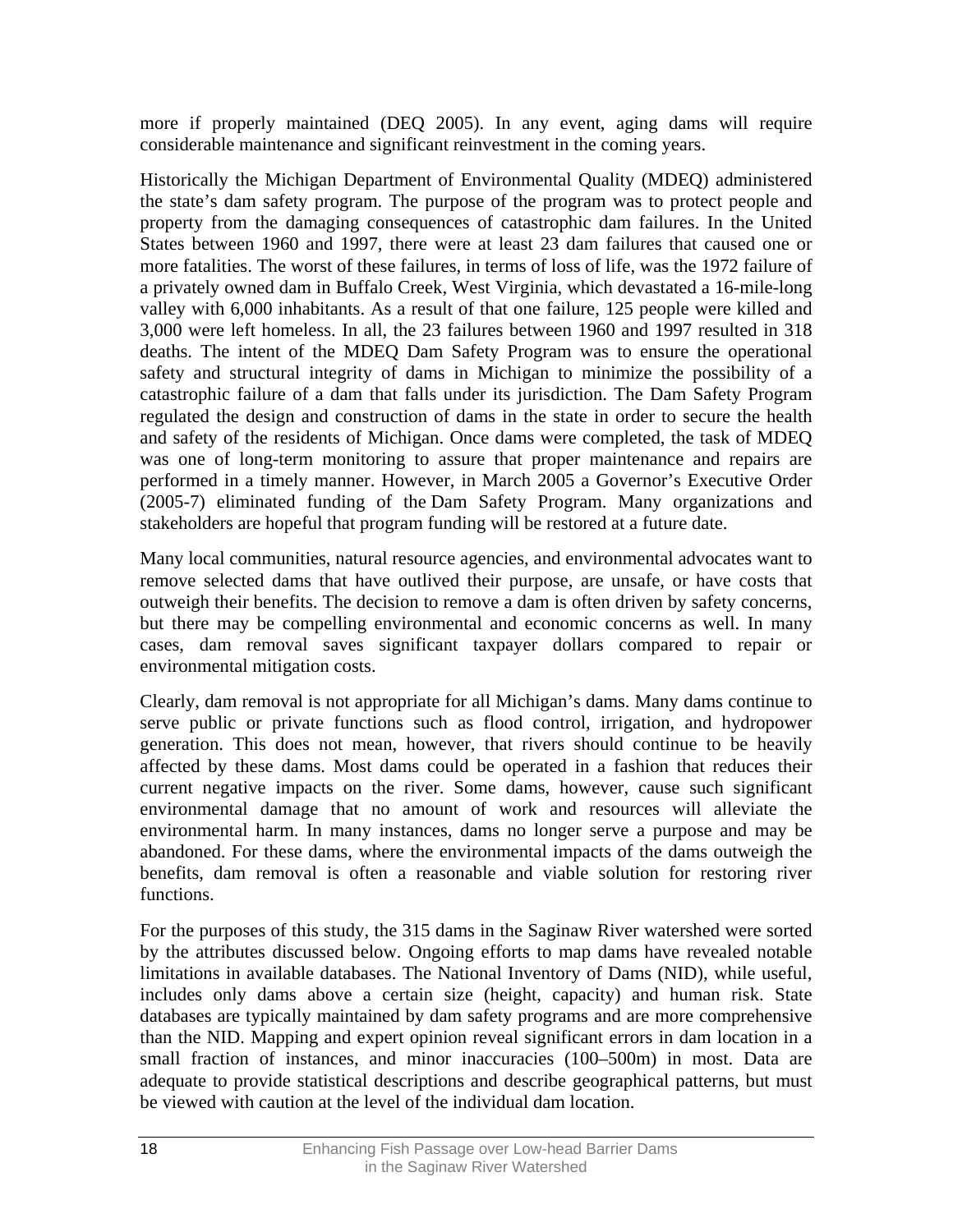<span id="page-22-0"></span>An analysis of current use, year of construction, ownership, and hazard potential of dams within each sub-basin is provided in Appendix B.

The purpose of this study was to develop information focusing on fish passage opportunities, including dam removal as a potential option, and to transfer this knowledge to local governments, watershed organizations, and dam owners to support strategic planning activities. The study was not designed to make specific recommendations for dam removal at any location.

## **SUB-BASIN**

There are six sub-basins in the Saginaw River watershed:

- Cass River
- Chippewa River
- **Flint River**
- Saginaw River
- Shiawassee River
- Tittabawassee River

The 315 dams were categorized based on their location within these sub-basins (see Exhibit 5). Nearly 85 percent of dams are located in three sub-basins: the Flint, Tittabawassee, and Shiawassee. Approximately 60 percent are located in the Flint and Tittabawassee sub-basins.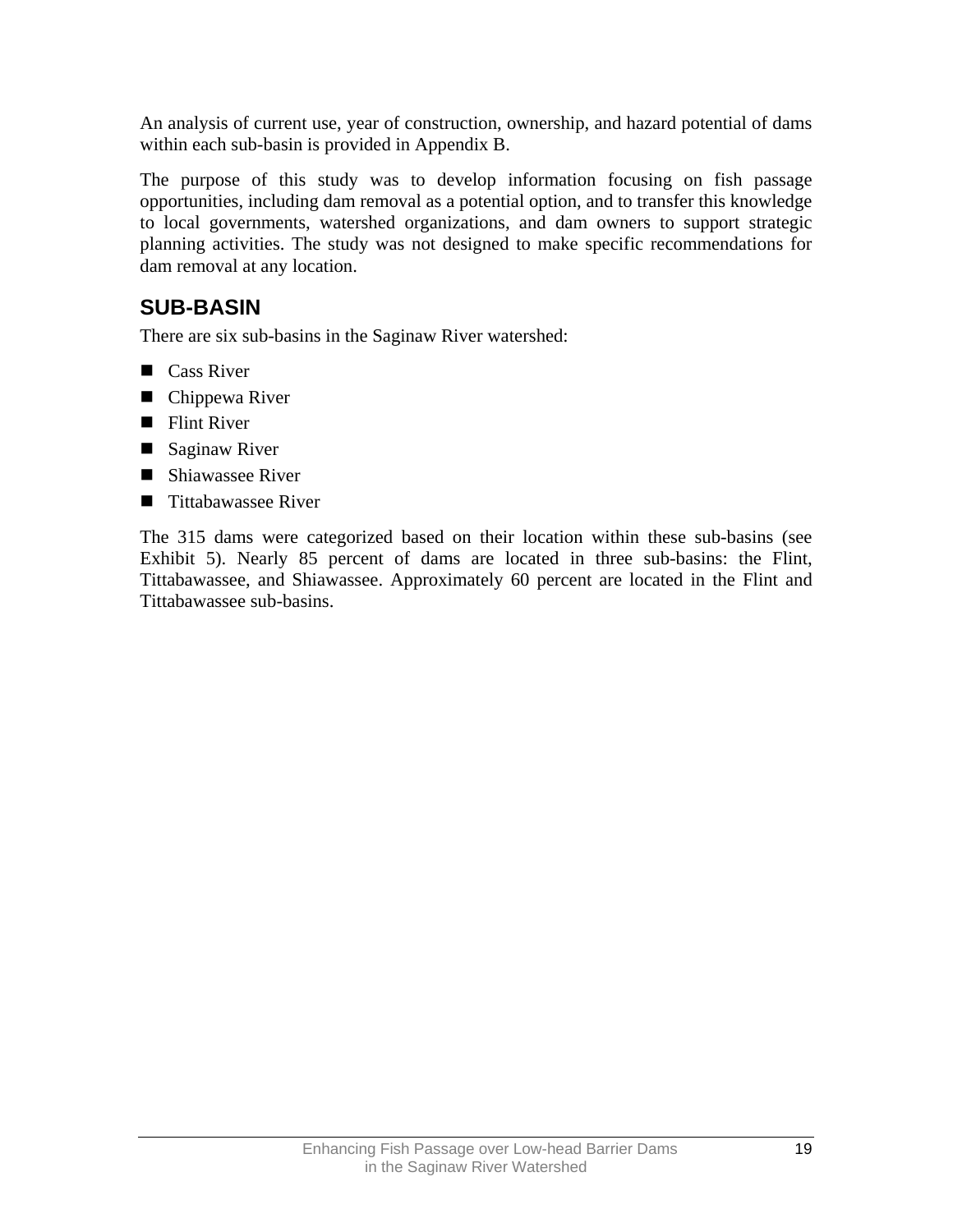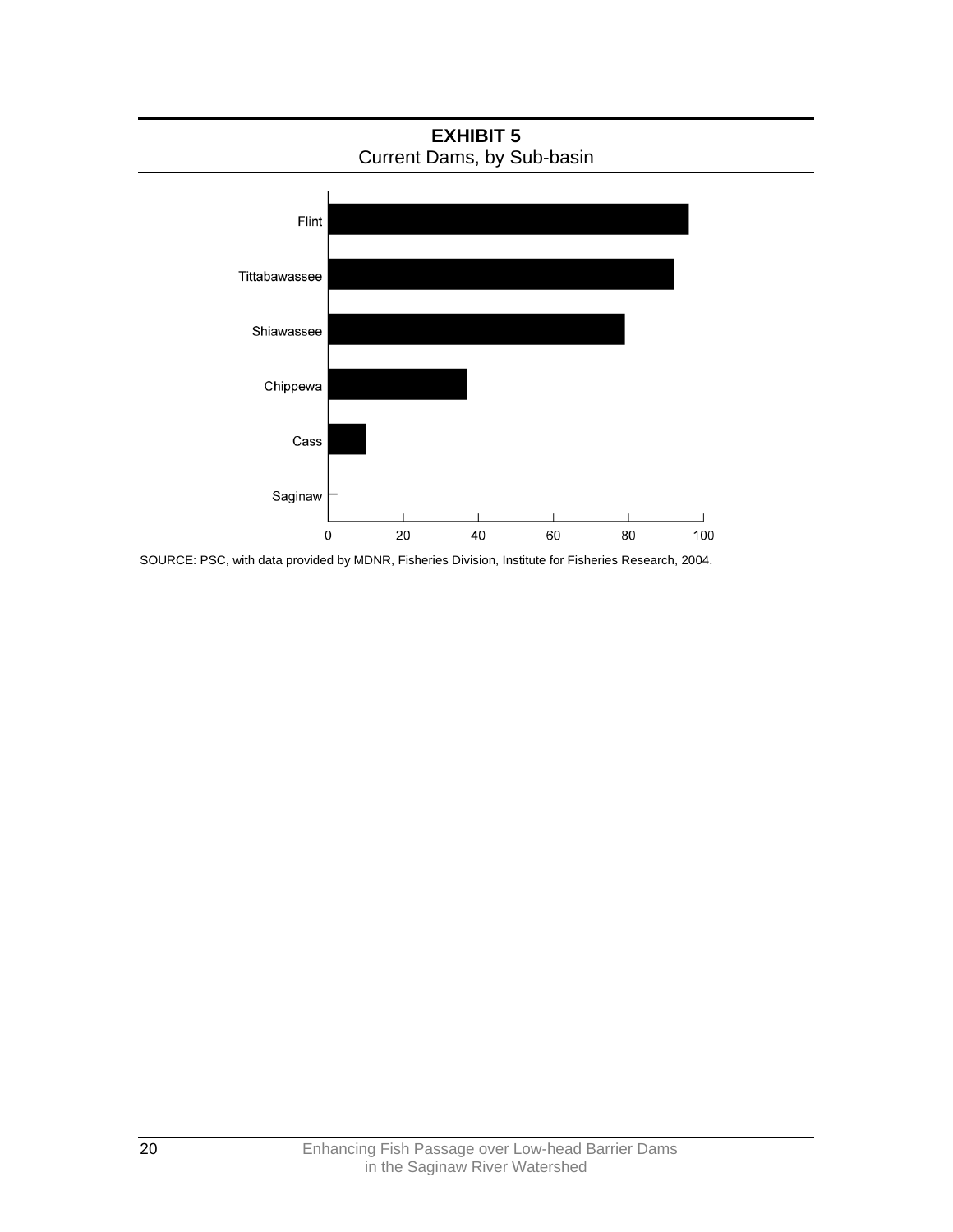## <span id="page-24-0"></span>**COUNTY**

Dams were sorted by the Michigan county in which they are located (see Exhibit 6). Approximately 65 percent of the dams are located in six counties: Lapeer, Gladwin, Genesee, Livingston, Oakland, and Clare. With 50 dams, Lapeer County, located in the Flint River sub-basin, has the most.



SOURCE: PSC, with data provided by MDNR, Fisheries Division, Institute for Fisheries Research, 2004.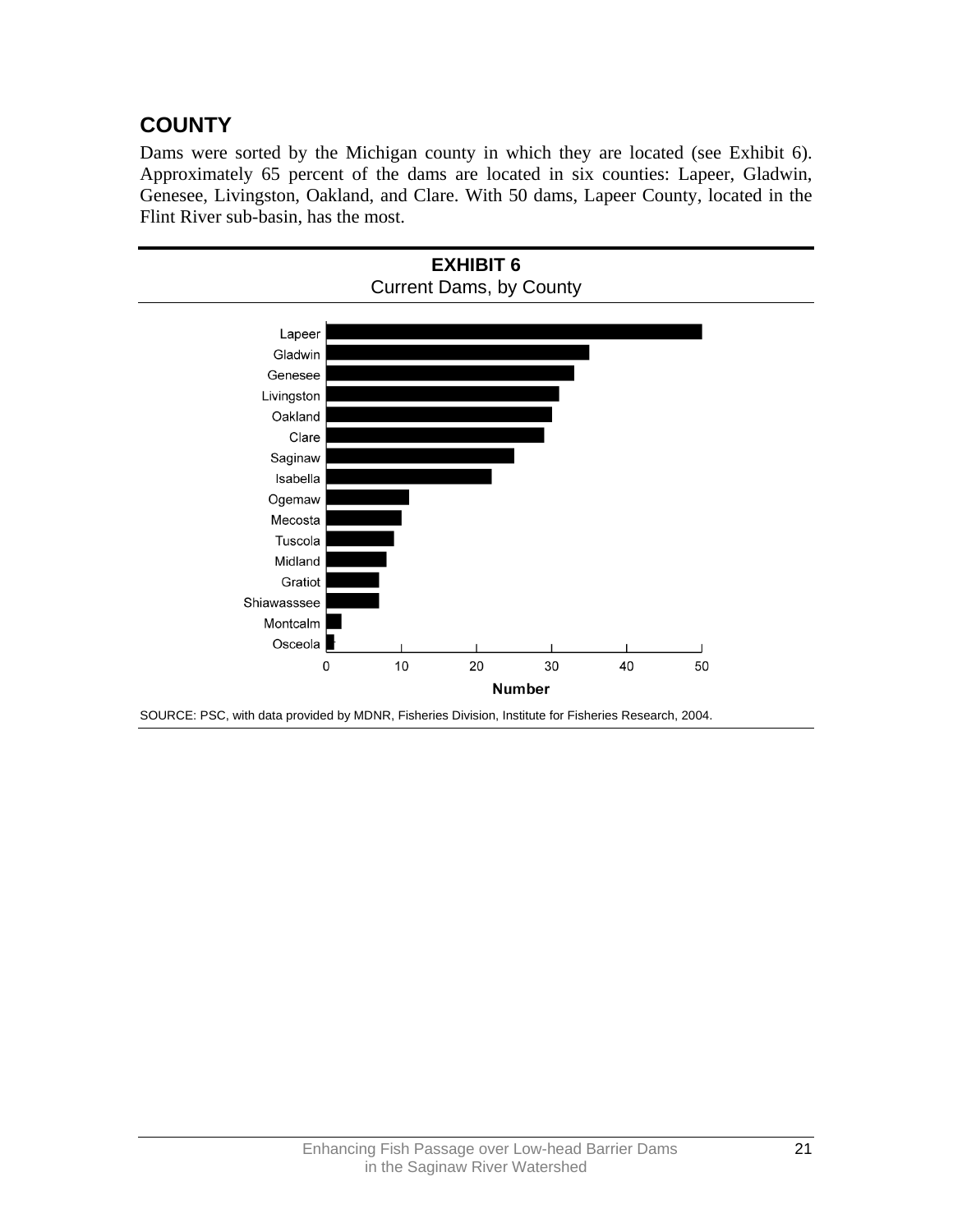## <span id="page-25-0"></span>**CURRENT USE**

Dams were categorized by the primary purpose or use of the reservoir or impoundment. As shown in Exhibit 7, two-thirds of the 315 dams serve recreational purposes.

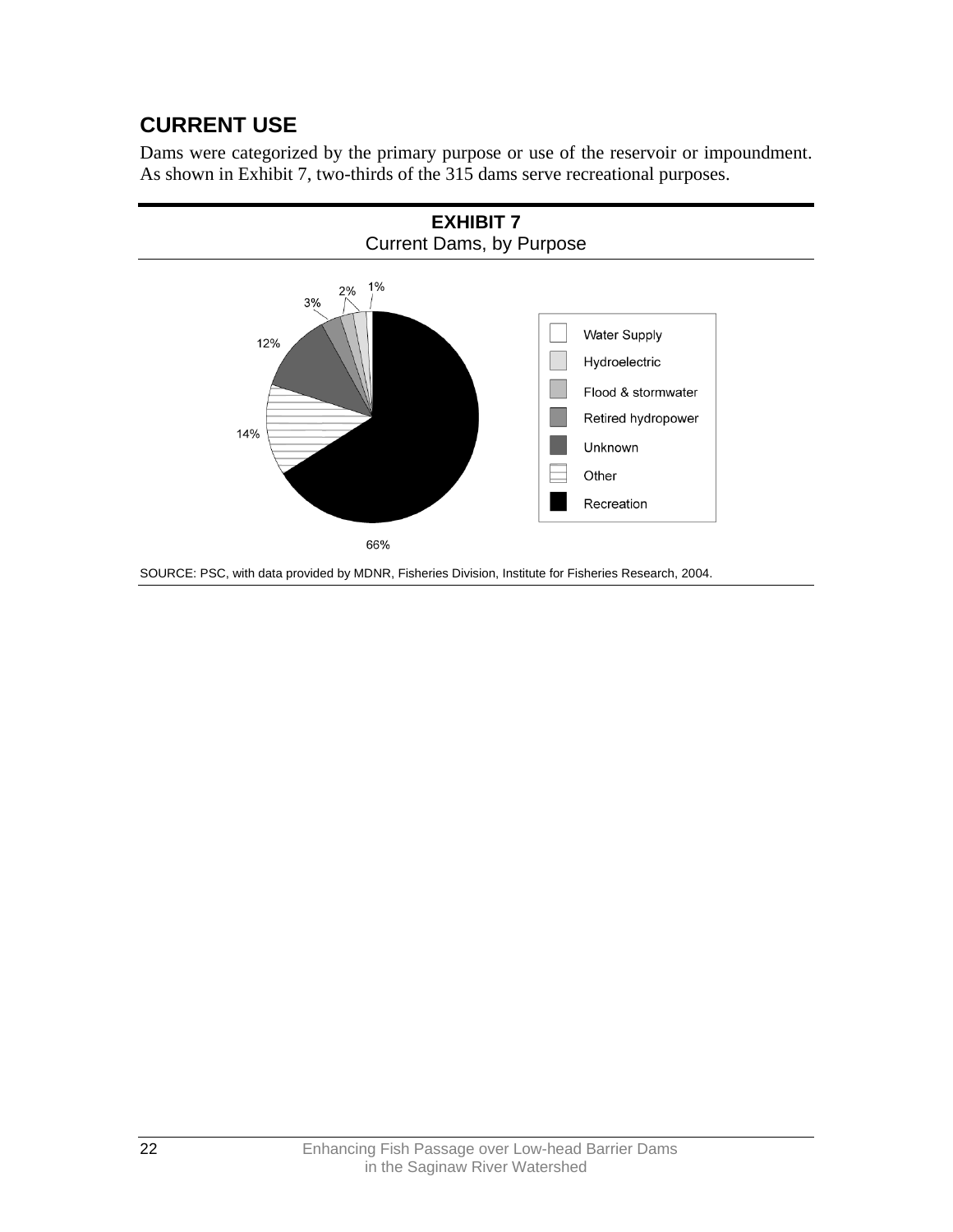## <span id="page-26-0"></span>**YEAR CONSTRUCTED**

Dams were also sorted by the year original construction was completed, if known (see Exhibit 8). Sixty percent of the dams are approximately 25 to 65 years old; 19 percent were built prior to 1921. Considering the 50-year average design live of dams, 97 percent of all dams in the watershed will have surpassed that mark by the year 2030. This is consistent with the situation nationwide: by the year 2020, more than 85 percent of the dams in the United States will be near the end of their operational lives (FEMA 1999).



SOURCE: PSC, with data provided by MDNR, Fisheries Division, Institute for Fisheries Research, 2004.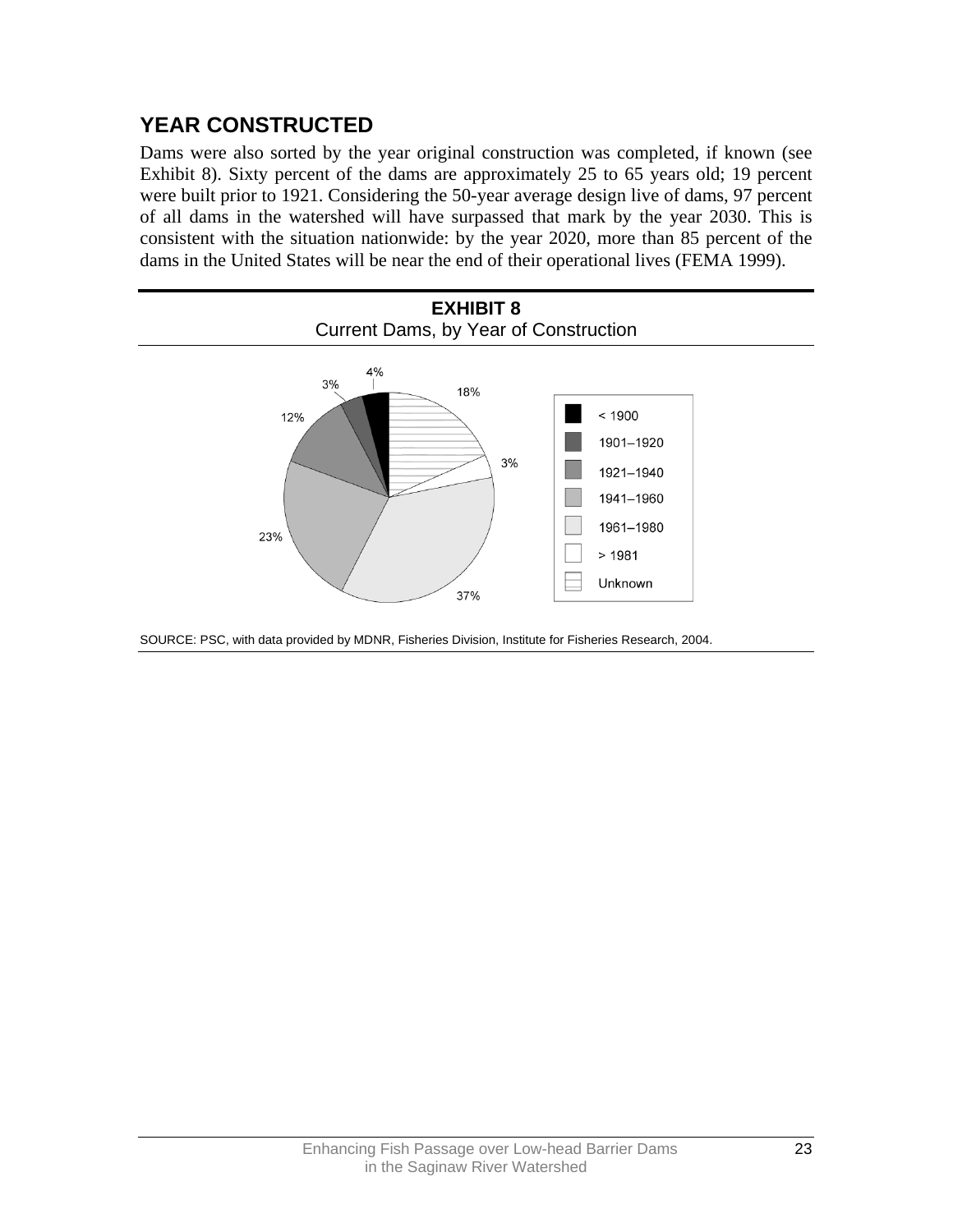## <span id="page-27-0"></span>**CURRENT OWNERSHIP TYPE**

As shown in Exhibit 9, more than half of the dams in the Saginaw Bay watershed are privately owned, with each of the remaining ownership categories at 13 percent or lower. Townships, cities, and villages comprise only 3 percent of known dam owners.



SOURCE: PSC, with data provided by MDNR, Fisheries Division, Institute for Fisheries Research, 2004.

## **HAZARD POTENTIAL**

This attribute is a characterization of the potential for damage if the dam were to fail; it does *not* indicate the current condition of the dam. Hazard potential may be coded as high, significant, or low. Hazard classifications are based on the definitions in Part 315 of the Michigan Natural Resources and. Environmental Protection Act, 1994 PA 451. As shown in Exhibit 10, most of the dams in the Saginaw Bay watershed fall into the "low" hazard potential category.

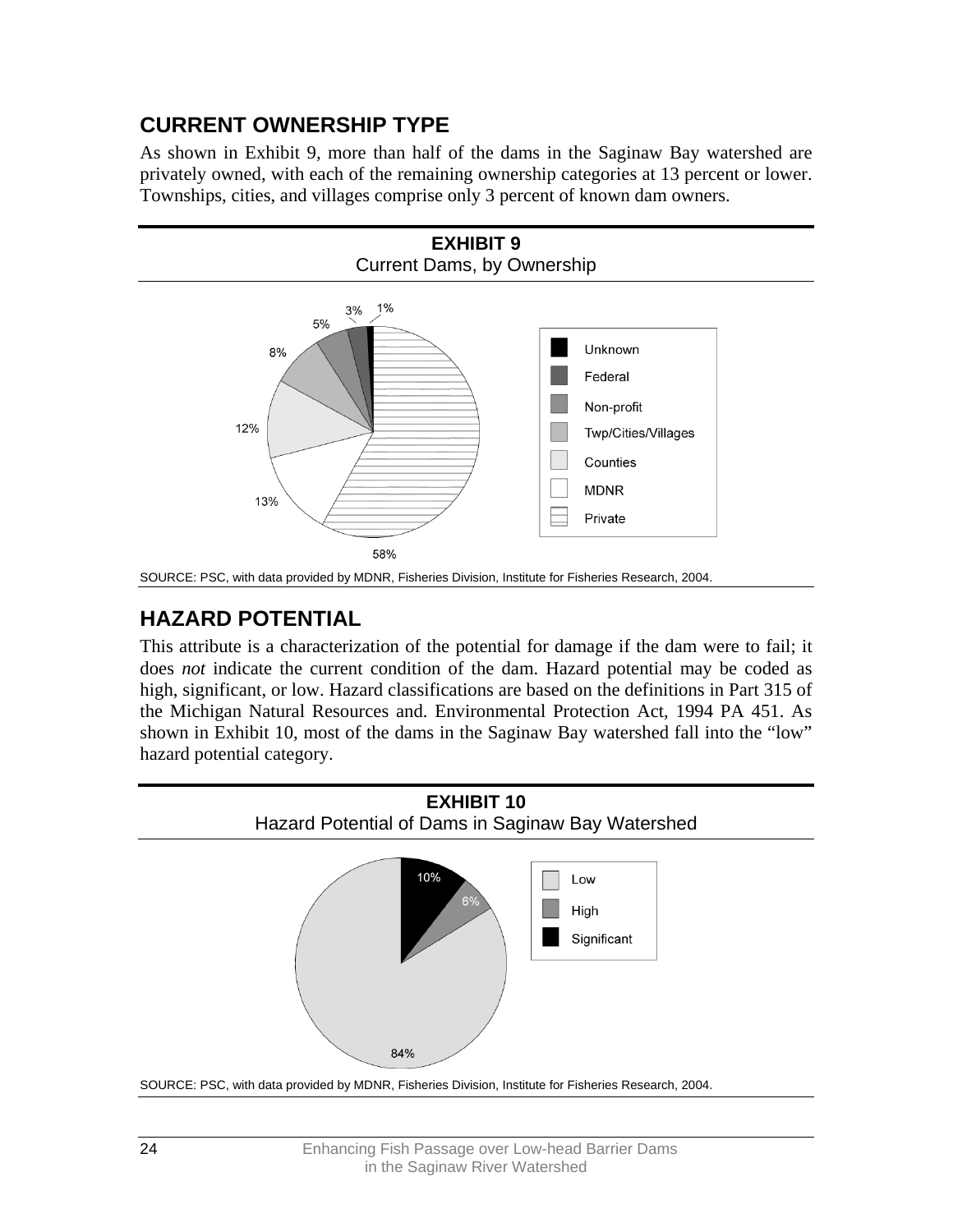## <span id="page-28-0"></span>**FISH PASSAGE OPTIONS**

This project included a demonstration component in the City of Frankenmuth in Saginaw County to assess the feasibility of enhancing fish passage at the city-owned dam on the Cass River in downtown Frankenmuth. In March 2004, Public Sector Consultants Inc. (PSC) contracted with Cochran & Wilken Inc./FishPro (FishPro) to provide conceptual layouts for fish passage options at the Frankenmuth Dam. The following section is adapted from a separate report completed and released in February 2005, *Frankenmuth Dam: Fish Barrier Assessment Project* (FishPro 2005). While the concepts were developed for the Frankenmuth Dam, they may be applied to similar structures throughout the Saginaw Bay watershed and beyond. It should be noted that this is a conceptual report and many assumptions were made regarding feasibility. Under normal design activities, modeling and measurements will verify these assumptions.

In May 2004, an advisory committee comprising representatives from the Partnership for the Saginaw Bay Watershed, City of Frankenmuth, MDNR, MDEQ, and the U.S. Fish and Wildlife Service (USFWS) met to discuss the requirements necessary to achieve fish passage at the Frankenmuth Dam. For many of the technical questions, the advisory committee relied heavily on information provided by members of the Lake Huron Basin Team—a group of MDNR fisheries personnel with management responsibilities in the Lake Huron basin. FishPro also added to the responses. The following questions and answers highlight the discussion that occurred.

#### 1. **What types of fish passage structures can be evaluated for fish passage in the Saginaw Bay watershed?**

For passage, any structure that has been proven to pass non-jumping warmwater fish can be considered. In general, the Lake Huron Basin Team strongly advocates for a modified riffle/constructed rapids structure such as the project on the Chippewa River in Mt. Pleasant. A design such as this would be aesthetically pleasing, could maintain the desired water level for a ponded area, and would allow for optimal reconnection of the currently fragmented habitat. While lamprey passage would be a temporal issue with this design, alternative "portable" lamprey weirs may provide an effective solution.

In addition, it was recommended that a review of a sturgeon spiral passage structure, funded by the Great Lakes Fishery Trust, be evaluated for effectiveness at the Frankenmuth location. The advisory committee determined that the use of other structures such as Denil or vertical slot fish ladders is less desirable and should be pursued as a last alternative. These ladders are less aesthetically appealing than a bypass channel or rock weir and have displayed variable results for efficiency at similar locations in the basin.

#### 2. **What species should be able to pass?**

Primary fish species for passage consideration are walleye and lake sturgeon. The lake sturgeon is a state-listed threatened species while walleye are the focus of a MDNR Fisheries Division recovery plan for Saginaw Bay (Fielder and Baker 2004). Walleye access to spawning habitat in tributaries is critical for their recovery and sustainability in the bay. Other species for consideration include white bass, white sucker, smallmouth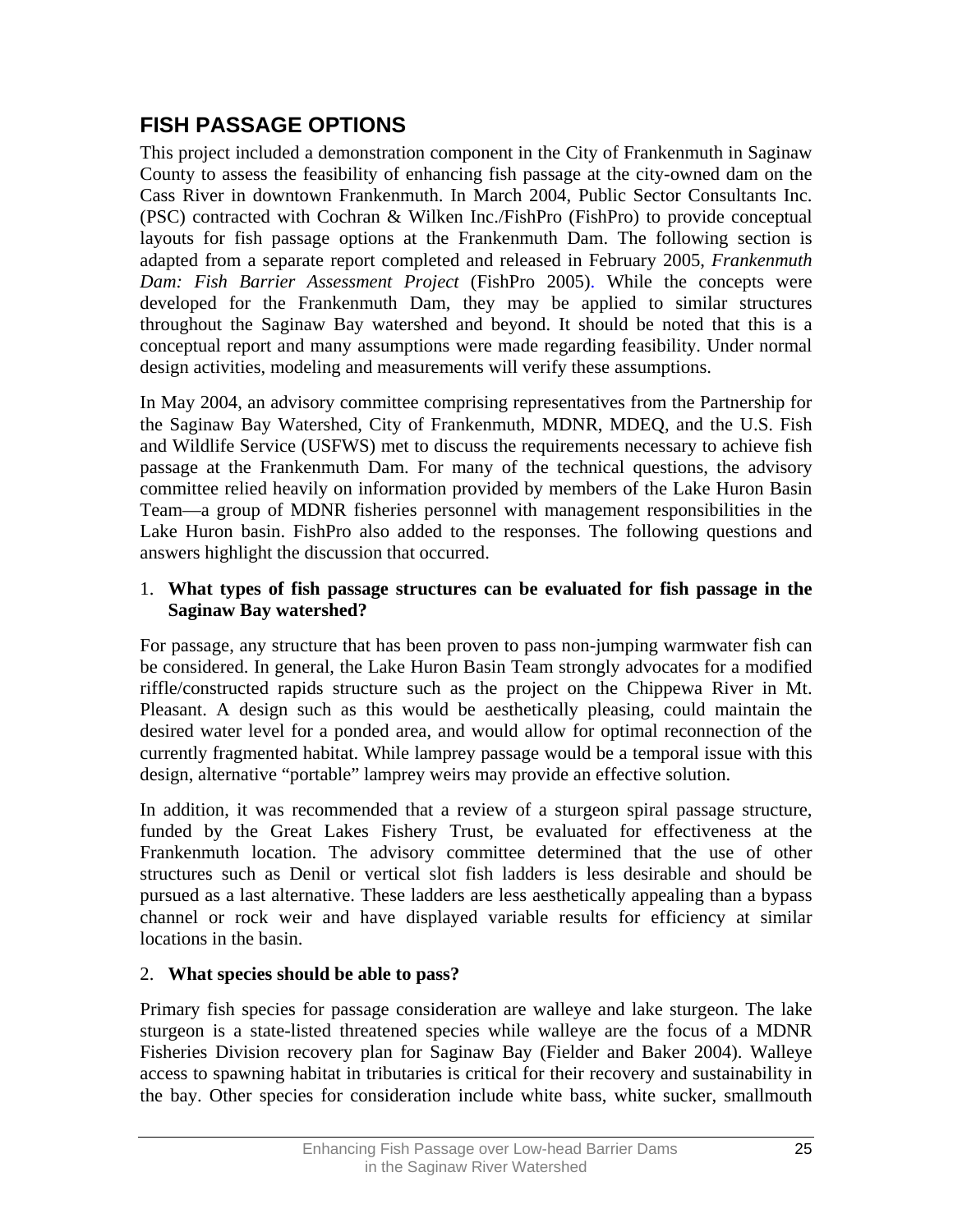bass, channel catfish, northern pike, largemouth bass, and steelhead. If a constructed rapids (rock ramp) design were selected, the entire fish community would benefit.

#### 3. **What are the target size classes?**

For upstream movement, adult walleye (> 15 inches) and lake sturgeon. For downstream movement, both adults and larval fish must be able to pass downstream successfully (i.e., live and unharmed).

#### 4. **What seasonal period is targeted for fish passage?**

Upstream passage during spawning season; January–May open for upstream and downstream passage.

#### 5. **What are the target velocities?**

For the development of swimming criteria, three levels of ability should be evaluated. These levels include burst, prolonged, and sustained (cruising):

- Burst speeds—Speeds that a fish can reach in a single effort (generally less than 20 seconds)
- Prolonged speeds—Speeds that a fish can maintain for a limited period of time (20 seconds to several minutes)
- Sustained speeds—Speeds that a fish can maintain without fatigue for an extended period of time (hours)

Swimming performance has been defined as the capability to swim at a maximum rate of speed (McPhee and Watts, 1976, in Wilcox et al., 2003). Several factors can influence the swimming ability of fish in the Cass River, including size of fish, water temperature, and other ambient river conditions. For this reason, swimming abilities can vary among species and also within species that are targeted for passage. When selecting target velocities for passage, river stage at time of passage, water temperature, and length of fish passage alternative should be considered to maximize the opportunity for passage at the selected time of year. In order to provide a wide range of opportunities for passage, the swimming ability of the weakest swimmer selected for passage should be considered. For the purposes of discussion, the critical swimming speed (Ucrit<sub>x</sub>) will be discussed. The critical swimming speed is the maximum speed that can be maintained without exhaustion over a period of time. For example, the 10-minute critical swimming speed (Ucrit<sub>10</sub>) for a fish would be the maximum velocity that a fish could maintain for a 10minute period.

The fish species discussion provided below outlines passage requirements for the targeted species.

### 6. **What is the target vertical drop per step of fish passage?**

This parameter needs to consider the limits for the nonjumping species, e.g., sturgeon, walleye, and white sucker. In general, less than a 5 percent slope should be achieved for a fish ladder. It is assumed that a rock ramp or bypass channel would require no jumping.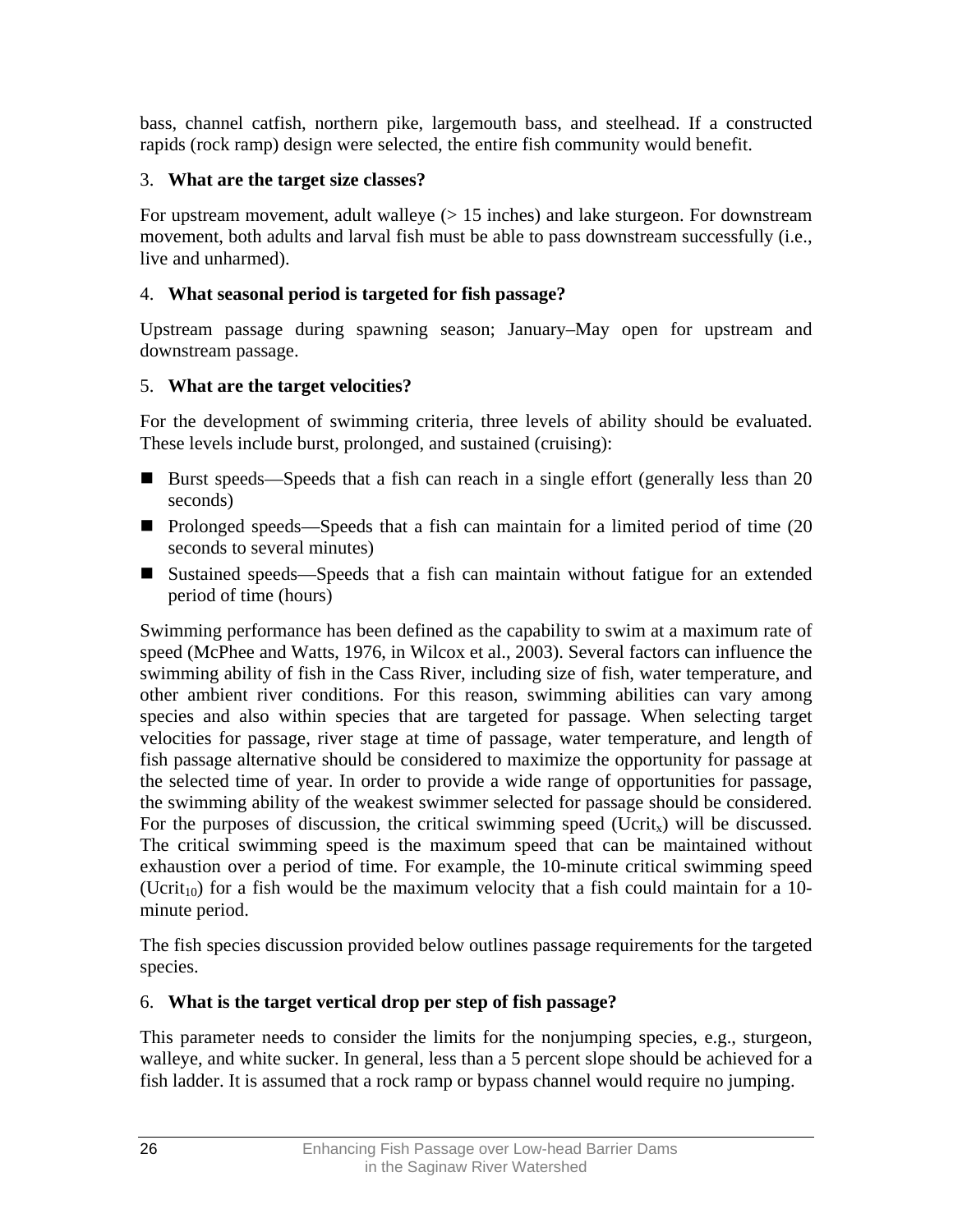#### 7. **What criteria are needed to attract fish to the fishway?**

Sufficient attraction flow and appropriate channel depth. The contractor will need to find the best available current scientific information to identify this parameter.

In order to successfully attract fish to the fishway, the entrance should be located as close to the dam as possible. While flow rates in the range of 0.9 meters per second  $(m/s)$  to 1.8 m/s, or 3 feet per second (f/s) to 6 f/s, will attract fish to the fishway, locating the entrance too far from the structure will increase the chance of fish moving past the entrance. In addition, it is recommended that approximately 5 percent to 10 percent of the "normal" river flow be diverted through the fishway during target months to ensure that fish attraction continues.

#### 8. **What steps can be taken to ensure a successful exit from the fishway?**

Exiting the fishway is also an important aspect of successful migration through a structure. The exit from the fishway should be oriented such that fish are not introduced back into the main flow of the river and swept back over the dam. Water quality concerns also can deter a successful exit. If conditions are unfavorable, the species may return downstream and not exit the fishway upstream of the entrance. Efforts to maintain water quality in the upstream pool should be encouraged. These include dissolved oxygen management and periodic water quality sampling to detect changes in undesirable constituents. The detection of undesirable conditions has been documented as a fish passage obstacle even when the velocity conditions within the fishway offer good passage options.

### 9. **How will successful passage be measured?**

A formal study should be designed to evaluate the fish community prior to and after installation of a fish passage device. Methods could include fish tagging above and below the dam and other marking studies.

### 10. **Other considerations**

Visitor outreach and education were also identified as important requirements for any of the fish passage alternatives. The advisory committee agreed that a fish passage project should include a public education component such as kiosks or literature highlighting fish life stages and the importance of Great Lakes tributaries.

Selection of any fish passage option must consider the age of the existing structure and current need to resolve erosion problems underneath the dam. Moreover, public safety must be a primary concern.

### 11. **What nuisance species must be deterred?**

Sea lamprey (if possible). The Cass River main stem has never been treated with lampricide. However, Juaniata Creek is a tributary to the Cass and was treated in 1998. Juaniata is above the dam in Frankenmuth and surveys have found lamprey larvae above the dam in most years since 1997. A 1998 lamprey treatment in Juniata Creek cost \$51,000.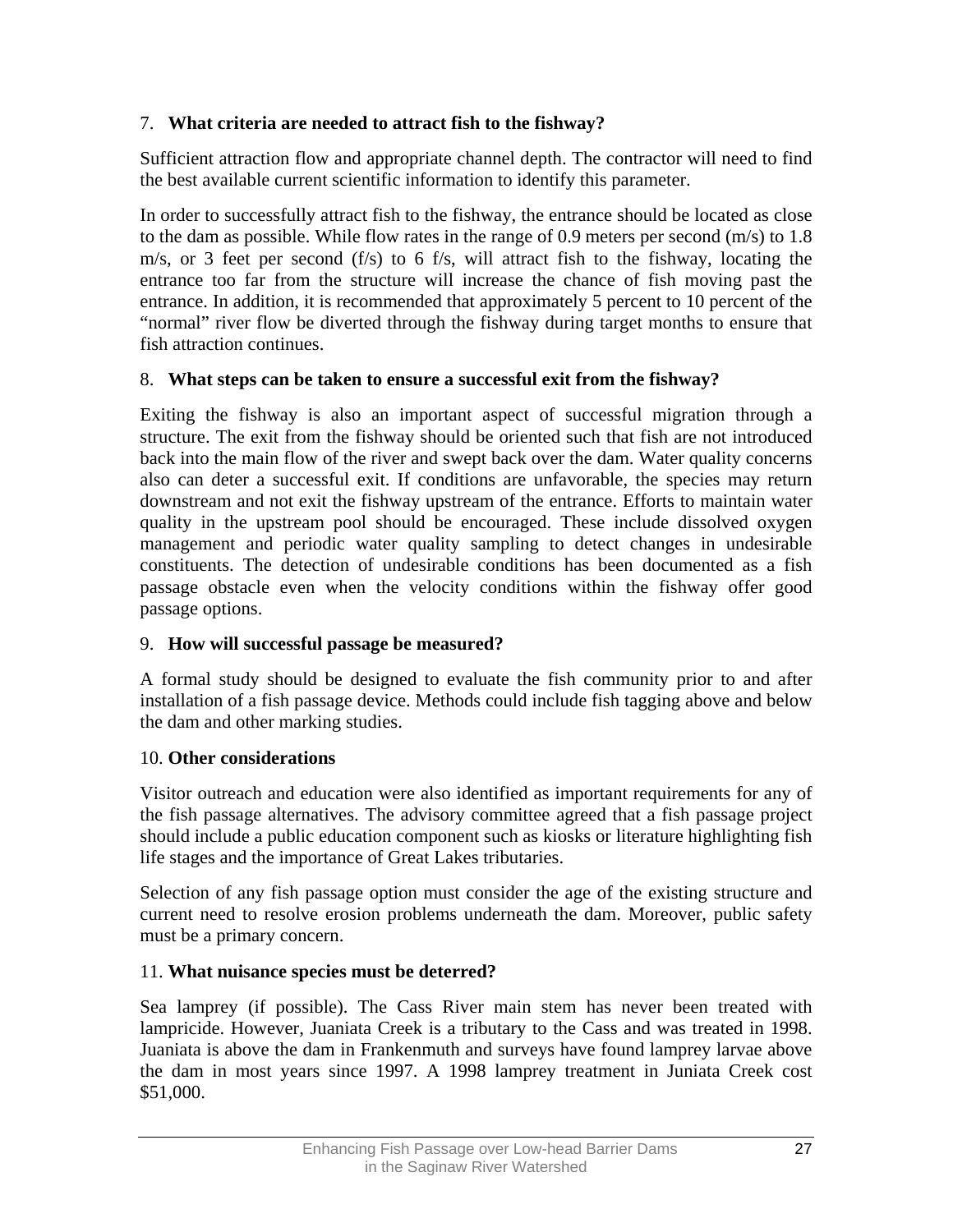#### <span id="page-31-0"></span>12. **Engineering questions/comments**

Are there downstream watercraft access issues that would limit fish sampling? What are the flood-flow concerns considering the potential for rapid rise in flows of the river? Concerns about the sustainability of the structure?

Since this barrier assessment did not include a detailed engineering study, it was not possible to analyze all existing and needed information and data. Therefore, the conceptual layouts may need to be significantly revised based on further clarification, including, but not limited to, the following factors:

- $\blacksquare$  City property line/ownership on the north bank
- Depth and foundation detail of the concrete Corps of Engineers flood-control wall
- Layout and/or integration of the proposed park on private property (Concept plan includes overlay of "Master Plan—Zehnder Park" dated June 6, 2002.)
- Current topographic survey upstream and downstream of the dam and along the north shoreline
- **E** River stage versus flow data and historical gage information; monthly analysis of dam head differential during fish passage periods
- $\blacksquare$  Budgetary or permitting limitations

In addition to the questions summarized above, it was also suggested that consideration be given to a "flexible" alternative. The group noted several failed passage structures and encouraged development of a passage structure that can be manipulated or enhanced to increase the efficiency of passage after the construction is complete.

#### *Fish Species*

A wide variety of fish species are present in the Cass River. Passage requirements for the fish species were broken into three upstream passage categories: **Priority 1**, high priority for passage; **Priority 2**, medium priority for passage; and **Priority 3**, desirable for fish passage. In all options, attention to downstream passage in addition to upstream passage should be maintained for all size classes and fish species. Exhibit 11 lists the passage species by priority for the Frankenmuth Dam location.

| <b>Priority 1 species</b>                | <b>Priority 2 species</b>                                                                                                                                         | <b>Priority 3 species</b>                           |
|------------------------------------------|-------------------------------------------------------------------------------------------------------------------------------------------------------------------|-----------------------------------------------------|
| Lake Sturgeon (adult)<br>Walleye (adult) | Channel Catfish (adult)<br>Largemouth Bass<br>Northern Pike (adult)<br>Smallmouth Bass (adult)<br>Steelhead (adult)<br>White Sucker (adult)<br>White Bass (adult) | All species<br>(excluding sea lamprey)<br>All sizes |

#### **EXHIBIT 11**  Prioritized Species to Pass

SOURCE: FishPro.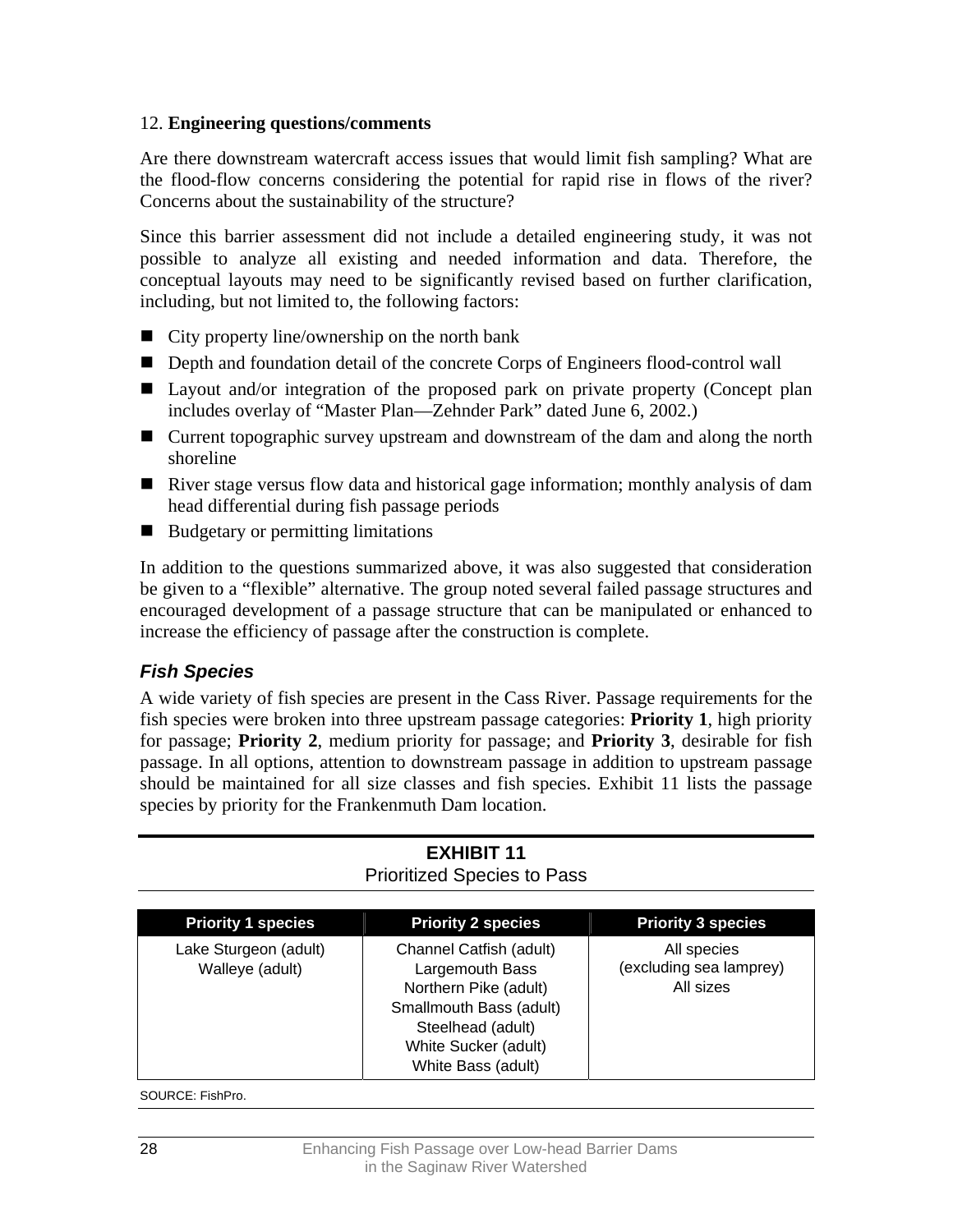Walleye have been selected as a target For Priority 1 species in an effort to reconnect the species with critical spawning habitat above the Frankenmuth Dam location. Lake sturgeon has been placed in this category based on its listing on the state threatened species list (MDEQ/SWQD 1994).

Passage of Priority 2 and Priority 3 species would enhance river connectivity for a large variety of fish species that would directly benefit the overall diversity of Cass River and Saginaw Bay watershed species.

#### *Walleye (Sander vitreus)*

Walleye have been successfully passed in a variety of structures, including ladders such as vertical slots and Denils (Katapodis et al. 1991), and also more seemingly natural fishways such as rock ramps and fish bypass channels. In general, walleye swimming speeds have been characterized by tail fork length and can be influenced by temperature. Swimming performance in the literature suggests that walleye can swim at burst speeds between 5.30 (1.60 m/s) and 8.50 f/s (2.60 m/s) when startled (Peake et al. 2000). Prolonged swimming speeds for walleye have been reported at ranges of 1.20 f/s (0.38 m/s) to 2.76 f/s (0.84 m/s) (Jones et al. 1974). Peake et al. (2000) reported that  $U\text{crit}_{10}$  and Ucrit<sub>60</sub> ranged from 1.40 f/s (0.43 m/s) to 3.74 f/s (1.14 m/s) and from 0.98 f/s (0.30 m/s) to 2.39 f/s (0.73 m/s), respectively. Sustained speeds have been reported to range from 0.02 f/s (0.01 m/s) to 0.16 f/s (0.05 m/s).

The reported swimming speeds of the species correspond with observed performance in fishways. Walleye have readily passed fish ladders with velocities ranging from 2.30 f/s  $(0.70 \text{ m/s})$  near the bottom of the fishway to velocities greater than 4.90 f/s  $(1.50 \text{ m/s})$ near the surface. Maintaining velocities within this range should pass walleye at the target size in a variety of passage structures. In addition to providing velocities passable by walleye, consideration should be given to providing resting opportunities when the Ucrit<sub>x</sub> has been reached or exceeded. Providing velocity conditions without resting opportunities beyond the designated Ucrit<sub>x</sub> for a species would result in fatigue and could result in the fish being swept back down the fishway.

### *Lake Sturgeon (Acipenser fulvescens)*

Lake sturgeon passage criteria differ from many species due to fish swimming ability and size of migrating adults. Due to the asymmetrical nature of the lake sturgeon tails, the burst speeds attained by sturgeon may be slower than for other species at a similar size; however, the sturgeon that will be migrating will be larger adults and may have swimming criteria similar to walleye that are smaller in size (Kynard et al. 2003). Lake sturgeon reach sexual maturity between 39 and 59 inches (100 and 150 cm) and fish in these size ranges can maintain themselves in flow up to 3.20 f/s (0.97 m/s) and can reach speeds close to 5.90 f/s (1.80 m/s) for short periods of time (Peake et al. 1997).

### *Selected Characteristics*

The swimming ability of other species desired for passage will vary by species and size. Exhibit 12 provides a partial listing of characteristics for species selected to pass the structure at Frankenmuth. Where possible, swimming characteristics are noted.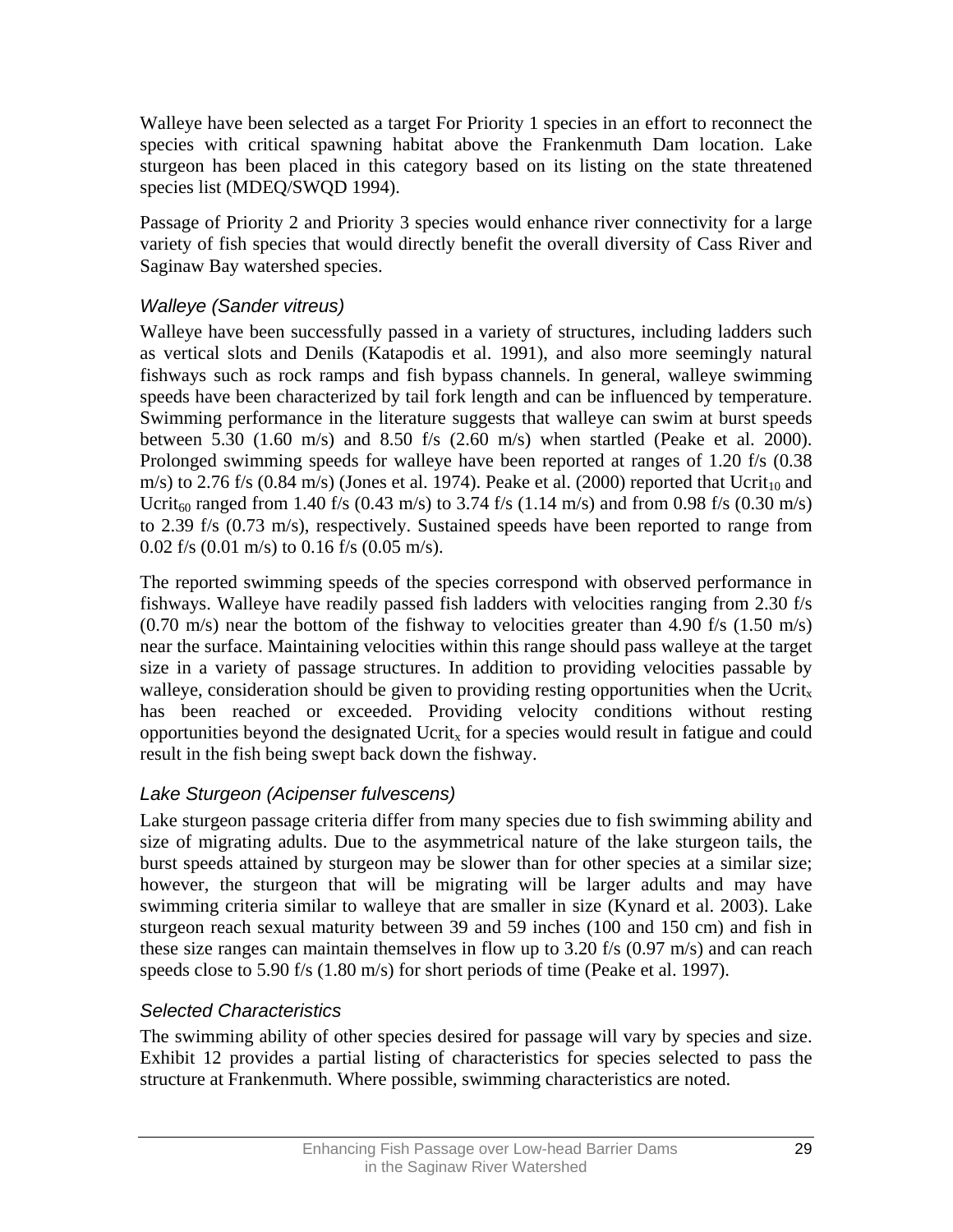| <b>Common</b><br>name | <b>Scientific</b><br>name                   | <b>Primary</b><br>food source                                                                                                                                          | <b>Preferred</b><br>habitat                                                                              | <b>Spawning</b><br>habitat                                                          | <b>Adult</b><br>size<br>range | <b>Swimming</b><br>mode                         |
|-----------------------|---------------------------------------------|------------------------------------------------------------------------------------------------------------------------------------------------------------------------|----------------------------------------------------------------------------------------------------------|-------------------------------------------------------------------------------------|-------------------------------|-------------------------------------------------|
| Channel<br>Catfish    | <i><u><b>Ictalurus</b></u></i><br>punctatus | Insects,<br>mollusks.<br>crustaceans,<br>fish, and<br>some plant<br>material                                                                                           | Cool, deep,<br>clean water with<br>a sand or gravel<br>bottom                                            | Late spring<br>or early<br>summer<br>when water<br>temperatur<br>es reach<br>75°F   | Up to 48"                     | Subcarangiform <sup>a</sup>                     |
| Lake<br>Sturgeon      | Acipenser<br>fulvescens                     | Bottom-<br>dwelling<br>organisms<br>including<br>small clams,<br>snails,<br>crayfish, side-<br>swimmers,<br>aquatic<br>insects,<br>algae, and<br>other plant<br>matter | Deeper part of<br>channels or<br>deep pools                                                              | April-June,<br>migrate to<br>areas with<br>gravel<br>bottoms                        | Up to 98"                     | Subcarangiform/<br>Carangiform <sup>b</sup>     |
| Largemouth<br>Bass    | Micropterus<br>salmoides                    | Fish and<br>other<br>vertebrates                                                                                                                                       | Shallow<br>vegetated<br>areas; prefers<br>deeper cooler<br>water in<br>summer months                     | Mid-May-<br>June,<br>prefers<br>shallow<br>marshy<br>areas                          | $12 - 20"$                    | Subcarangiform                                  |
| Northern<br>Pike      | Esox lucius                                 | Fish and<br>other<br>vertebrates                                                                                                                                       | Shallow<br>vegetated<br>areas; prefers<br>deeper cooler<br>water in<br>summer months                     | March-<br>April,<br>prefers<br>shallow<br>marshy<br>areas                           | Up to $31"$                   | Subcarangiform/<br>Labrifrom $c$ as<br>predator |
| Smallmouth<br>Bass    | Micropterus<br>dolomieu                     | Fish                                                                                                                                                                   | Clear, strong-<br>flowing streams<br>and rivers with<br>gravel or<br>boulder shores                      | Mid-May<br>through<br>end of June<br>in a gravel<br>bed near a<br>log or<br>boulder | $12 - 20"$                    | Subcarangiform                                  |
| Steelhead             | Oncorhyn-<br>chus mykiss                    | Fish, insects,<br>mollusks,<br>crustaceans                                                                                                                             | Cool, clean<br>water with a<br>sand or gravel<br>bottom, pools<br>and riffles                            | Gravel<br>riffles in<br>late March<br>to May                                        | Up to 38"                     | Subcarangiform                                  |
| Walleye               | Sander<br>vitreus                           | Opportunistic<br>feeder; mainly<br>feeds on<br>other fish and<br>large insects                                                                                         | Backwaters,<br>generally in<br>deeper pools<br>with quiet water;<br>prefer slightly<br>turbid conditions | Turbulent<br>rocky areas<br>when in<br>rivers<br>spawning                           | Up to 30"                     | Subcarangiform                                  |

#### **EXHIBIT 12**  Selected Characteristics, Priority 1 and 2 Species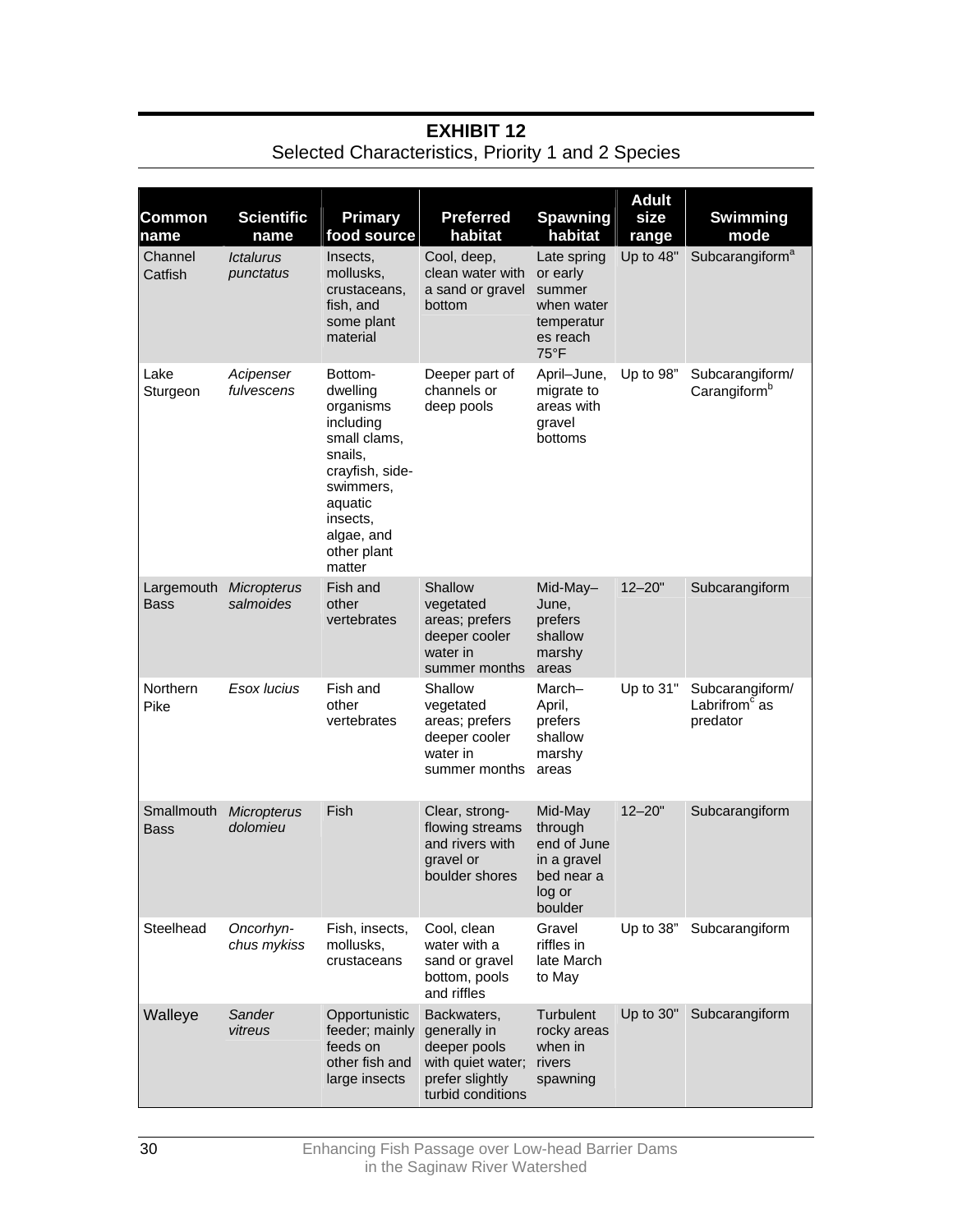| <b>Common</b><br>Iname | <b>Scientific</b><br>name | <b>Primary</b><br>food source              | <b>Preferred</b><br>habitat                                                                       | <b>Spawning</b><br>habitat                                                                     | <b>Adult</b><br>size<br>range | <b>Swimming</b><br>mode |
|------------------------|---------------------------|--------------------------------------------|---------------------------------------------------------------------------------------------------|------------------------------------------------------------------------------------------------|-------------------------------|-------------------------|
| White<br><b>Bass</b>   | Morone<br>chrysops        | Water fleas.<br>insect larvae,<br>and fish | Clear water,<br>some current<br>over sandy or<br>rocky bottoms<br>with little to no<br>vegetation | Spring<br>$(Mav)$ in<br>tributaries<br>with hard<br>bottom of<br>sand,<br>gravel, or<br>rubble | Up to 13"                     | Subcarangiform          |
| White<br>Sucker        | Catostomus<br>commersoni  | Primarily<br>benthic<br>insects            | Sandy or<br>gravelly creeks;<br>wide tolerance<br>to habitats                                     | Gravel<br>riffles in<br>late March<br>to May                                                   | $15 - 20"$                    | Subcarangiform          |

SOURCE: FishPro.<br><sup>a</sup> Between 1/2 and 2/3 of body muscle mass is used to generate undulating waves down the body.<br><sup>b</sup> Last 1/3 of body muscle mass is used to generate propulsion.

<sup>c</sup> Pectoral fins are used to push water.

#### *Species of Concern*

In addition to the species desired to pass the structure at Frankenmuth, there are some undesirable species in the Cass River. In cases where migrations do not already occur, the highest priority of nuisance species that should be restricted from passing is the sea lamprey (*Petromyzon marinus*). Lamprey ascend streams in the spring and early summer to spawn and have been characterized as weaker swimmers compared to native riverine species such as those selected for passage at the Frankenmuth location. Swimming speeds for sea lamprey have been reported at 1.20 f/s  $(0.36 \text{ m/s})$  and burst speeds of 3.90 f/s (1.20 m/s). These speeds are considerably lower than the speeds obtained by walleye and lake sturgeon; but sea lamprey have the ability to attach themselves to structures for great lengths of time. They can attach to a surface, make a short burst forward, and then reattach themselves to rest. Movement in this manner gives the lamprey a unique ability to ascend passage structures that have higher velocities than the species can maintain.

The detrimental impacts of the lamprey have been well documented and will not be discussed in this report; however, strategies to exclude or manage the species should be a part of every fish passage plan. A variety of measures have been used to slow or stop the movement of lampreys. These include baiting and trapping, weirs (portable and permanent), electrical barriers, barrier dams, velocity barriers, and lampricides. The construction of a fish passage at the Frankenmuth location will increase the likelihood of lamprey movement above the dam. Coordination between MDNR, USFWS, and the City of Frankenmuth will be required to provide management alternatives and strategies for lamprey management, and must be completed during the design of the selected alternative.

#### *Passage Monitoring*

It is highly recommended that a method of fish passage measurement be approved by the MDNR so that appropriate steps can be considered during design of a fish passage. Several types of measurement can be used to evaluate the success of the selected fish passage. These measures include, but are not limited to, tagging of fish above and below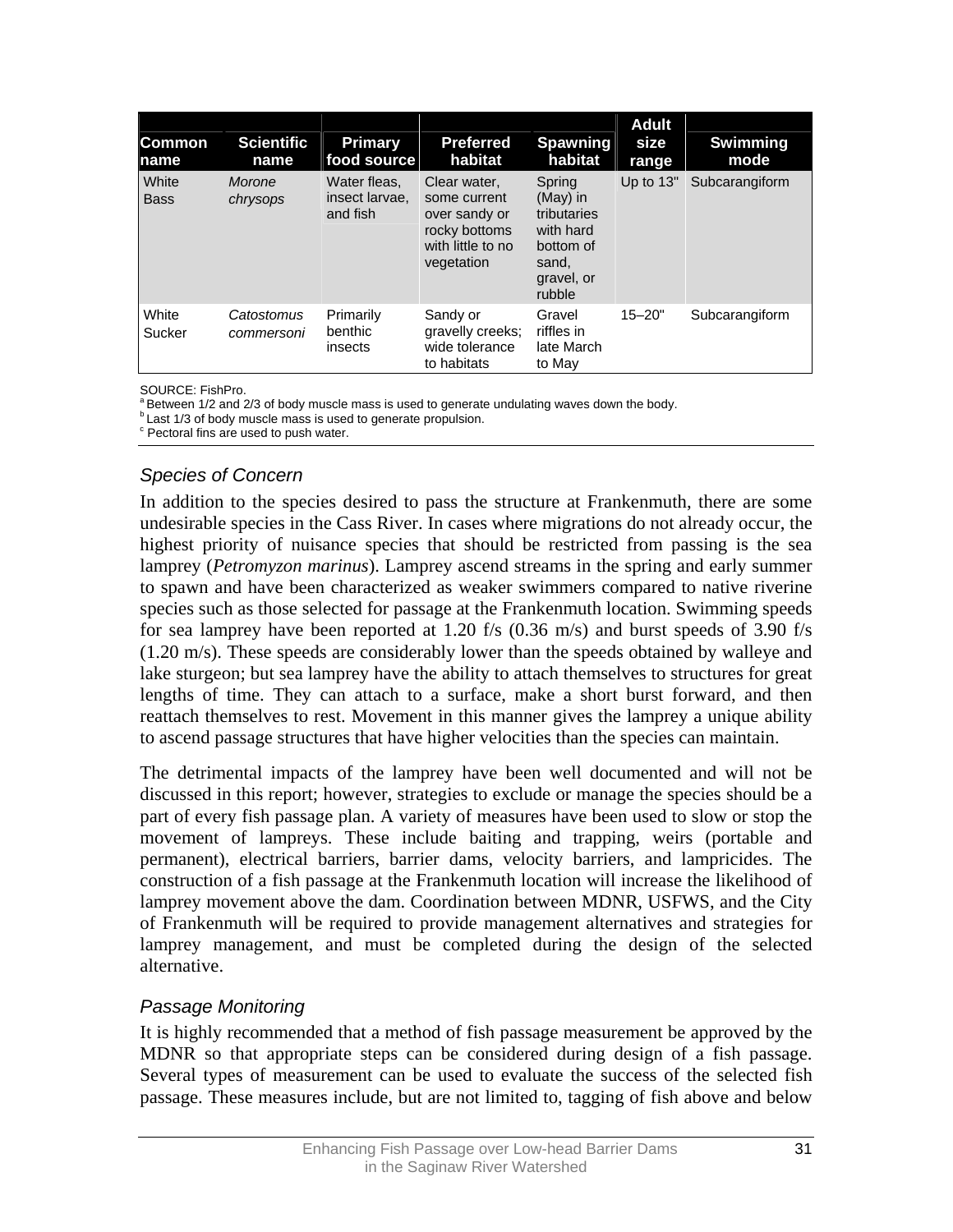<span id="page-35-0"></span>the dam, trap netting at the exit of the fishway (where feasible), visual measurement of activity in the fishway, and telemetry studies.

### *Design Alternatives*

An alternative to fishway ladders such as Denils and vertical slots is a more natural fish passage system incorporating native features such as boulders, rocks, and usually including some form of sinuosity. This type of fishway can have a natural stream appearance instead of the more "constructed" look of traditional technical fishways. Several types of seemingly natural fishways are currently gaining in popularity, including rock-ramp fishways, ramp fishways with boulders and pools, boulder block fishways, stream bypass with step pools, and stream bypass channels with natural riffles. Successful fishways of this sort vary in slope and can range from 1:8 (1 vertical to 8 horizontal distance) to 1:1000. More typically, these types of fishways range from 1:10 to 1:30 and are increasingly proving successful over a variety of conditions and flow velocities. These types of fishways can be less costly than ladders depending on the configuration and materials selected, and can also provide more flexibility for anticipated conditions.

In addition to requirements for the upstream passage of species, conditions for downstream movement should also be considered. In recent years, the advancement of fish passage alternatives has focused primarily on upstream movement around structures with little attention toward the downstream movement. Like tolerances for upstream passage, tolerances for species passing downstream will also depend on species and size.

While specific requirements may not exist for all fish species, some general downstream criteria have been developed that focus more on downstream passage in association with turbine and intake structures than on more natural bypass channels or rock ramps. The impacts of upstream passage structures on downstream movement of fish have been documented. These impacts are similar to concerns over entrapment or entanglement of fish for screening or intake facilities. In general, fish passage structures that cause an increase in water velocity near the fish exit (water entrance) of a bypass or fishway should be avoided. These conditions can "sweep" weaker swimming and juvenile fish through the upstream passage structure. Additionally, structures that cause unnecessary turbulence or velocity resulting in stressful conditions, conditions that disorient the fish, or conditions that cause injury (such as descaling or even death), should be evaluated and avoided.

### *Sea Lamprey Control*

Sea lamprey control is a critical fishery management action delivered to support the Fish Community Objectives developed by the lake committees as part of the Strategic Plan for Great Lakes Fishery Management. Objectives for acceptable levels of mortality that allow the establishment and maintenance of self-sustaining stocks of many game fish have been established on all of the lakes. In some cases, the lake committees have established specific targets for sea lamprey populations in the fish community objectives or the lake trout rehabilitation plans. The current control program reflects actions by the USFWS and Department of Fisheries and Oceans Canada as contract agents of the Great Lakes Fishery Commission to meet these targets.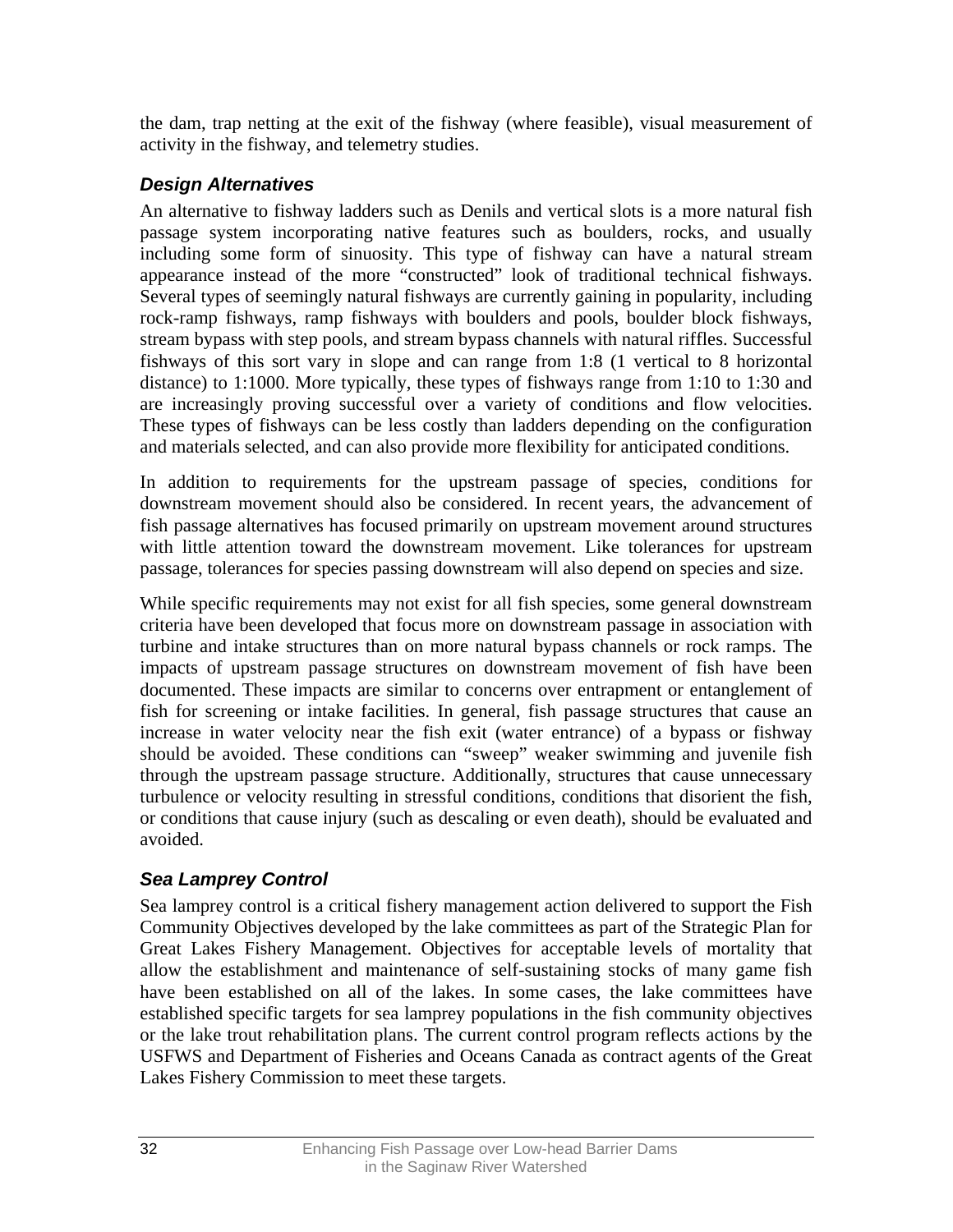In 1995 the Lake Huron Committee established the following specific targets for sea lamprey populations in its Fish Community Objectives (DesJardine et al. 1995):

Reduce sea lamprey abundance to allow the achievement of other fish community objectives; obtain a 75 percent reduction in parasitic sea lamprey by the year 2000 and a 90 percent reduction by the year 2010 from present levels.

While lakewide lamprey abundance has been relatively stable throughout the 1990s, at least twice as many lamprey remain in Lake Huron than in any of the other Great Lakes. Estimated abundance of spawning-phase sea lamprey during 2002 was one of the measures used to determine success of applications of Bayluscide 3.2 percent Granular Sea Lamprey Larvicide in the St. Marys River during 1998–1999. This sea lamprey target supports the objectives for the other species groups in the fish community including, for example, the salmonine community objective:

 Establish a diverse salmonine community which can sustain an annual harvest of 5.3 million pounds, with lake trout the dominant species and anadromous species also having a prominent place (DesJardine et al. 1995).

The sea lamprey management program benefits substantially from a number of dams built and operated for other purposes. A geographic information system (GIS) inventory of these "de-facto" barriers has been initiated. This will be a useful tool in identifying dams of value to sea lamprey management. The inventory is complete or nearing completion for Ontario, Michigan, and Wisconsin.

Chemical control of sea lamprey, beginning in 1960 in Lake Huron, also has set the stage for recovery. Large-scale plantings of lake trout, Pacific salmon, rainbow trout, and walleye have reestablished some control by top predators. Lake whitefish have responded to reduced mortality from sea lampreys, fishing, and changing species interactions, thereby resuming their historically prominent position in the cold-water community. Bloaters, likewise, have made a modest recovery, and yellow perch numbers have started to rise once more. However, lake herring and lake sturgeon remain scarce in much of the lake. Walleyes occur as relatively discrete stocks that range from productive in lower Lake Huron to depressed in much of the Canadian Shield area. Despite evidence of a recovering fishery in the Saginaw River and Saginaw Bay, the populations of the most desirable sport and commercial species have not reached historical levels.

Since the late 1970s, efforts have been made to develop an integrated pest management approach with the addition of management tools such as low-head barriers, new styles of electrical weirs, and sterilization of male sea lamprey for release. The Great Lakes Fishery Commission has stated a goal to achieve at least 50 percent of sea lamprey suppression with alternative technologies while reducing the use of TFM, a chemical used to kill juvenile lampreys, by 20 percent through increased use of current methods such as sterile-male-release, trapping, and barrier deployment. Low-head barriers have been constructed on some U.S. and Canadian streams that are difficult to treat. These barriers, combined with traps, block spawning runs of adult sea lamprey while allowing for passage of jumping fish such as rainbow trout. Larger and more efficient trapping facilities are concurrently being developed for use at low-head barriers or existing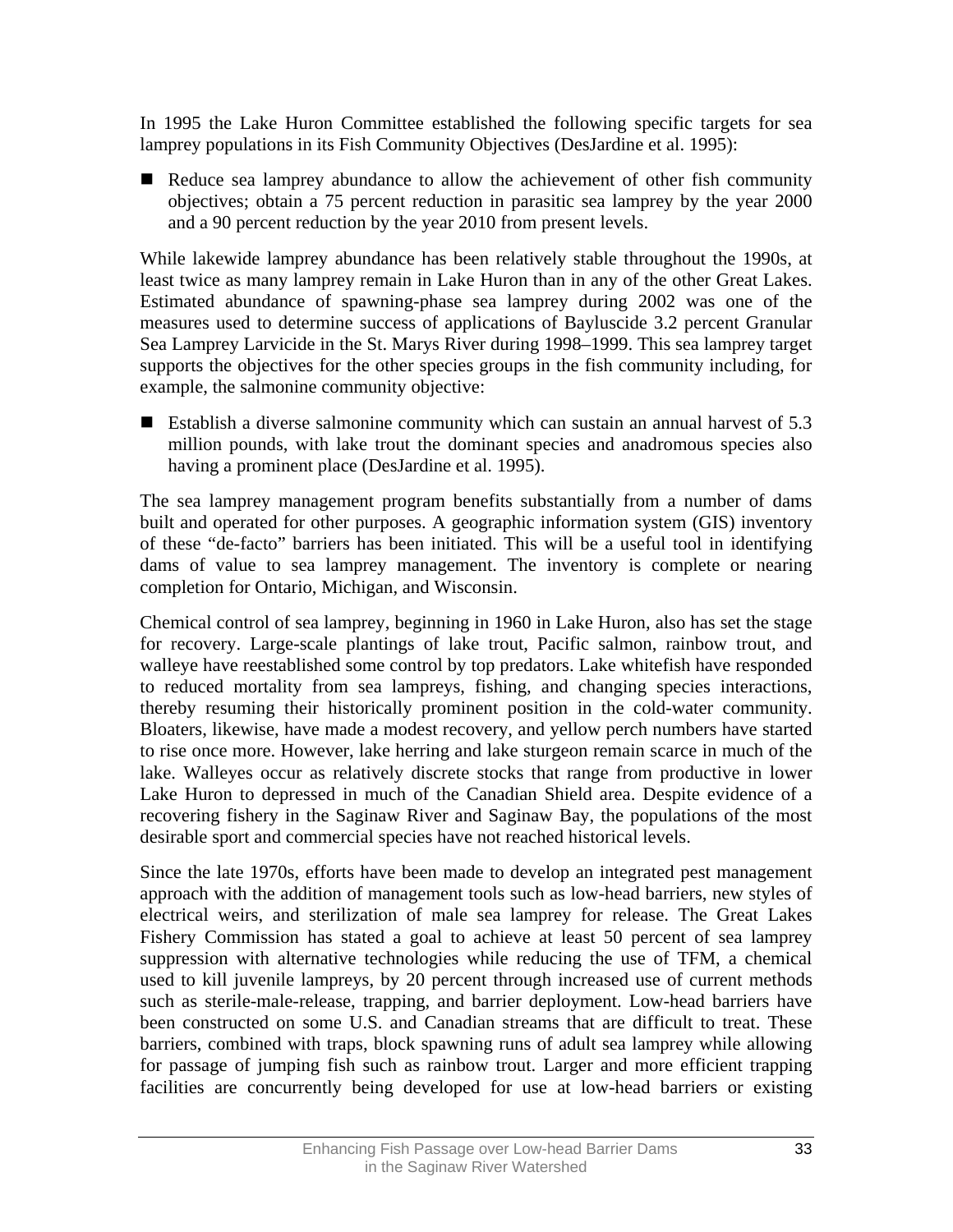hydroelectric dams in order to provide more male sea lamprey for sterilization and the removal of female sea lamprey.

The USFWS Sea Lamprey Barrier program is carried out under the auspices of the Great Lakes Fishery Commission. Barriers are constructed on streams in strategic locations throughout the Great Lakes basin to prevent sea lamprey from spawning, and thus, to effectively reduce the number of streams that produce sea lamprey. The goal is to construct these barriers to prevent sea lamprey passage while still allowing the passage of most other fish species.

It is important to note that there is a difference of opinion between the MDNR Fisheries Division and the USFWS regarding the priority that should be assigned to existing dams that are allegedly barriers to sea lamprey migration. While the USFWS might argue that stopping sea lampreys trumps any environmental damage the dam might do, the MDNR Fisheries Division believes that fish passage is the paramount concern. This is especially true in river systems that the USFWS is already routinely treating with TFM. TFM treatments have been performed in recent years on the Shiawassee and Chippewa rivers and on tributaries of the Cass River above Frankenmuth; thus the dams have not been complete barriers to lamprey passage in their present condition. Consequently, the MDNR Fisheries Division believes that there would be substantially more environmental benefit in allowing fish passage over these dams, or in complete dam removal. Sea lamprey could still be controlled in these rivers with TFM, as has been the case in the past.

# **DAM REMOVAL CONSIDERATIONS**

Dam removal continues to garner attention as a potential river restoration tool. Restoration of flow regimes has resulted in increased biotic diversity through the enhancement of preferred spawning grounds or other habitat. By returning riverine conditions and sediment transport to formerly impounded areas, riffle/pool sequences, gravel, and cobble have reappeared, along with increases in biotic diversity. Fish passage is another benefit of dam removal. However, the disappearance of the reservoir may also affect certain publicly desirable fisheries (Bednarek 2001).

For decades, dam removal was considered a fringe, radical approach to river restoration. The concept of dam removal can elicit strong emotions, leading to divisive and heated debate on all sides of the issues. Although it is important that the concerns behind the emotions be expressed and considered, a decision about whether or not to remove a dam needs to be based on a balanced and rational analysis of the pros and cons of both dam removal and dam retention (Aspen Institute 2002). Regardless of the controversy, dam removal will become an increasingly important issue in many communities.

Today selective dam removal can be an integral component of successful watershed management and generally occurs when a dam no longer serves a useful purpose or is considered a significant safety risk. Removing dams to enhance fish passage and address unsafe and unwanted dams is still a relatively new phenomenon. Dam removals have been documented since the early 1900s—including a large number removed in just the last decade—and many more are undocumented. In part this reflects America's aging dam infrastructure; in part, it reflects significant changes in land uses and the structure of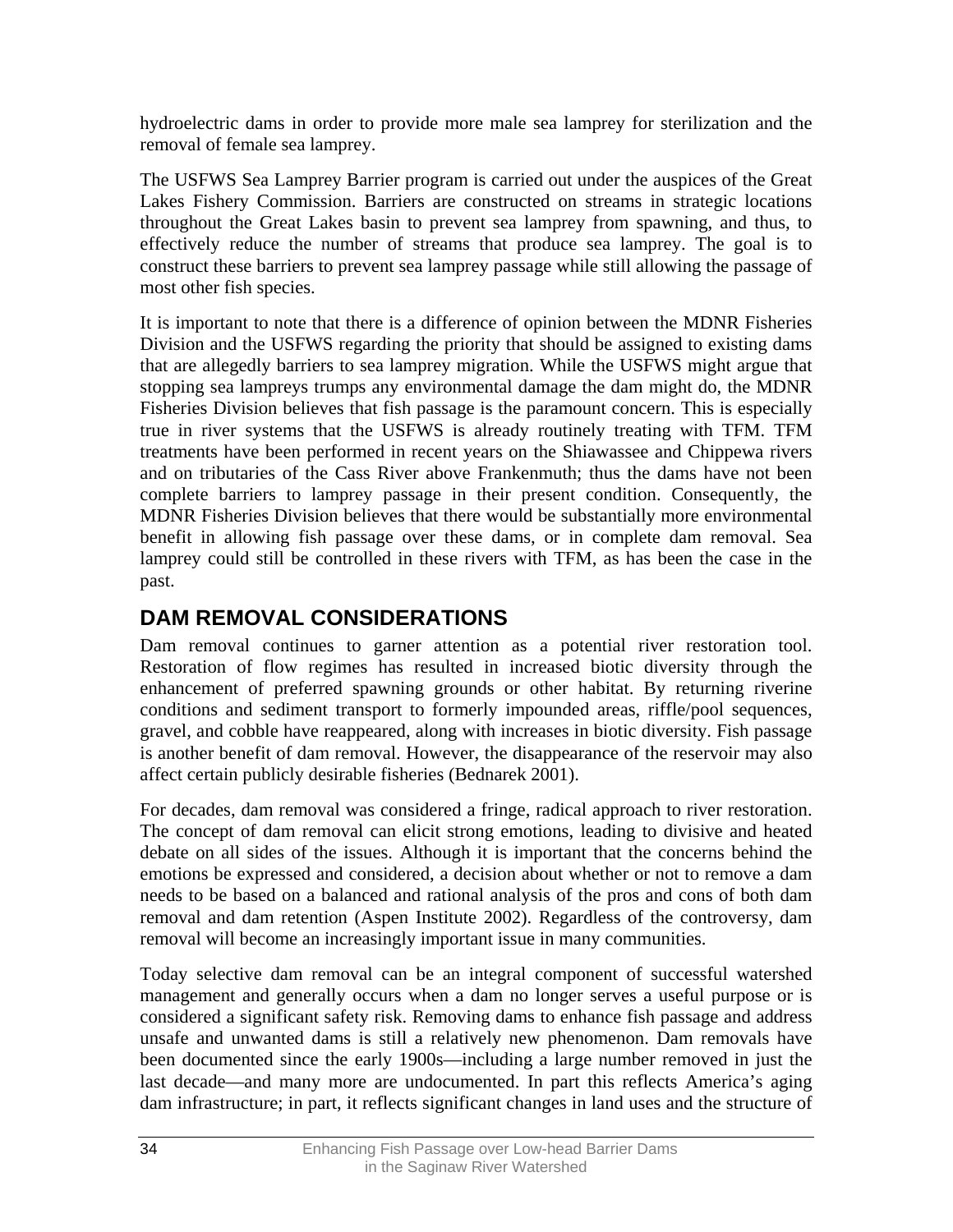our economy, which has reduced our need for certain dam functions, as well as a growing concern about river ecology.

Once perceived as almost entirely beneficial, dams are seen more realistically today as having both positive and negative effects (Aspen Institute 2002). And many dams across the country have aged beyond their planned life expectancy, causing safety risks for communities downstream. Dam owners, whether private or government, rarely plan or accept responsibility for the costs of decommissioning. Yet dam removal costs in many cases are significantly less than estimated expenditures for long-term safety and environmental compliance, repair, and maintenance.

Removal costs of 70 small dams in Wisconsin, for example, were found to be an average of two to five times less than estimated repair costs. On the Baraboo River in Wisconsin, the cost of removing the three-meter-high Oak Street Dam was \$30,000, compared to dam repair estimates of \$300,000. In Maine, removal costs for the eight-meter-high Edwards Dam were roughly one-third the \$9 million price tag of upgrading fish ladders to meet mandatory relicensing conditions. On average, removal costs were only 37 percent of the estimated dam repair costs for 10 dams profiled in the report, *Dam Removal Success Stories: Restoring Rivers Through Selective Removal of Dams that Don't Make Sense* (American Rivers 1999).

# *Issues to Consider Prior to Removal of a Low-head Dam*

Dam removal issues can be organized around the following subject areas:

- Technical aspects
- Environmental and ecological impacts
- Economics and social dimensions
- $\blacksquare$  Legal issues
- Design and construction

### *Technical Aspects*

Removing a dam requires a multidisciplinary approach, and there are often unforeseen challenges that must be managed or mitigated (Graber et al. 2001). Most dam removal projects have unique issues, different project goals, and regional differences based on geography and natural processes. Myriad issues apply in varying degrees to particular projects. For example, some dams trap very little sediment, so managing sediment may not be a significant issue. Some run-of-river dams that have small impoundments require very little channel reconstruction or revegetation following dam removal. Thus, there are no universal solutions or methodologies to address many of the technical issues that arise during dam removal projects. It is advisable to enlist the aid of local experts, engineers and biologists, who are familiar with local resources and possess the necessary technical expertise.

### *Environmental and Ecological Issues*

Dams are known to impact river systems by altering several key parameters including: flow regimes and physical habitats, channel shape, sediment transport, water temperature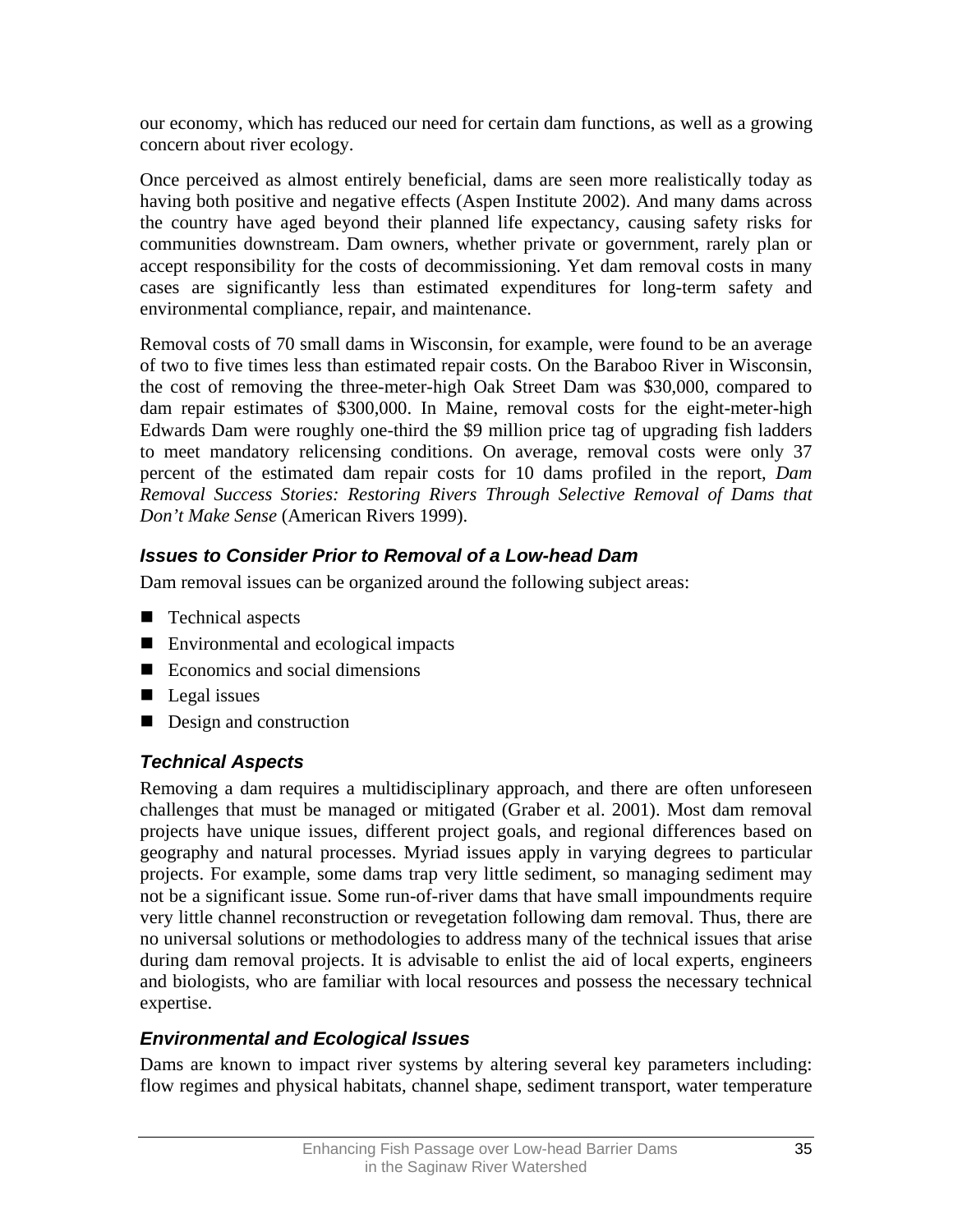and chemistry, and populations of algae, benthic macroinvertebrates, riparian vegetation, and resident and migratory fish (Poff and Hart 2002).

Short-term ecological impacts of dam removal include an increased sediment load that may cause suffocation and abrasion to various biota and habitats. However, several recorded dam removals have suggested that the increased sediment load caused by removal should be a short-term effect. Preremoval studies for contaminated sediment may be effective at controlling toxic release problems.

# *Economics and Social Dimensions*

From an economic standpoint, dam removal is not unambiguously good (The H. John Heinz III Center 2002). Economic analysis can be helpful for setting priorities and facilitating communication among stakeholders and agencies. Benefit-cost analysis provides a process for identifying and measuring the outcomes of dam removal, whether they are perceived as positive or negative, and for clarifying tradeoffs.

People feel passionately about rivers, and, sometimes, about dams and their reservoirs as well. Efforts to restore rivers, fisheries, and livelihoods lost to dams can be met with resistance and skepticism, especially if decommissioning advocates neglect to educate important stakeholders, address technical, legal, and economic cost issues, or examine feasible alternatives and possible negative impacts. Moreover, consideration of dam removal often incites significant opposition because a dam often is viewed as a site of historical significance, a civic icon of sorts—revered and cloaked in nostalgia and romantic history of the nineteenth and early twentieth centuries with no regard to contemporary environmental objectives. In addition, the water impoundments created by dams may be viewed as economic stimulus for recreation and downtown development. The perceived ongoing benefits provided by a dam must be objectively evaluated against opportunities for dam removal and/or enhanced fish passage.

# *Legal Perspectives*

For many, the dismantling of a particular dam in Michigan may signify the end of an era. After decades of harnessing the forces of nature for economic progress, many have now turned to assess the ongoing environmental and maintenance costs and assessing dam removal options. Federal and local dam licensing regulations make the current time period one in which dam removal is a realistic option (Doyle et al. 2000).

Depending on the regulatory environment at a particular site, the permitting process can significantly guide project design. Removing a small dam requires federal, state, and local permits. These permits ensure that the project is handled safely and minimize shortand long-term impacts to the river and floodplain. While federal permits are administered by the U.S. Army Corps of Engineers (ACOE) and, if applicable, the Federal Energy Regulatory Commission (FERC), each state and local government has different permitting requirements (Graber et al. 2001).

The MDEQ Dam Safety Program administers the provisions of Part 307 and Part 315 of The Michigan Natural Resources and Environmental Protection Act, 1994 PA 451, as amended. There are over 2,500 dams in the state, with 91 of those regulated by Part 307 (Inland Lake Levels) and 816 regulated by Part 315 (Dam Safety). Part 307 regulates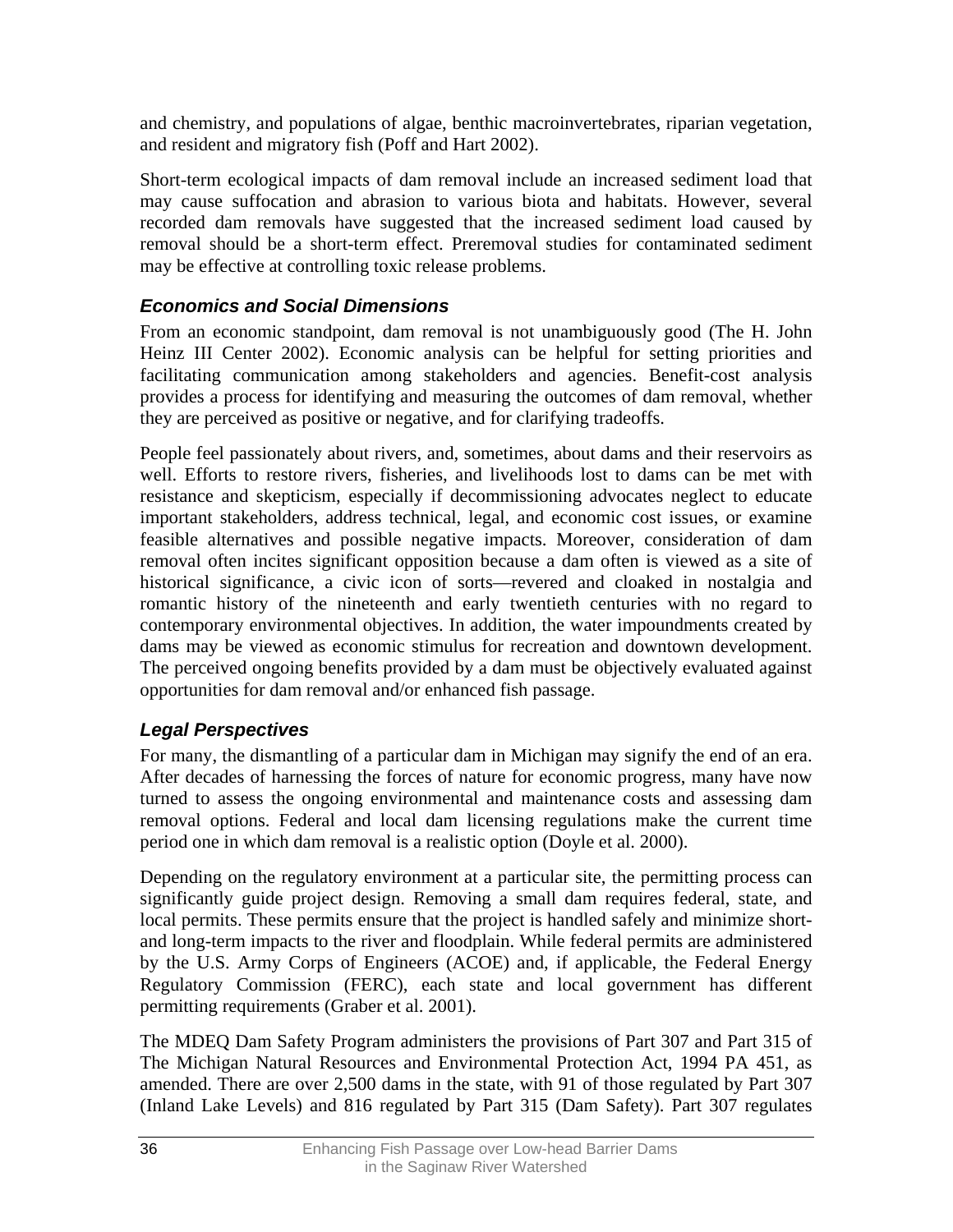dams that establish legal lake levels while Part 315 regulates all other dams over six feet in height and with more than five acres impounded during the design flood. An MDEQ permit must be acquired prior to any construction or repair of regulated dams. Additionally, these dams must be inspected every three to five years based on hazard potential rating. Staff at MDEQ are responsible for reviewing all inspection reports, inspecting all MDNR dams, and inspecting municipal dams if requested.

## *Design and Construction Approaches*

While the physical removal of the dam structure itself can be a relatively straightforward process, there are several associated issues to address in order to protect and restore aquatic and riparian habitat and the stream channel. Careful planning can limit the effects of released sediment on aquatic life, prevent extensive erosion in the restored stream channel, and limit the potential intrusion of exotic plant species in the former impoundment (Graber et al. 2001). Each restoration project is unique and in some cases these issues may be minor. In other cases they can be complex and need to be appropriately managed.

While certain techniques may be necessary for a particular project, the greatest expenses incurred by small dam removal projects have included dredging, off-site disposal of materials, developing access to the structure, and water control during construction (Graber et al. 2001). Often the time and labor required to physically remove the dam is the least expensive component of the project.

Because dam removal is relatively new in many areas, the permitting process can be challenging. Many state and federal agencies are not yet practiced at moving restoration projects, such as dam removals, through the permitting process. For the most part, the relevant permitting requirements were designed for projects that are potentially more destructive to navigation or environmental quality, and therefore dam removal does not fit easily into the requirements. The Michigan Departments of Environmental Quality and Natural Resources are currently examining options for streamlining the permitting process for dam removal projects.

### *Trade-offs of Dam Removal versus Dam Retention*

Dam removal may result in fundamental changes to the local environment. Depending on the size of the dam, the reservoir will be eliminated, and with it the flat-water habitat that had been created. Wetlands surrounding the reservoir will also be drained, although new wetlands are often created both in the newly restored river reach above the former dam site and in the river below. Sediment that collects behind a dam, sometimes over decades, may contain toxics such as PCBs, dioxide, and heavy metals. Resuspension of these toxic-laden sediments in the process of dam removal has the potential to damage downstream water quality and threaten the health of fish and wildlife and water users. Short-term impacts of the dam removal itself can include increased water turbidity and sediment buildup downstream from releasing large amounts of sediment from the reservoir, and water quality impacts from sudden releases of water and changes in temperature. These impacts, however, can be prevented through proper removal techniques.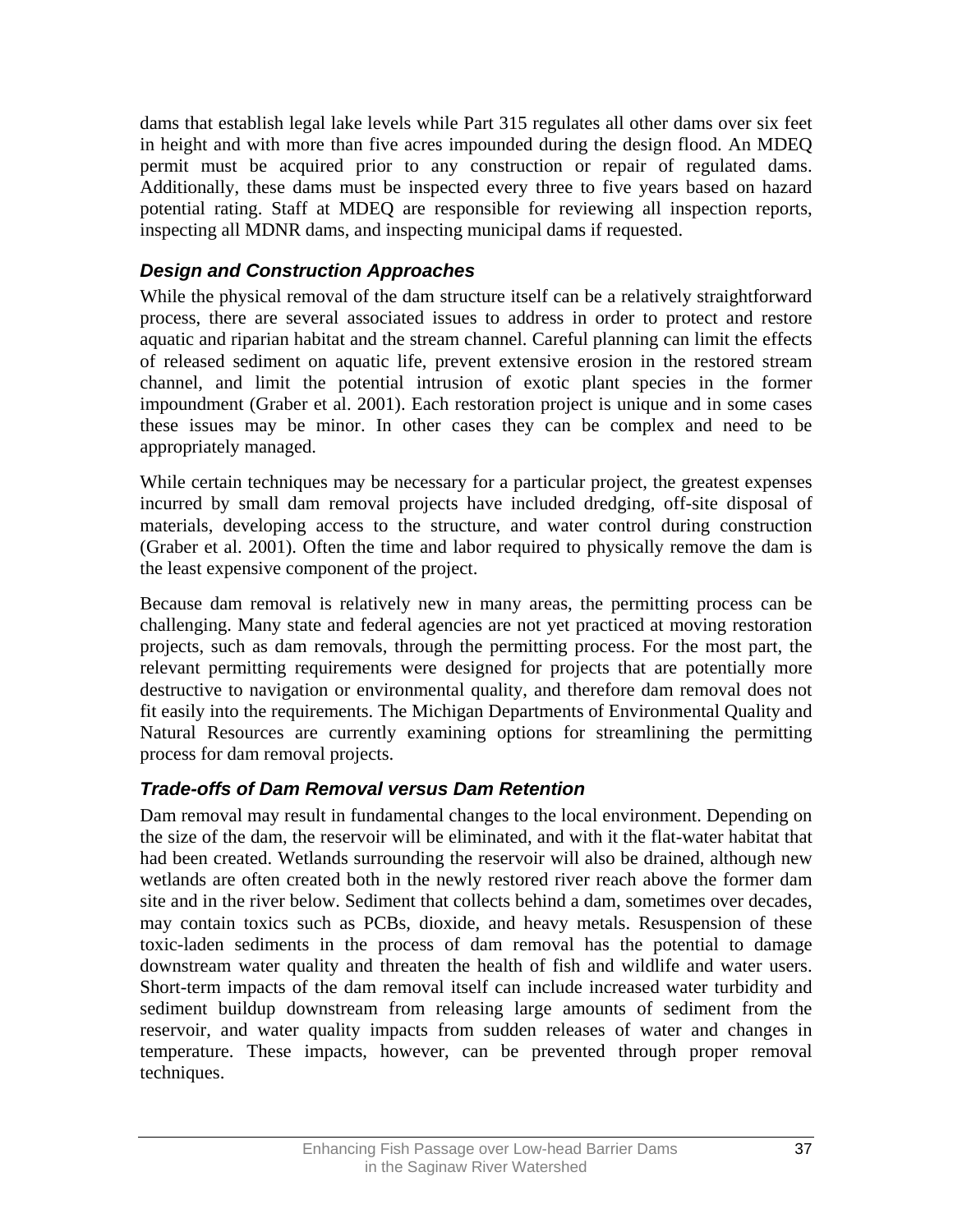Dam removal has the added benefit of restoring spawning habitat to flowing reaches; this benefit does not occur in impounded reaches if the structure remains, even if fish passage is accomplished. Although monitoring and dam removal studies are limited, a continued examination of the possible ecological impacts is important for quantifying the resistance and resilience of aquatic ecosystems. Although controversial, dam removal is an important alternative for river restoration. Long-term social, technical, and biological impacts of dam removal should be given paramount consideration over short-term impacts*.* Exhibit 13 highlights the steps necessary when considering dam removal versus retention.



SOURCE: Adapted from *Dam Removal: Science & Decision Making*, Heinz Center, 2002.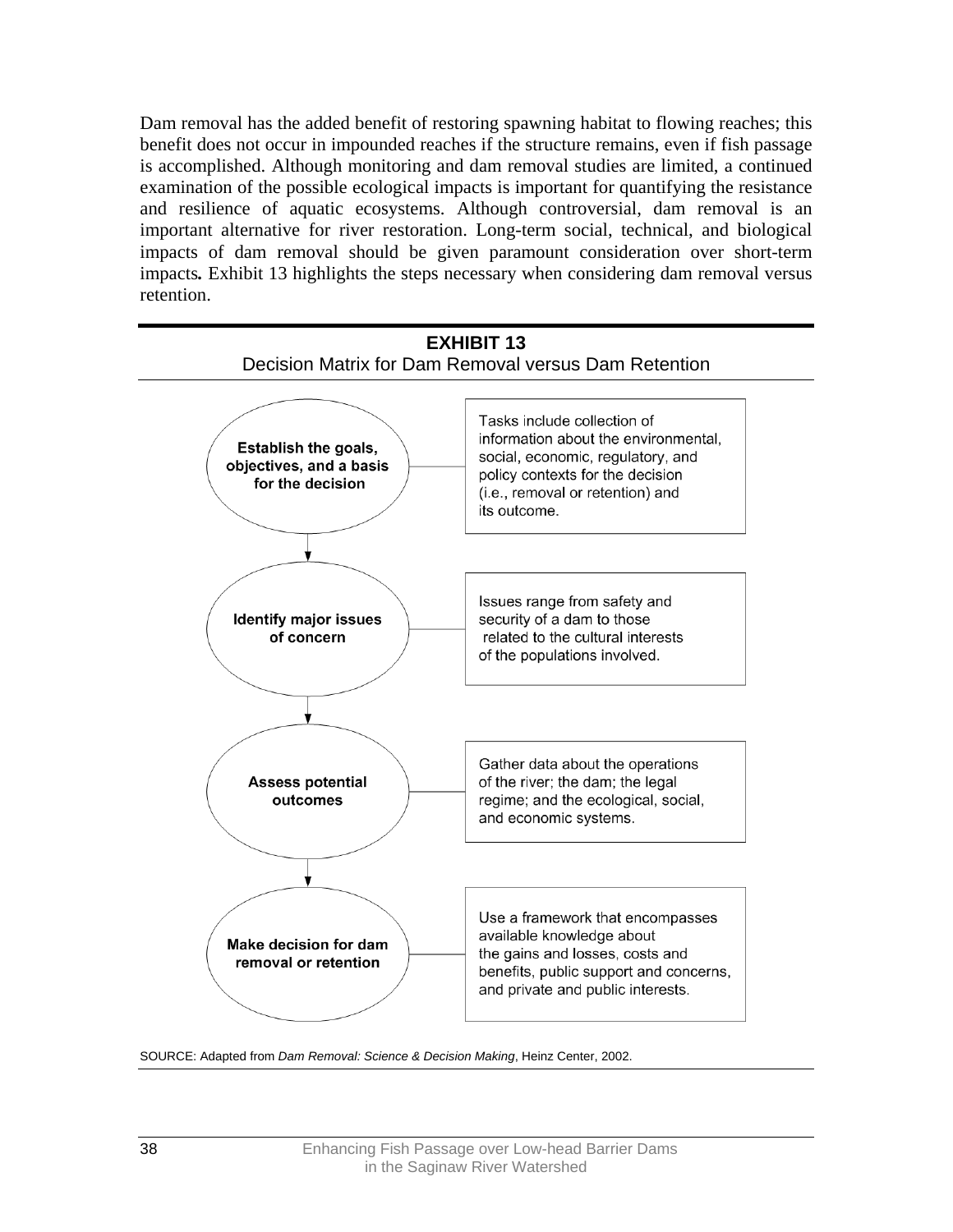# **FRANKENMUTH DAM**

The Frankenmuth Dam was built in the 1850s in order to provide a water supply for a local mill. Originally constructed with earth and stone, the dam was later converted to a wooden structure and ultimately a concrete structure. The dam was deeded to the City of Frankenmuth in the 1950s and has been managed by the city ever since. The spillway crest has a total length of approximately 240 feet and a total structural height of approximately 14 feet. Frankenmuth provides periodic maintenance and patchwork to ensure structure stability. For example, in 1995 approximately \$60,000 was spent to make repairs along the north part of the dam; to grout the inside of the dam to address severe leaking; and to make repairs on north shoreline. In 2002 the city received estimates of \$200,000 to make repairs on the south side of the dam and spillway area. The ongoing maintenance and costs associated with the dam prompted the city to consider a long-term solution for the site. As a result, city officials were eager to participate in a study that would assist in identifying options for achieving fish passage while considering long-term solutions for the structure itself.

Three alternative designs were evaluated for passage at the Frankenmuth Dam. These alternatives are a fish bypass channel, a spiral fish ladder, and a rock ramp. The criteria outlined in the previous section of this report were applied to the development of the conceptual layouts. Many assumptions were also necessary in order to estimate the river stage at the time of passage, and elevations of entrance and exit conditions. These assumptions must be confirmed during a schematic design phase of the passage alternative.

The location of a fish passage is recommended for the north shore of the Cass River around the north side of the existing abutment of the dam. This location is the least problematic, is potentially accessible for visitors, and is within close proximity to other activities in the area. A south shore location going around the south abutment presents problems due to topography, existing utilities, and distance from potential visitor activities, and is therefore not recommended. The following sections outline placement of a fish bypass channel or a spiral fish ladder along the north shore around the existing abutment and placement of a rock ramp downstream of the existing dam.

### *Fish Bypass Channel*

There are several advantages to utilizing a bypass channel for improved fish passage at the Frankenmuth location:

- 1. A bypass channel will allow a wide range of fish species to pass. The slope of a bypass channel can be generally low. In the conceptual plan, a 3.2 percent slope is provided in the bypass. The low slope allows for a long, slow rise from the bottom elevation to the top elevation. Along the length of the bypass, strategically placed boulders, rocks, and riffle areas will allow for a variety of velocities and will not select for a single species in the velocity criteria.
- 2. The use of a seemingly natural bypass channel allows the fish passage to be aesthetically pleasing. The bypass channel and surrounding area can be incorporated into recreational activities.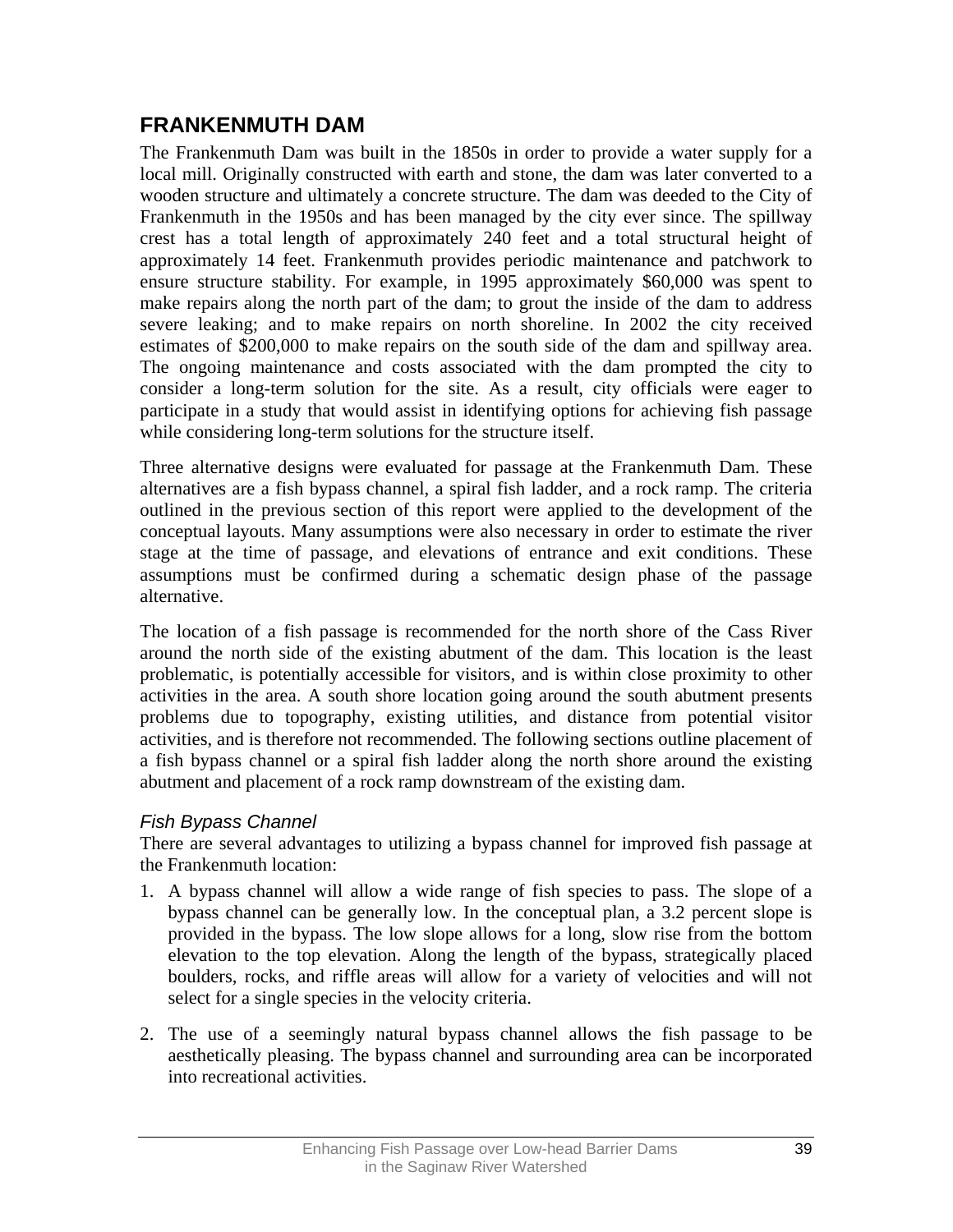- 3. A bypass channel is more flexible than a ladder. The placement of boulders and riffle areas can be adjusted over time to fine-tune the fishway for better passage efficiency.
- 4. The bypass channel is more conducive to the downstream movement of fish species than traditional fishways. Most fish ladders present flow patterns designed to attract fish for ascending above a structure. While downstream passage is possible in a fish ladder, fish injury often results, especially for juvenile fish.
- 5. Other species beyond the target fish species have the ability to use a bypass structure. The naturalistic setting of a bypass channel can provide habitat for other organisms important to the river ecosystem.

There are also some disadvantages to the bypass channel option:

- 1. Maintenance of flow conditions may be required to ensure that the desired amount of water is delivered though the bypass and is not disruptive to normal historical flow patterns over the dam. During lower flow events, the bypass channel may discharge more water than desired, diverting water away from the south side of the dam. This may result in areas that are normally wet during low flows becoming dry for the duration of the low flow.
- 2. Slope and shore stabilization would be required for the areas between the bypass and the river, and the area between the bypass the existing retaining wall.

| <b>EXHIBIT 14</b><br><b>Bypass Channel Assumptions</b> |                                   |  |
|--------------------------------------------------------|-----------------------------------|--|
|                                                        |                                   |  |
| Change in head                                         | 8.7 feet/2.7 meters               |  |
| Bottom width of channel                                | 8.0 feet/2.47 meters              |  |
| Length of bypass                                       | 271.0 feet/2.6 meters/82.6 meters |  |
| Slope of channel                                       | 3.2%                              |  |
| Number of riffle areas                                 | 17                                |  |
| Spacing between riffle areas                           | 16.0 feet/4.9 meters              |  |
| Elevation change between pools                         | $0.5$ feet/0.2 meters             |  |

Exhibit 14 provides a list of assumptions for the bypass channel.

SOURCE: FishPro.

NOTE: Change in head was estimated and would be dependent upon river stages at the time of passage in both the headwater and tailwater.

Costs associated with constructing a bypass channel may include excavation and shaping, slope stabilization, water control structure, and materials and labor, and would range from \$500,000 to \$700,000.

### *Spiral Fish Ladder*

The second alternative is a spiral side-baffle fish ladder of the type that has been studied at the S. O. Conte Anadromous Fish Research Center (Kynard et al., 2003). The spiral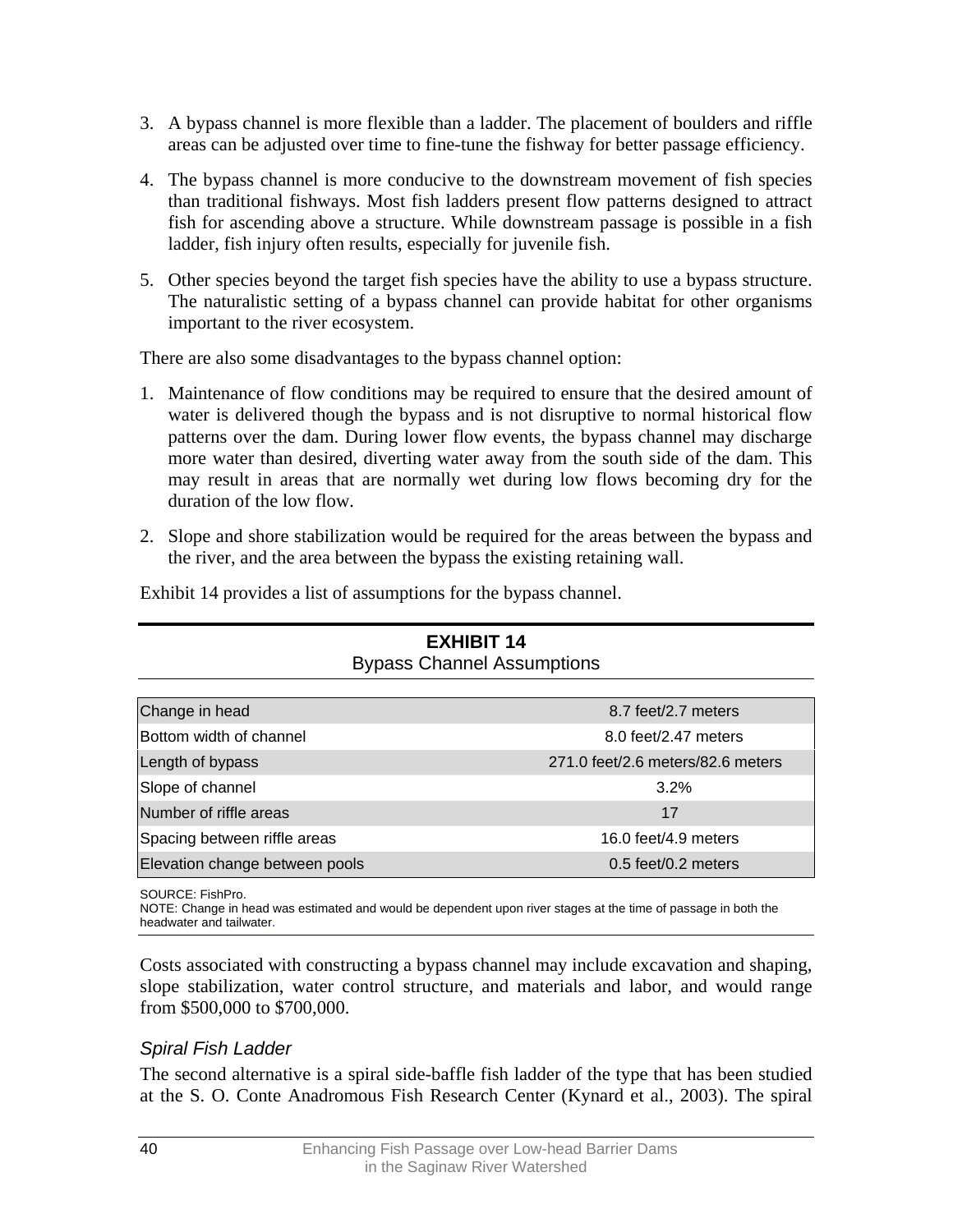side-baffle ladder may resemble a vertical slot with baffles spaced at periodic intervals over a defined length of fishway but has several features that differ from a vertical slot. The side baffles are placed in the fishway with alternating patterns from the inside and outside of the fishway wall. The study fishway also provided bottom baffles to provide roughness and allow for bottom fish to hold position. The overall flow patterns in the side-baffle ladder were a continuous dominant flow that alternated from side to side through the baffle slots and an eddy area downstream of each baffle that provided a resting area. The objective of the fish passage device is to maintain a constant slope but maximize linear layout space by extending the fishway vertically. A primary disadvantage of a fish ladder is that walleye, a primary species targeted for passage, are not jumping fish, and have difficulty navigating through a ladder structure.

Exhibit 15 lists assumptions made for the spiral side-baffle ladder.

| <b>EXHIBIT 15</b><br><b>Spiral Side-Baffle Ladder Assumptions</b> |                        |  |
|-------------------------------------------------------------------|------------------------|--|
| Change in head                                                    | 8.7 feet/2.7 meters    |  |
| Width of fishway                                                  | 3.3 feet/1.0 meters    |  |
| Length of ladder                                                  | 145.0 feet/44.2 meters |  |
| Slope of ladder                                                   | 6.0%                   |  |
| Number of baffles                                                 | TBD                    |  |
| Spacing between baffles                                           | TBD                    |  |
| Estimated elevation change between pools                          | $0.5$ feet/0.2 meters  |  |

SOURCE: FishPro.

NOTE: Change in head was estimated and would be dependent upon river stages at the time of passage in both the headwater and tailwater.

Costs associated with a spiral fish ladder may include minor excavation and shaping, water control structure, and materials and labor, and would range from \$800,000 to \$1 million.

# *Rock Ramp*

The third alternative consists of placing rock material downstream of the dam, creating a gradual slope known as a rock ramp. A slight modification of this type of passage to include rock weirs is outlined. This type of structure would not require a separate bypass around the dam and would still incorporate some naturalistic features with the use of rock material. This design also allows nonjumping fish to pass through notches within the weir structures. If the notches are sized correctly, fish can move through the weir structure under low flow conditions. When the river reaches flood stage the additional water flows over the top of the rocks, which create a flow resistance that allows fish to slither through the system. There are several advantages to providing a modified rock ramp with rock weirs at the Frankenmuth location:

1. A major advantage to this alternative is that is can be placed in front of the existing dam, thus providing structural support to the current dam.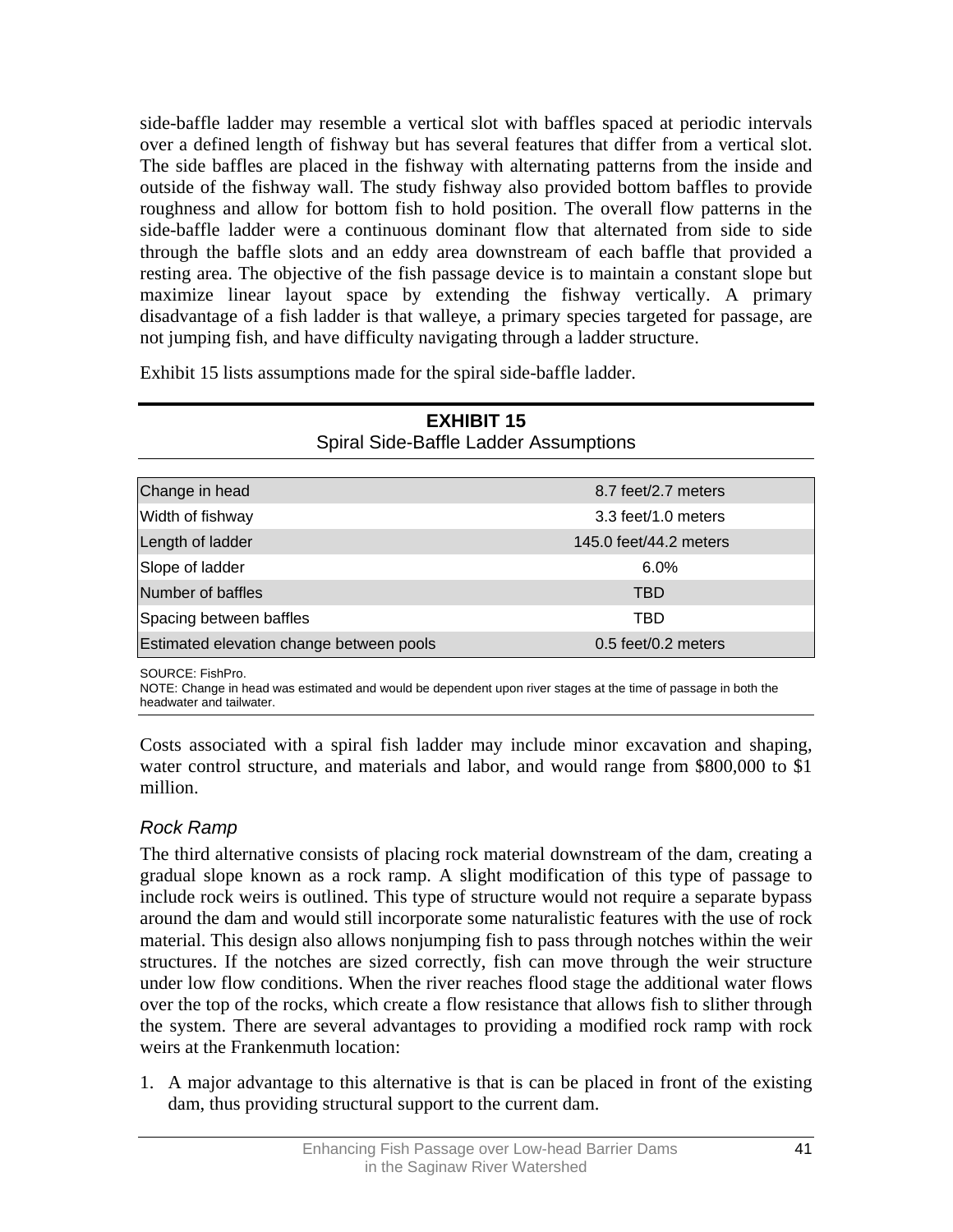- 2. Variable flow can occur around the rocks and boulders placed in the river. This can be advantageous to varying fish sizes, allowing them to find areas of passable velocity among the various-sized material. This type of structure may allow a wider range of species and sizes to make the transition above the existing dam.
- 3. A rock ramp is relatively simple to incorporate into the existing area, requiring mainly the placement of material. This type of structure would require some additional features in addition to the rocks and boulders to reduce or eliminate permeability near the dam. Such additional features may be the use of grouted riprap and/or concrete.
- 4. A rock ramp can also have aesthetic appeal. Rocks of varying sizes can be positioned to provide a natural look.
- 5. Maintenance may be slightly reduced in a rock ramp scenario since the structure creates more of a natural area within the river itself and is not a maintained channel around the dam.

This option, too, has some disadvantages:

- 1. As in the case of a bypass channel, by allowing a wide range of species to pass the structure, unwanted species such as the sea lamprey may also pass. However, since a bypass option is a confined channel it can be equipped with traps for lamprey. While lamprey control is technically feasible in a rock ramp, this option should be addressed carefully and coordinated with the USFWS.
- 2. The construction of a rock ramp will require placement of material in the Cass River and will change the area immediately downstream of the existing dam. However, a rock ramp will still provide habitat for native species such as crustaceans and macroinvertebrates.

Exhibit 16 lists assumptions made for the rock ramp alternative.

| --------<br><b>Rock Ramp Assumptions</b> |                         |  |
|------------------------------------------|-------------------------|--|
| Change in head                           | 8.7 feet/2.7 meters     |  |
| Width of ramp                            | 240.0 feet//73.2 meters |  |
| Length of ramp                           | 200.0 feet/61.0 meters  |  |
| Slope of ramp                            | 5.0%                    |  |
| Number of rock weirs                     | 8                       |  |
| Spacing between weirs                    | 20.0 feet/3.1 meters    |  |
| Elevation change between pools           | 1.0 feet/0.3 meters     |  |

# **EXHIBIT 16**

SOURCE: FishPro.

NOTE: Change in head was estimated and would be dependent upon river stages at the time of passage in both the headwater and tailwater.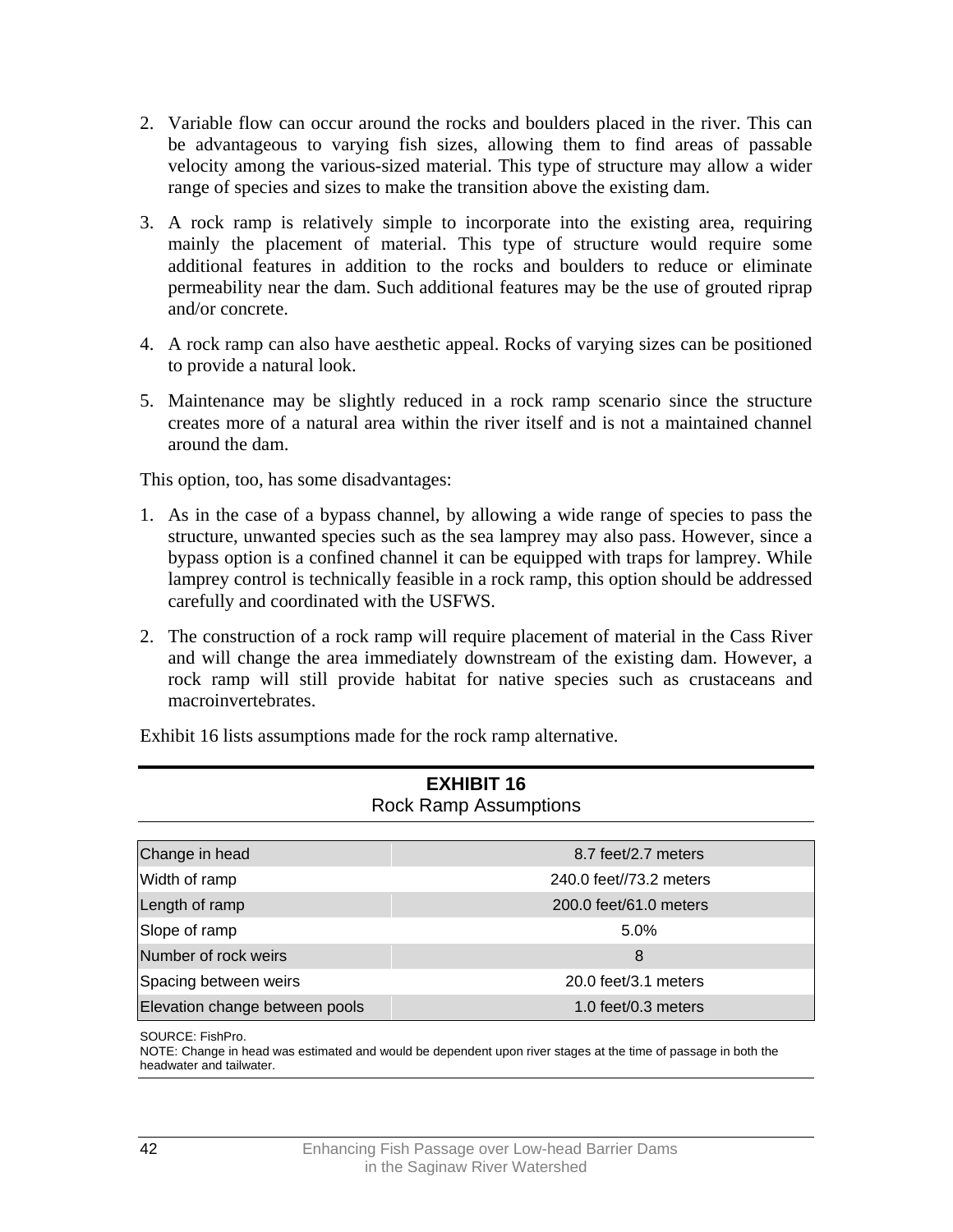Costs associated with a rock ramp may include excavation and shaping, minor sediment removal, slope stabilization, and materials and labor, and would range from \$1.8 million to \$2 million. This range includes \$200,000 for dam repairs that would need to occur simultaneously if this alternative is pursued. Cost projections for the bypass channel and spiral fish ladder do not include dam repair costs because they could be carried out independent of making needed dam repairs to the existing structure.

### *Conclusions and Recommendations*

While the Frankenmuth Dam no longer serves its original purpose as a source of power for a mill, the current dam creates an impoundment adjacent to the city's downtown district and there is a strong community desire to retain the current structure while supporting successful fish passage to achieve ecological and economic goals.

The species selected for passage in Frankenmuth have been shown either through actual installations or in experimental installations to successfully ascend all three alternatives reviewed. Roughly 73 miles of river and tributary habitat, of varying quality, up to the dam in the City of Caro would be opened up if passage options were provided at Frankenmuth (see Exhibit 17). Approximately 24 miles occurs on the mainstem. Reconnecting spawning fish with this critical habitat makes providing passage opportunities at the Frankenmuth Dam an important step in the MDNR Walleye Recovery Plan. All three alternatives achieve the primary goal of moving fish past the Frankenmuth Dam and opening new river habitat for walleye, sturgeon, and other species in the Cass River basin. Based on the specific conditions identified by the advisory committee and unique characteristics of the Frankenmuth Dam, however, a rock ramp is best suited to meet the conditions necessary to achieve successful fish passage.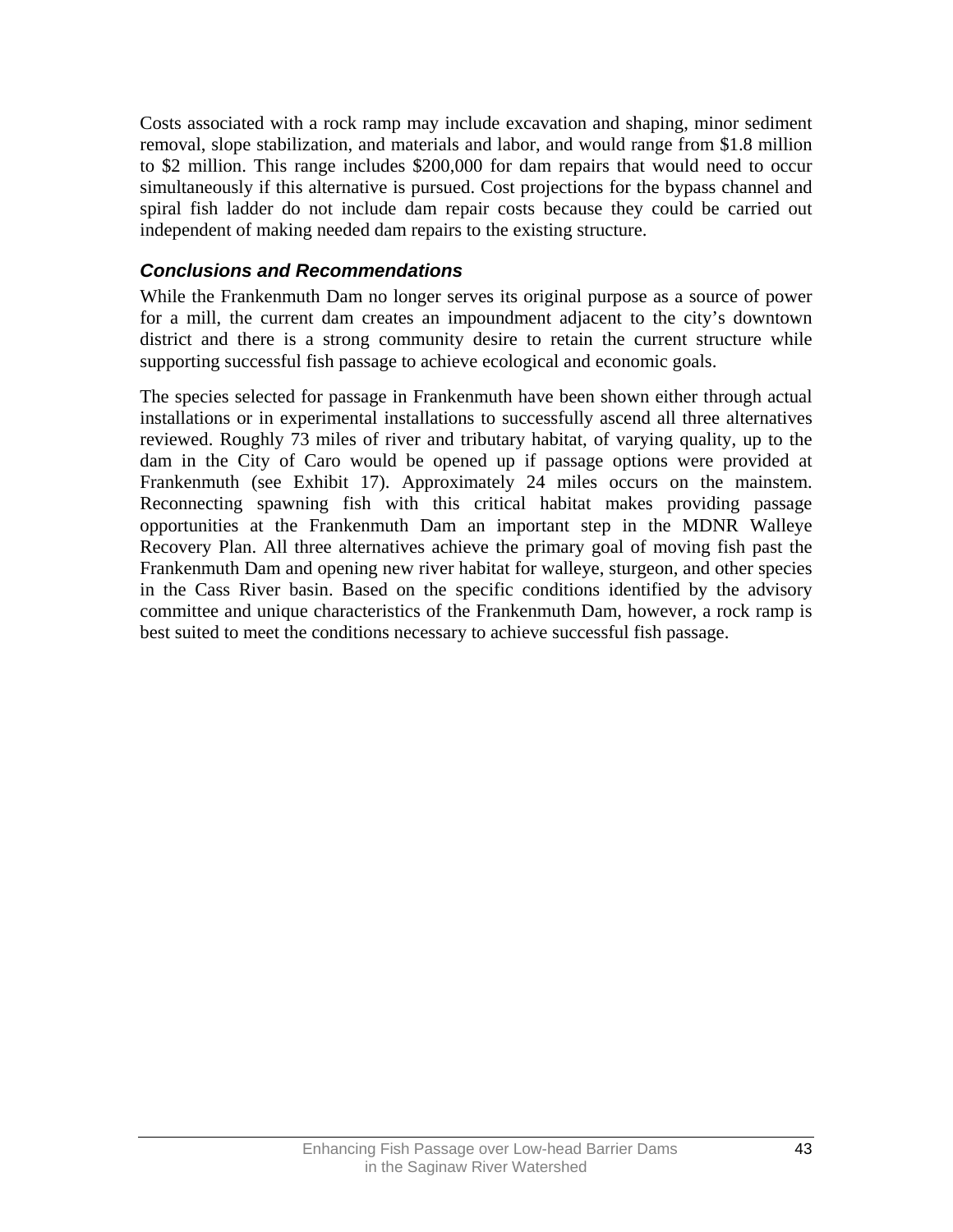



SOURCE: MDNR Institute for Fisheries Research.

Either a rock ramp or a bypass channel provide the greatest potential for aesthetic appeal and fish movement at the Frankenmuth location when compared to a fish ladder. The advantages of these alternatives include potentially wider range of velocities for species passage, better downstream passage opportunities, flexibility of design, and the potential for future modification. However, the advantages and disadvantages of these options should be fully recognized before proceeding to preliminary design. For the bypass, the location relative to the surrounding amenities could allow visitors and researchers alike access to the channel for visual inspections and aesthetic enjoyment. A bypass could also be modified to trap sea lamprey and other undesirable species. Disadvantages for this option include the limited area available for placement of the channel and the need to address the condition of the aging dam. In contrast, a rock ramp could provide structural stability to the dam without costly dam replacement while still providing a visually attractive alternative. However, this option potentially provides the most passage opportunities for the undesirable sea lamprey.

Both a bypass and a rock ramp have the ability to pass a larger range of fish than a fish ladder, due to their unstructured design. The placement of irregularly sized boulders and rocks commonly used to shape and construct these types of passages provides a wide range of possible velocities that allow for multiple species and size classes. Finally, both of these options can be flexible. The ability to rearrange the boulders, rocks, and associated riffle areas will allow for changes to the flow, velocities, and general appearance. With these options, a "fine-tuning" is possible.

Most importantly, construction of a rock ramp addresses the city's concern about the age and condition of the dam while also meeting the goal to enhance fish passage. Thus, although it is the most expensive option, construction of a rock ramp is recommended.

Many assumptions were necessary to complete the conceptual layouts for the Frankenmuth Dam. In order for the project to move beyond the conceptual stage, several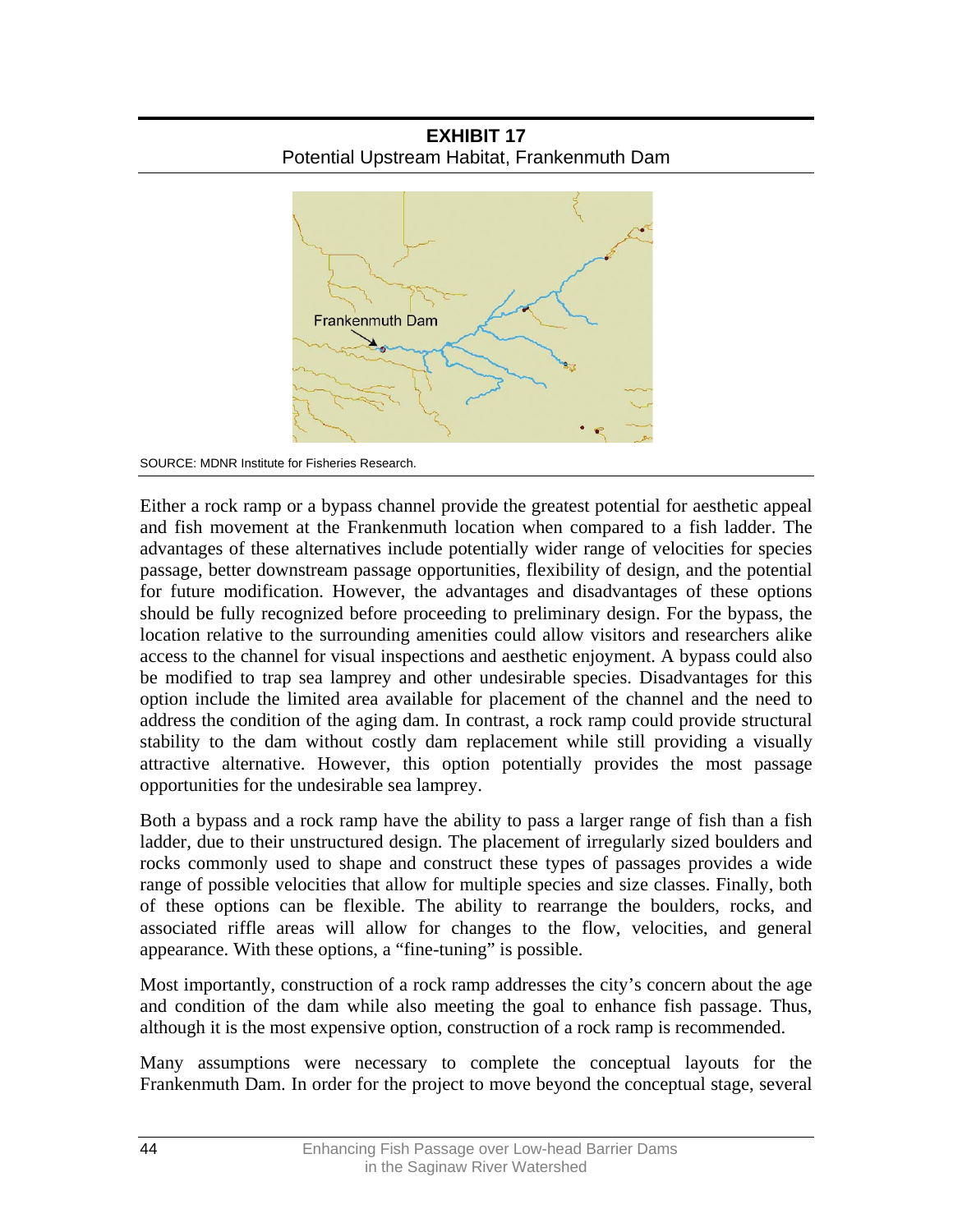tasks must be accomplished. These tasks may take from two to five years to complete and include the activities outlined in Exhibit 18.

### **EXHIBIT 18 Necessary Tasks**

| Task 1 | Development of schematic design-level documents and cost estimates for the<br>approved alternative. Included within this task would be an updated topography survey,<br>soil borings, development of a hydrograph, and development of plan sets for review.<br>Analysis and design of any necessary improvements to the existing dam and<br>abutments must be completed. Application must be made for all necessary regulatory<br>and environmental permitting. |
|--------|-----------------------------------------------------------------------------------------------------------------------------------------------------------------------------------------------------------------------------------------------------------------------------------------------------------------------------------------------------------------------------------------------------------------------------------------------------------------|
| Task 2 | Secure funding to complete the construction of the designed passage structure. Based<br>upon the schematic-level design, funding should be secured in order to complete final<br>design and begin construction.                                                                                                                                                                                                                                                 |
| Task 3 | Complete final design phase and accept bids. After the final design is complete,<br>bidding to select a contractor can begin.                                                                                                                                                                                                                                                                                                                                   |
| Task 4 | Award contract and complete construction.                                                                                                                                                                                                                                                                                                                                                                                                                       |
| Task 5 | Implement management and monitoring strategies to maintain the passage structure<br>and monitor the successful passage of target species. It should be noted that species<br>monitoring could begin before construction of the structure in order to provide<br>important data for preconstruction conditions.                                                                                                                                                  |
|        | SOURCE: Fishpro 2005.                                                                                                                                                                                                                                                                                                                                                                                                                                           |

# **DOW DAM**

The Dow Dam is situated on the Tittabawassee River in the City of Midland and currently owned by the Dow Chemical Company. The Tittabawassee River has several major tributaries, comprising 128 river-miles subject to fisheries restoration and lamprey infestation. Approximately 12 miles occurs on the mainstem up to the Sanford dam. The Chippewa River flows into the Tittabawassee above the Dow Dam and ranks among the most productive streams in the Great Lakes for sea lamprey. The Great Lakes Fishery Commission currently spends approximately \$180,000 on an annualized basis for chemical control of sea lamprey in the Tittabawassee and its tributaries.

Because of the productivity of the Chippewa River, the ability to control sea lamprey is a significant concern of the USFWS when discussing fish passage around the Dow Dam. The barrier is an important location for the USFWS to capture adult lamprey for the sterile male program and assess population density. In addition, it is important to note that the current dam configuration does not stop lamprey from migrating upstream into the Chippewa, which necessitates annual chemical treatments in upstream habitat by the USFWS.

In 1970 the Dow Dam was converted from a hydraulically controlled structure to a concrete, fixed-crest dam. A vertical-slot fishway was installed in 1971 to facilitate expansion of salmon migration as a result of the MDNR's stocking program. However, in 1972 Dow reported that large numbers of sea lamprey were using the fishway while intended desirable fish reportedly did not use the ladder. In response to a request by the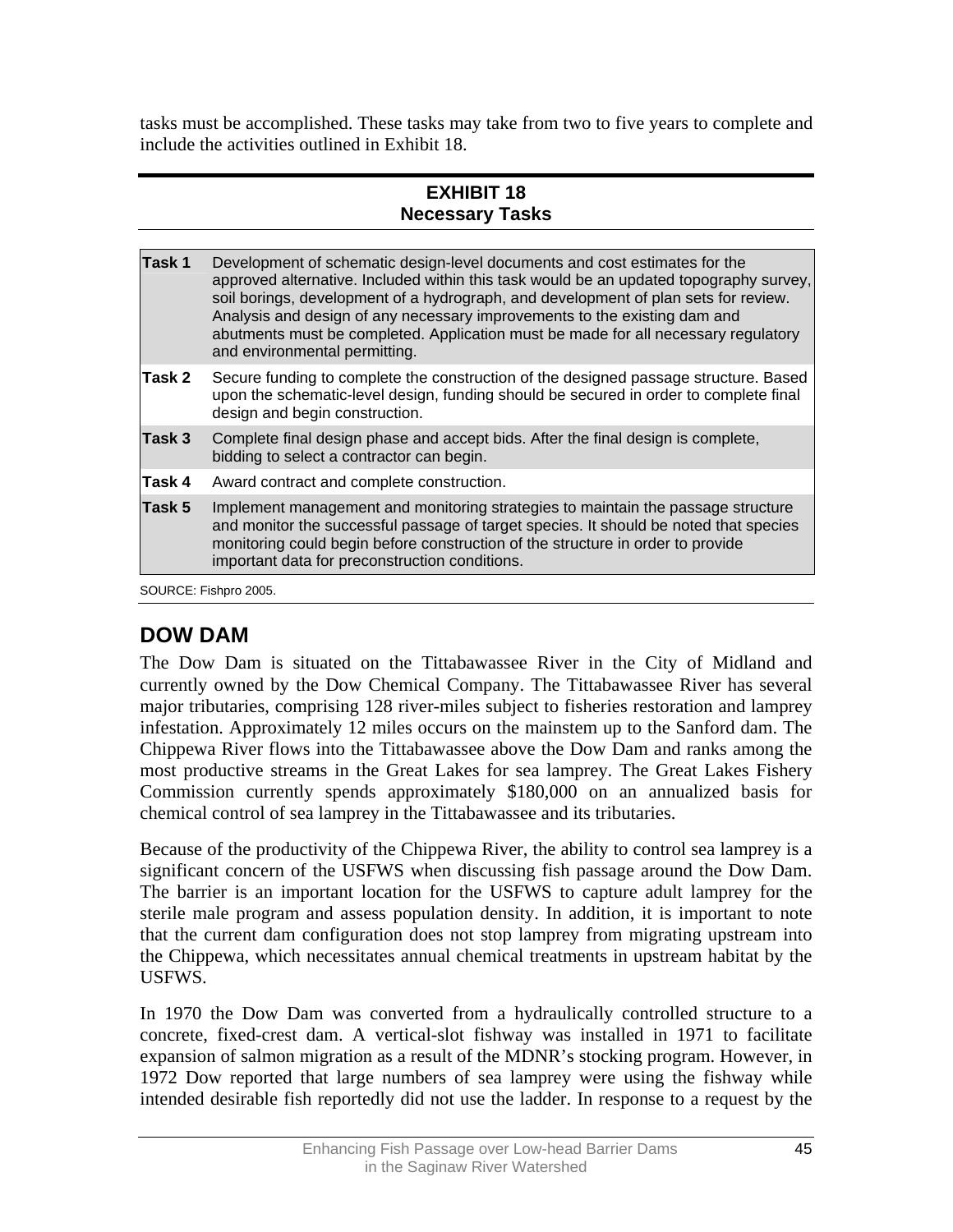USFWS, the fishway was closed from March 1 to July 15, beginning in 1977, to reduce the number of lamprey passing upstream. Lamprey reproduction above the dam was not eliminated, but was greatly reduced.

In 1982 two drownings occurred in a pool at the foot of the dam. In 1984 large riprap was installed below the dam, reaching nearly to the crest, to eliminate the pool and safety hazard. The placement of the riprap again facilitated the movement of sea lamprey over the barrier and in 1985 spawning lamprey were so abundant that they produced the strongest year-class on record. In subsequent years, sea lamprey management personnel from the USFWS observed greater densities of faster-growing larvae in the Chippewa River than had been seen in any Great Lakes stream. The Chippewa River is a tributary to the Tittabawassee River and located upstream from the Dow Dam.

The riprap below the Dow Dam has since migrated downstream, however, and no longer provides enhanced sea lamprey access. Larval densities currently are lower than they were in the 1980s but growth rates continue to be well above the state average. In 1990 the fishway was closed permanently, but lamprey continue to bypass the dam during high water events, which occur on a seasonal basis.

In 1993 Dow cooperated with the USFWS to install small, portable lamprey traps at the dam as part of an integrated control program to reduce reliance on TFM. These traps have been operated annually since then during April and May and it is not uncommon to catch more than 2,500 lamprey in a season. These lamprey provide an index of lakewide abundance in Lake Huron and are an important component of the sterile male program which releases sterilized male lamprey in the St. Marys River to reduce overall reproductive capacity.

When the downstream water level is below the crest, the Dow Dam now functions as a barrier to all fish except lamprey. Lamprey may bypass the structure using the boat passage area on the east side of the dam. Tagging studies suggest that other nonjumping fish such as walleye, smallmouth bass, white bass, and channel catfish pass upstream only when the dam is inundated, an event that usually occurs each year during the lamprey migration. Lamprey also move upstream under these conditions.

The fishway has been opened for the purpose of conducting several engineering studies at the Dow Dam. Wu and Katapodis (1997) conclude that the current fishway passes lamprey well but presents a problem for other fish due to the fishway floor elevation. The report suggests that fishway replacement may not enhance lamprey passage but will greatly increase the passage of other fish. The report also concludes that possible solutions to the fish passage and lamprey concerns need further investigation before their feasibility is established. Bunt (1999) concludes that a feasible management strategy to pass walleye while minimizing passage of sea lamprey involves "exploitation of the temporal separation between peak migration periods of each of these species." By operating the fishway prior to April 15, walleye can be expected to have access before peak lamprey migration. Bunt also concludes that "attraction" of walleye to the fishway entrance may be improved by creating a channel to guide them toward the fishway entrance. Bunt (2001) suggests that contrary to earlier reports, underwater videography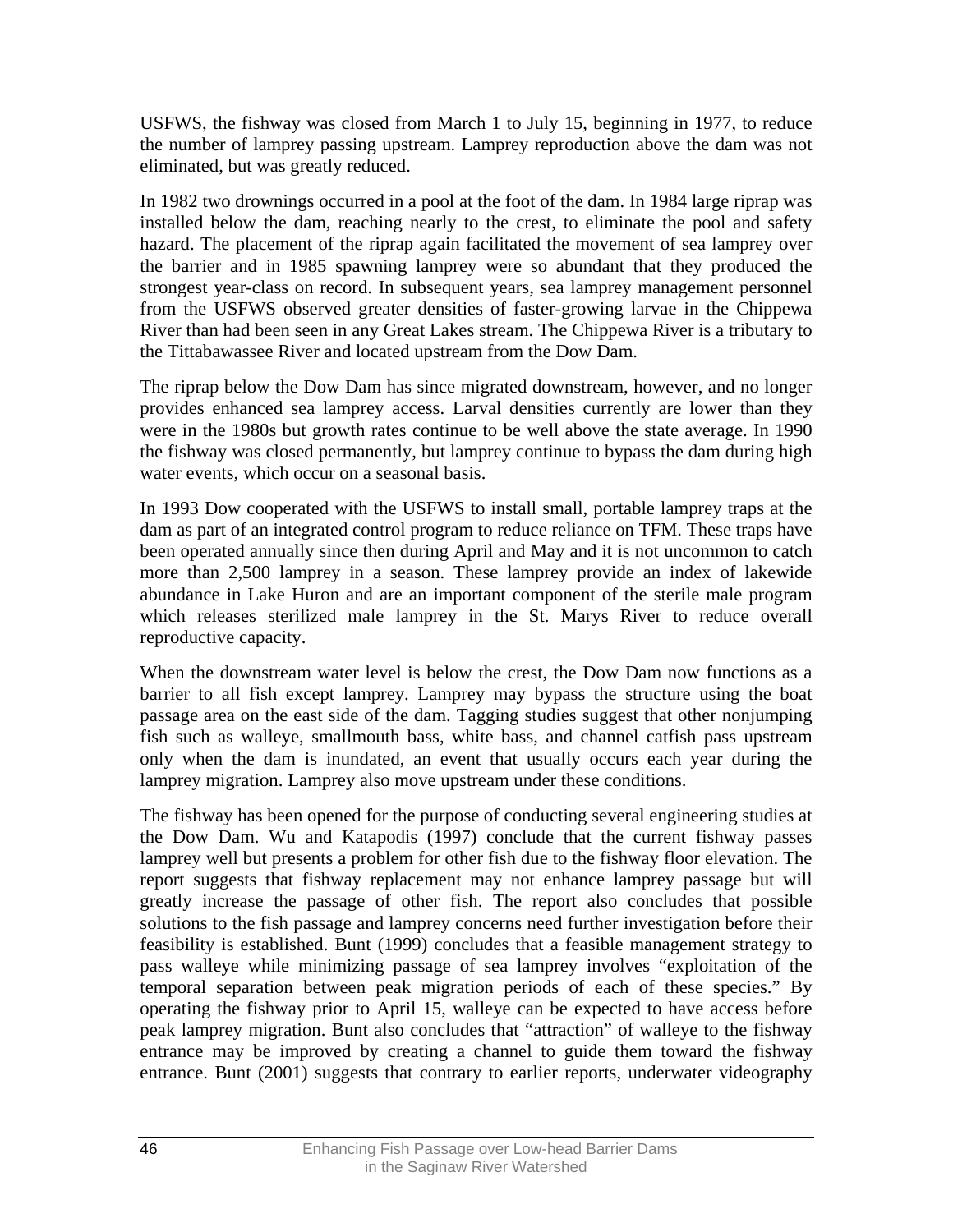taken in April 2001 clearly demonstrates that fish other than sea lamprey are able to use the fishway, although they are primarily white suckers.

It is clear from these studies that the most desirable fish species are currently unable to pass the existing dam. Given the potential of the mainstem river and tributary habitat of 358 miles above this barrier (see Exhibit 19), the ability to pass fish at this location represents one of the largest single opportunities within the watershed; thus it is recommended that more exhaustive engineering feasibility and design studies be conducted. Fish passage at this location is quite possible and should be pursued aggressively by the Partnership with support of the Dow Corporation.



SOURCE: MDNR Institute for Fisheries Research.

# **CHESANING DAM**

Located on the Shiawassee River in the Village of Chesaning, the Chesaning Dam was originally constructed in 1863 and consisted of a rock-filled timber crib dam approximately 211 feet wide. The contributing drainage to the Shiawassee River is approximately 605 square miles. The dam has a structural height of 9 feet, a hydraulic head of 14 feet, and creates an impoundment with an estimated surface area of approximately 120 acres. At some time a concrete cap was placed over the timber crib. Pipe inserts in the cap allow the temporary placement of lumber to raise the impoundment during the annual Chesaning Showboat Festival that occurs each July. The upstream side of the dam has trapped sediments, so the depth of the water is approximately 3 to 4 feet deep. The downstream side has a vertical drop of about 10 feet onto a concrete slab, and then transitions further downstream to rocks and boulders, which serve as baffles. In the early spring of 2005, excessive flow and ice damage resulted in a partial collapse at the dam. The village is now reviewing its options to either repair or remove the dam.

The dam has served as a barrier to minimize sea lamprey migration since 1937, when the lamprey was first detected in Lake Huron. Under certain flow conditions lamprey were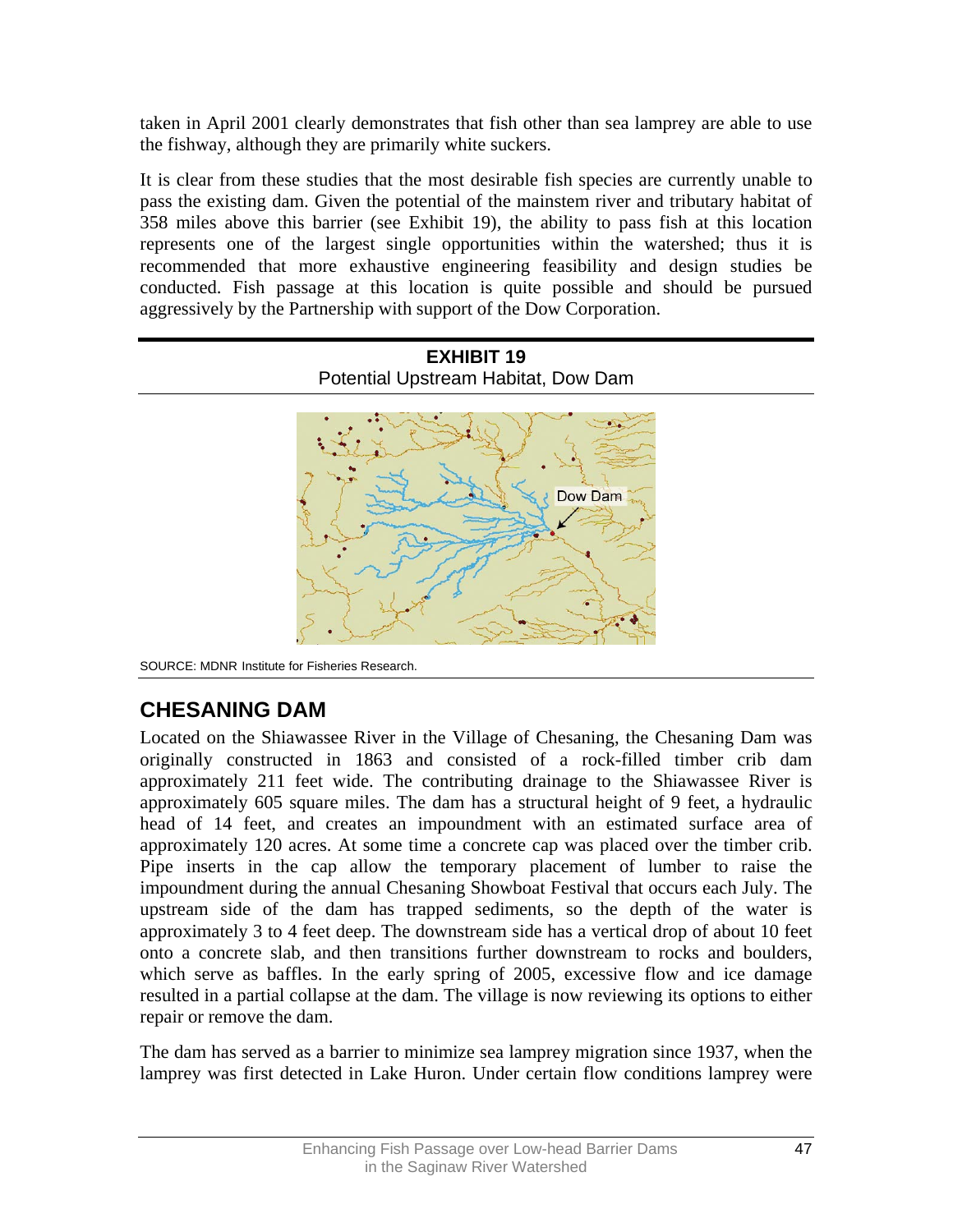able to move over the barrier until 1991, when a concrete wall was poured on the east end of the dam.

Prior to the recent partial collapse, the dam was last inspected on August 7, 2003, and described to be in "fair" condition. At the time of inspection, there were no apparent structural deficiencies that might lead to the immediate failure of the dam. However, flow continues to pass under the dam, and left unabated, could lead to an eventual failure of the spillway.

The dam acts as a broad, crested weir and its flow capacity is unlimited, since the depth of flow is a function of flow volume, water elevations, and slope of the riverbed. Significant repairs were made during the summer of 1998 due to the deterioration of the timber cribbing and the concrete/mortar used in the dam. Whirlpools observed in the impoundment during the last inspection, and the flow passing beneath the spillway, are indicators of significant holes in the spillway. As the old timber cribbing in the dam and the mortared spillway face continue to deteriorate, the rate of flow passing through the spillway will continue to increase. As this occurs, the potential for additional erosion will also increase. This could lead eventually to a partial or total failure of the spillway. Due to the age of the dam, these same problems will continue to require maintenance by the Village of Chesaning.

The 100-year flood flow is 8,420 cubic feet per second. The dam can pass a flood of this magnitude with approximately five feet of head on the spillway. Flows of this magnitude will overtop each of the abutment walls and flow along the natural floodplain of the Shiawassee River but not result in a major impact on the downstream area. Even if the dam were removed, this overbank flow would occur.

The Village of Chesaning's Department of Public Works (DPW) performs all maintenance, including periodic inspections between the state mandated five-year interval. The DPW also places and removes stop logs during drawdowns, and the boards to raise the impoundment during the Showboat Festival. This type of dam requires no operation procedures.

If fish passage could be achieved at Chesaning, approximately 37 miles of mainstem river and tributary habitat would be opened to the next barrier—Hospital Dam located near the City of Owosso (see Exhibit 20). Approximately 23 miles occurs on the mainstem. As a result of the recent partial collapse, the Village of Chesaning has undertaken a comprehensive assessment of needed dam repairs and to identify opportunities for improving fish passage.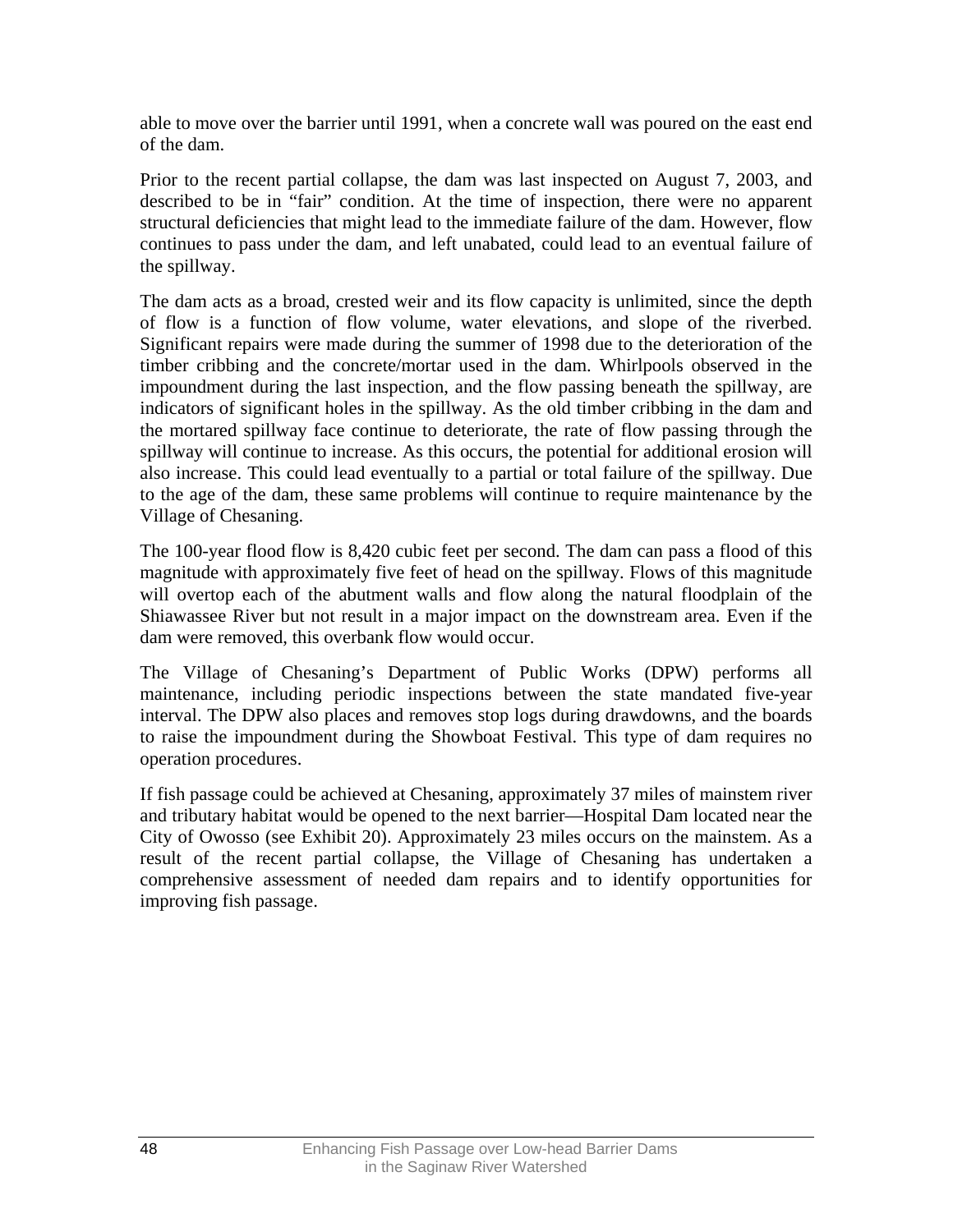

**EXHIBIT 20**  Potential Upstream Habitat, Chesaning Dam

SOURCE: MDNR Institute for Fisheries Research.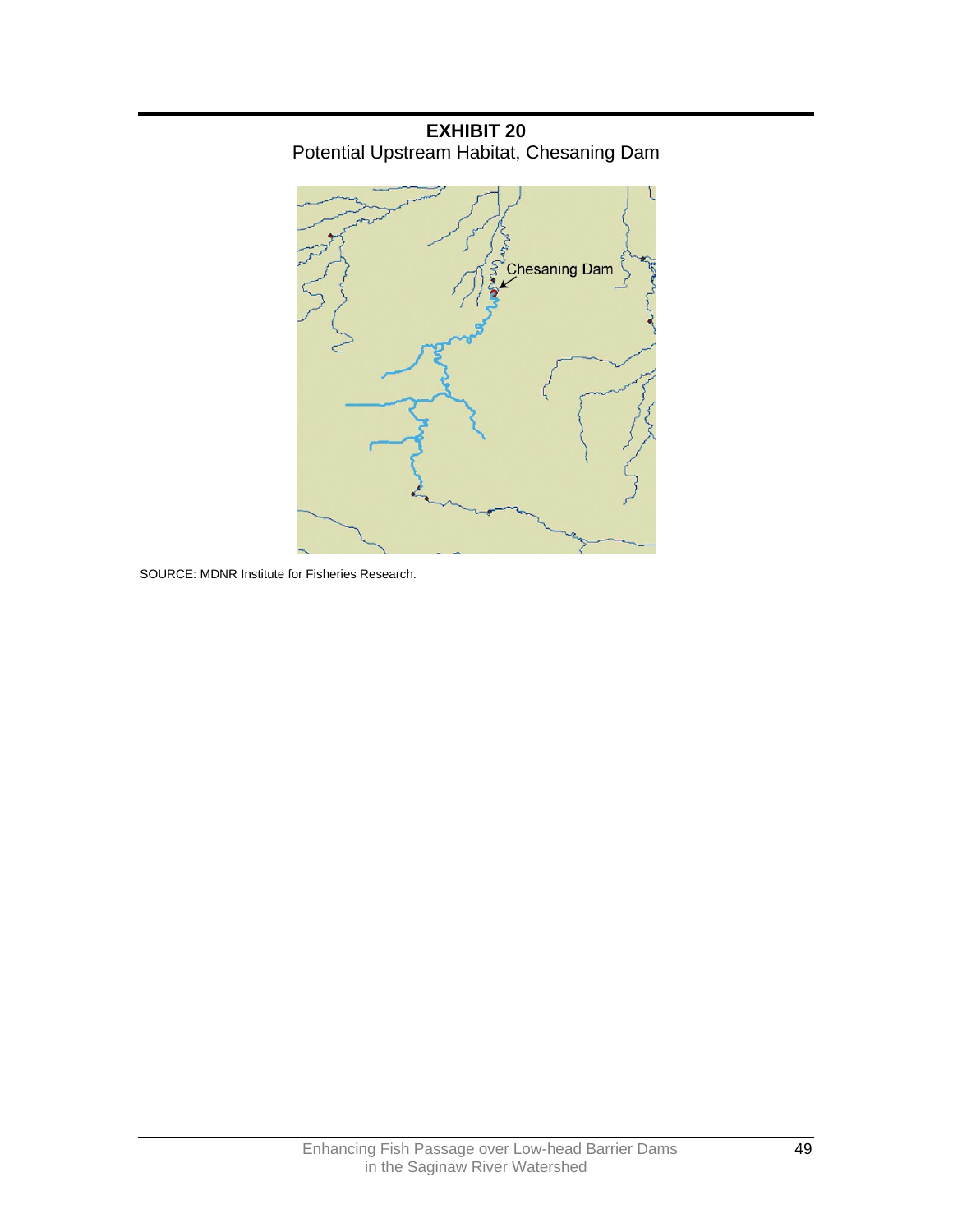# **Decision-making Processes**

Dam removal decisions require careful planning and review. The process used to arrive at a decision to determine the ultimate fate of the dam is critical to the outcome. The ultimate goal is that these decisions be made with complete information in economic, ecological, cultural and sociologic contexts. The decision to remove a dam by its owner may not be made in the public arena. However, because of state and federal regulations, the decision to remove a dam generally becomes a public process (Heinz Center).

Extensive literature is available to help guide a decision-making process. Exhibit 21 below was developed under the auspices of a 2000 Water Resources Management Practicum, *Dam Repair or Removal: A Decision Making Guide.*

**EXHIBIT 21**  Principal components involved in designing and implementing an appropriate decision-making process

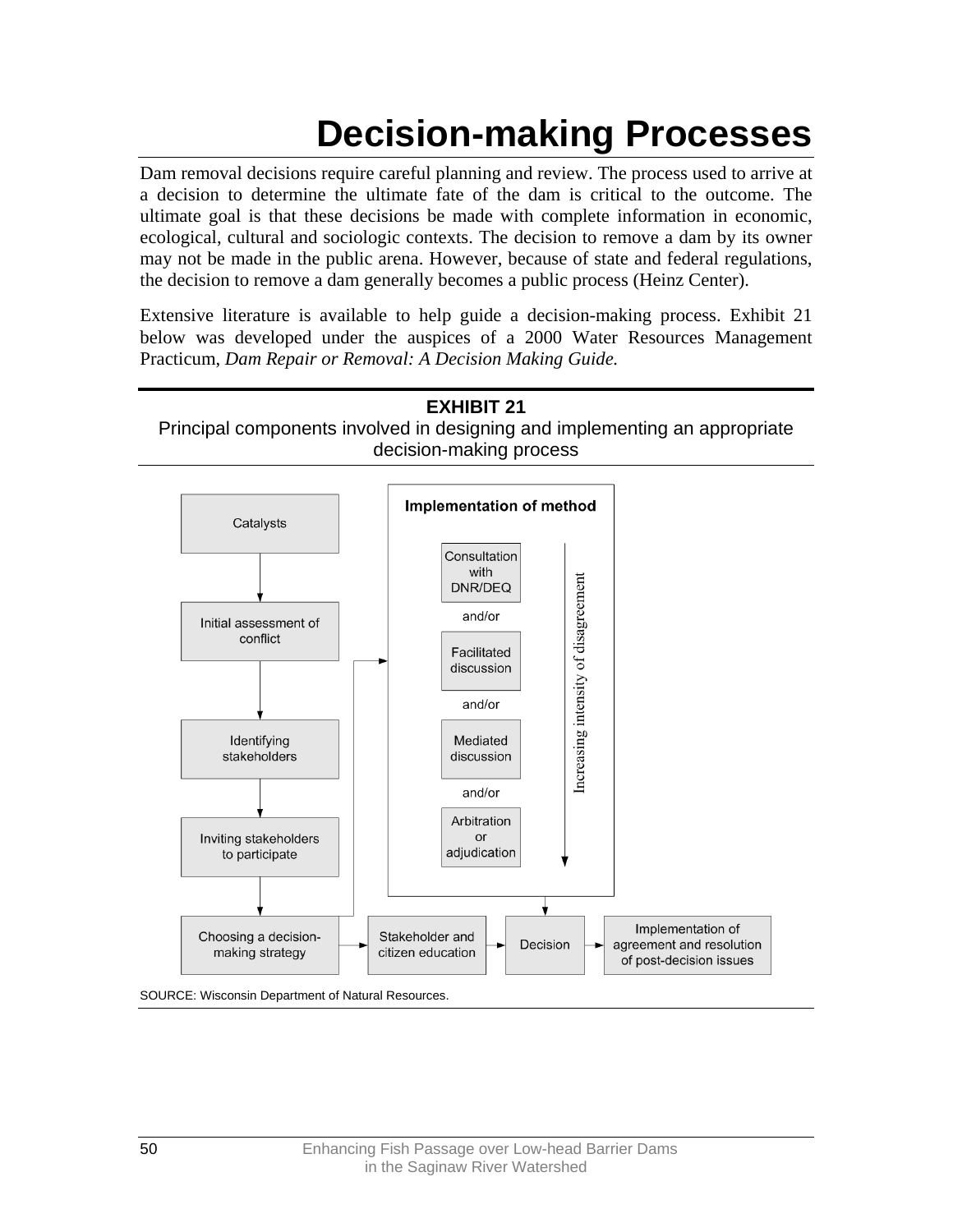The following questions are example of issues that should be addressed as part of the decision-making process when considering a dam removal<sup>\*</sup>[:](#page-54-0)

- What is the basic purpose/reason for considering removal of the dam?
- What group is coordinating the efforts to remove the dam?
- Who are the major stakeholders involved in the discussion?
- What are the past, current and future potential uses of the dam and its pool?
- What are the future potential uses of the stream/river if the dam is removed?

# *Safety and Security Issues*

Identify safety and security issues associated with keeping or removing the existing structure.

- Did the dam fall under the Michigan Dam Safety Program?
	- Does the dam currently meet dam safety standards?
- If Is there a significant potential for loss of life, injury, and/or property damage if the dam should fail or be removed?
- Is the dam vulnerable to failure because of either aging or inadequate maintenance?
	- What is its current condition
	- What are the major deficiencies?
- $\blacksquare$  Is the dam vulnerable to acts of terrorism?
- Are people safe around the dam?
	- Boating safety (hydraulics)
	- Playing on dam (broken concrete, slipping off, etc.)
	- Safe portages
	- Injuries or death caused by the presence or condition of the dam
- Would safety be improved if the dam were removed?

# *Environmental Issues*

Identify environmental issues associated with keeping or removing the existing structure.

- Will removal of the structure help to enhance the recovery of threatened or endangered species?
	- What species?
	- How will dam removal enhance the recovery of the species?
- What species might need to be reintroduced to the exposed mudflats/bank areas after dam removal?
	- What costs will be associated with this effort?

<span id="page-54-0"></span> $\overline{a}$ \* The following section is adapted from *Low-head Dam Removal Framework for Decision Making: Issues to Consider Prior to Removing a Low-head Dam*, Ohio Department of Natural Resources, Dam Safety, *http://www.dnr.state.oh.us.water/dsafety/lowhead\_dams/framework.htm*.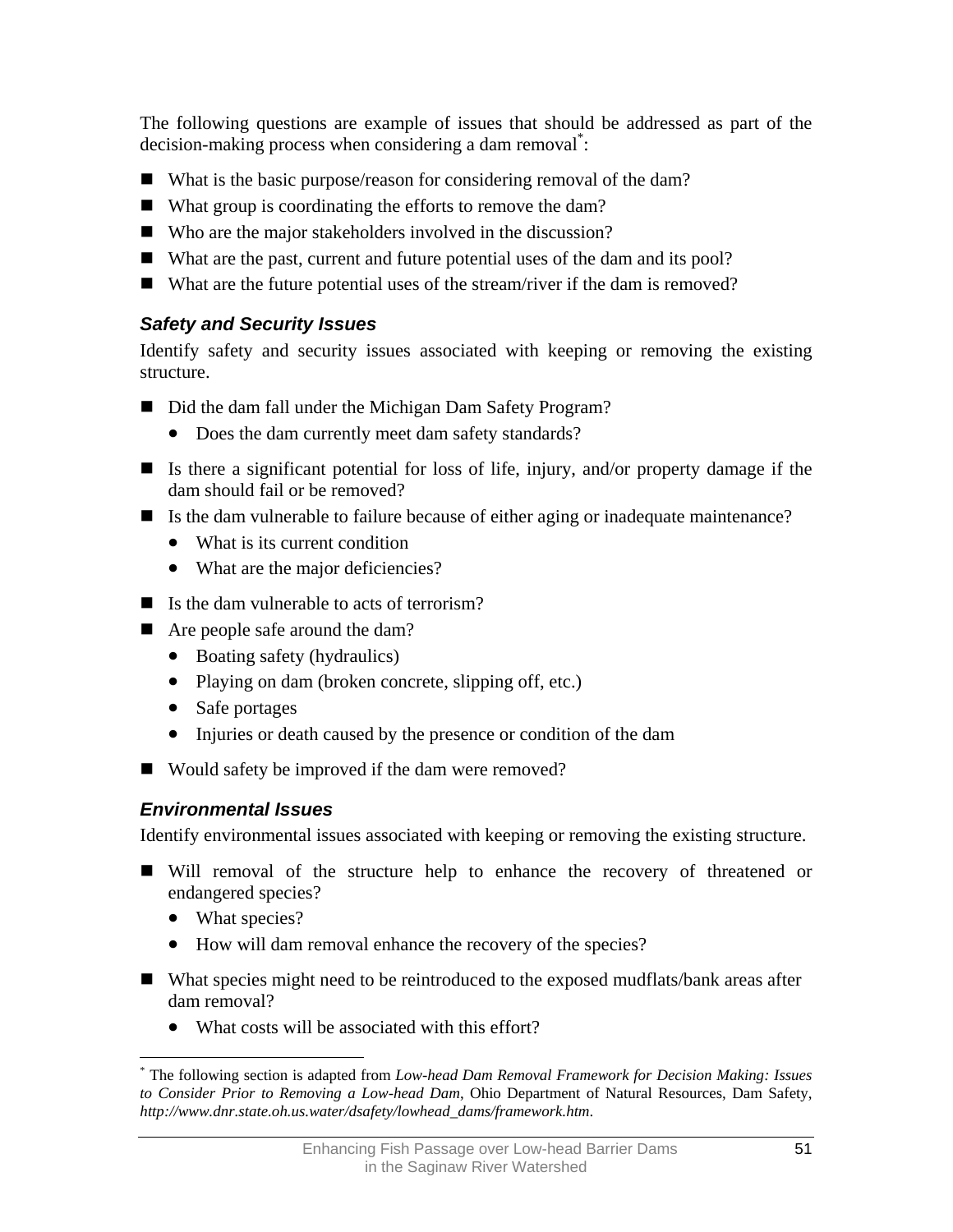- Will removal of the structure lead to changes in unwanted invasive species?
	- What invasive species?
	- How will removal of this dam lead to increasing concerns about invasive species?
- Are there likely to be problems associated with contaminated sediments currently contained behind the dam if the dam is removed?
	- What contaminated sediments are of concern?
	- What data has been collected on contaminated sediments? By whom?
	- What analysis has been completed on contaminated sediments?
	- What are the cost estimates associated with removing, sampling, testing, and disposal of the sediments?
- Will removing the dam cause sediment to move downstream to help build beaches?
- Are there other potential beneficial uses for the removed sediments?
- What is the stream's/river's natural ability to carry sediments and how does this relate to the sediments currently deposited behind the dam?
- Will dam removal lead to a net gain or loss in wetland area?
- Have so many other changes occurred in addition to the dam that removal of the dam will not achieve the desired ecosystem restoration goals?
- How will new lands created by the dam removal be used?
- What is the relationship of the dam and its removal to other parts of the watershed?
- $\blacksquare$  How will drinking water supplies be affected?
- How will groundwater tables be affected?
- What time of year would be ideal for the dam removal? Consider safety, weather, environmental issues such as fish spawning, flooding, etc.

# *Legal and Administrative Issues*

Evaluate concerns and needs from a legal and process perspective.

- Are there current existing or potential conflicts with laws and regulations designed to protect natural systems? (e.g., Clean Water Act, Endangered Species Act, National Flood Insurance Program, FERC, Navigation – Section 10 Rivers and Harbors Act, COE 404)
- Are there current existing or potential conflicts with laws and regulations designed to protect social, historical, or cultural values (e.g., National Historic Preservation Act, tribal water rights)?
- Are there existing contracts for water supply and delivery that would be affected by dam removal?
- Are there 6f or 4f conversion issues [pertaining to P.L. 88-578, the Land and Water Conservation Fund Act of 1965] that might be a factor if certain federal dollars were used?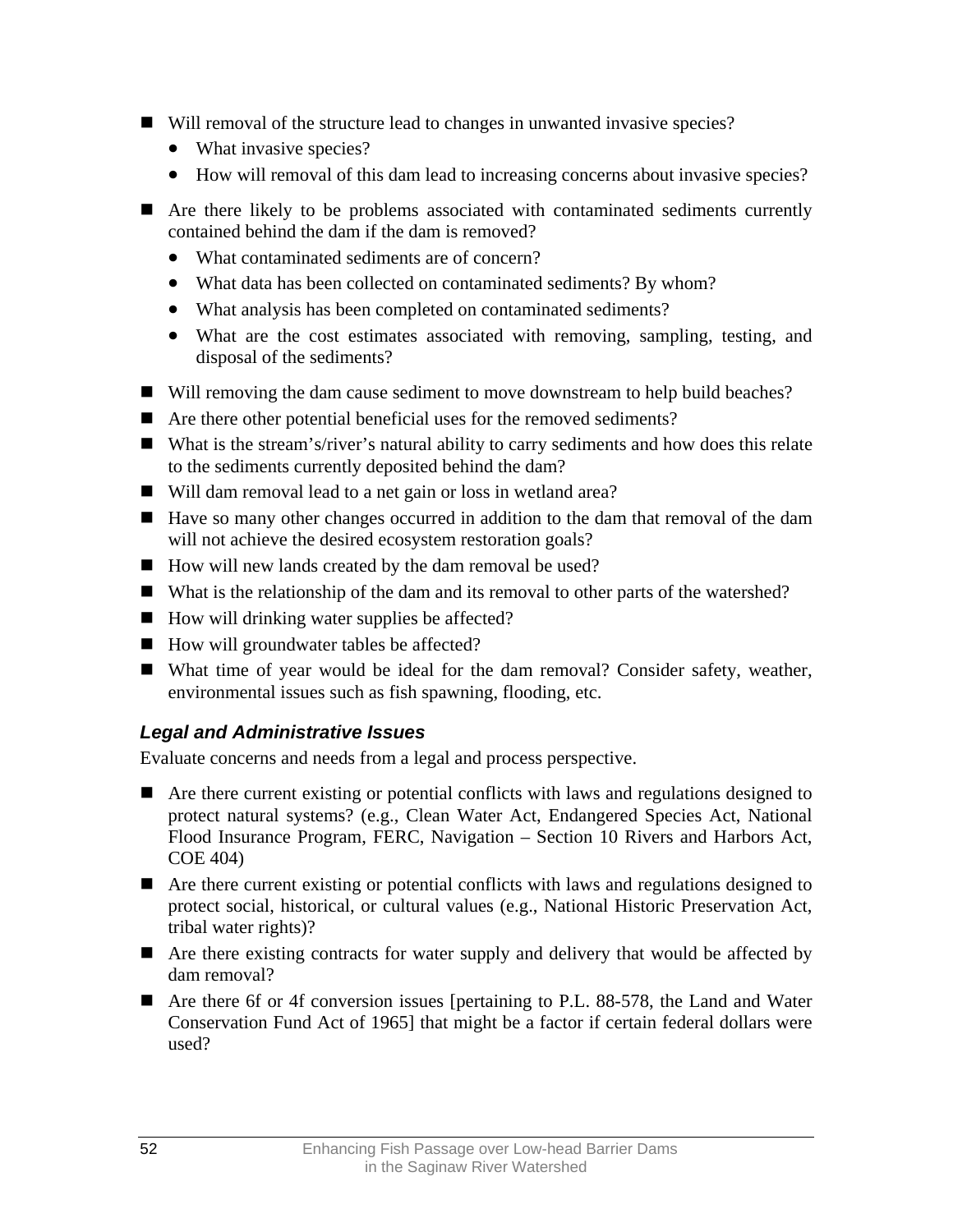# *Social Issues*

Identify social issues associated with the existing dam as well as those associated with its removal.

- Will there be changes in the types of, and access to, recreational opportunities?
	- How many recreational boaters, anglers, or other recreational users will be impacted?
	- Will the impact be positive or negative?
- Will there be effects on local and regional populations in terms of economics or economic stability (or lack thereof), displacement, water supply, and or loss of access to traditional use areas?
- Will there be direct and indirect effects on the cultural relationships of people to the landscape?
- Will there be direct and indirect impacts related to any necessary service that was provided by the dam, and how this service will be replaced?
- How will dam removal affect aesthetic values in the area for individual property owners or the area in general?
- Does the dam honor someone in particular?
- Are there historical values associated with the dam or the pool it creates?

# *Economic Issues*

Identify economic issues associated with the dam removal project.

- What are the long-term and short-term costs of maintaining the dam versus the cost of removing the dam?
	- Have all costs and benefits been identified?
	- Are there accurate cost and time estimates for the project?
	- Have risks and uncertainties been thoroughly explored and identified?
- Who is financially responsible for the dam and for any damage that might occur if the dam were breached (intentionally breached or breached during a flood event)? What are the potential costs (estimates) of repair and annual maintenance of the existing facility?
- What is the status of the repayment on the debt for the project? Has it met the financial criteria defined in its authorization language if it was a public project?
- Are there financial criteria that must be met or maintained if the project is funded with international or public funds?
- If Is the dam providing a service that will need to be replaced by some alternative, and what is its cost?
- What are the costs of alternative measures to mitigate project impacts?
- What are the costs to provide additional security measures if necessary?
- How will property values be affected?
- $\blacksquare$  How do the owners of the dam perceive the alternatives and their potential liability?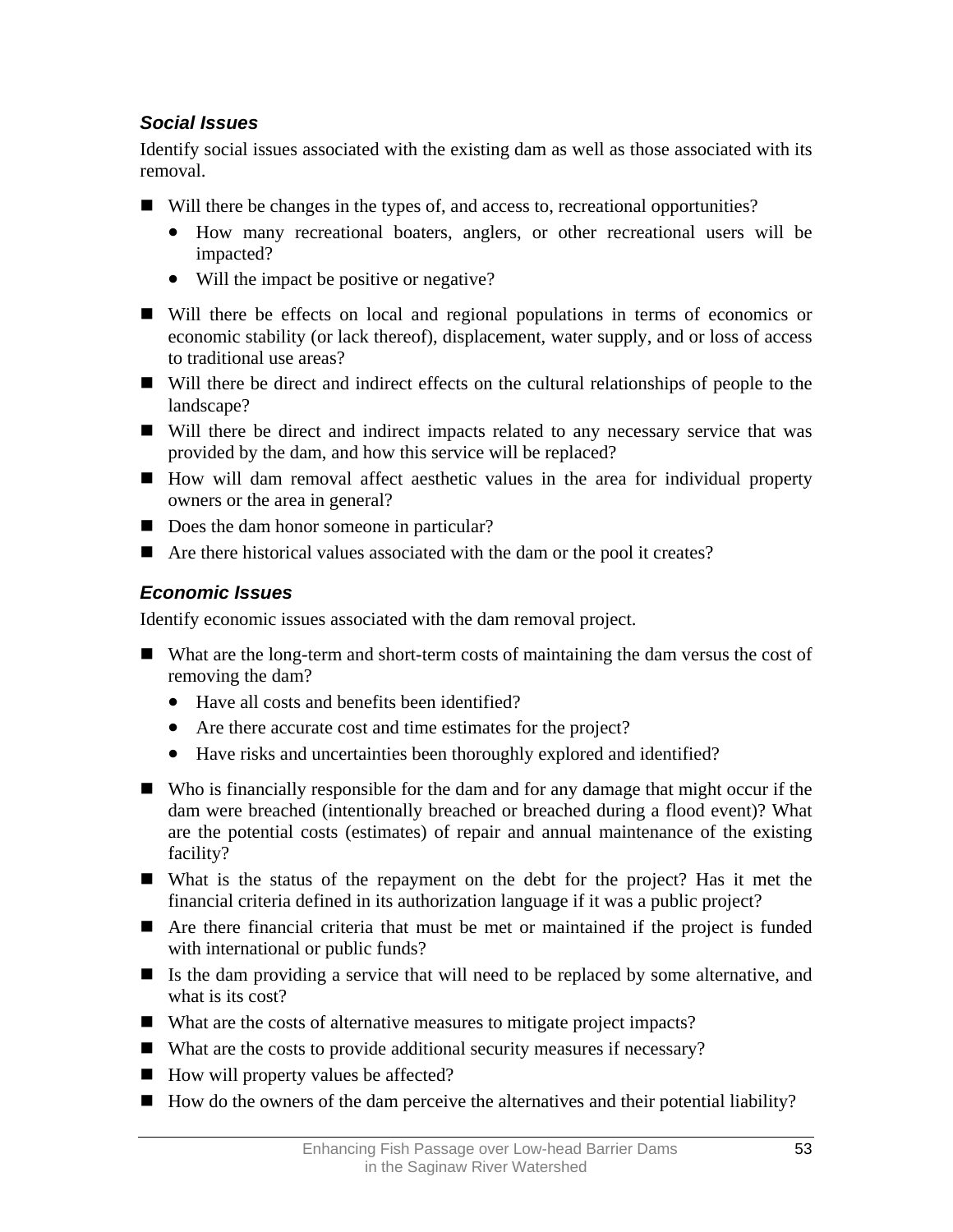■ How do the owners of the dam perceive any conflicts over removal?

### *Management Issues*

Identify the management issues associated with the dam and water control.

- How does the existing structure fit into the overall management plan for the river system? Is it a critical element to meeting any legal agreements and providing a service to the local economy such as flood control, water supply, power production, irrigation, fire protection, or recreation?
- Do the operations fit into a broader context of river basin control?
- Will flood control alternatives need to be formulated once the dam is removed?
- Will modification need to be made to structures upstream or downstream of the dam such as bridges, road culverts, or other dams?
- What sources of funding have been identified for removal or restoration efforts?

## *Public Involvement and Decision Making*

Identify the public involvement issues and planning associated with the dam removal project.

- What plans have been made to involve stakeholders in the discussion?
	- Who are the major stakeholders?
	- What are the stakeholders' opinions about dam removal?
- What plans have been made to involve the public?
	- Has the public been notified?
	- What is the general public opinion?
- What political issues have been identified?
- Who are the primary local, regional, state, and federal political stakeholders?
- How would information on the project be communicated to all interested parties?
- $\blacksquare$  How will the final decision be made?
- What are the main factors in the decision-making process?

### **Next Steps**

From this series of questions, a suite of potentially contentious issues can be identified. This will help decision makers and the public assess whether the dam should be considered for removal, what alternatives exist, and whether the process should move to further study.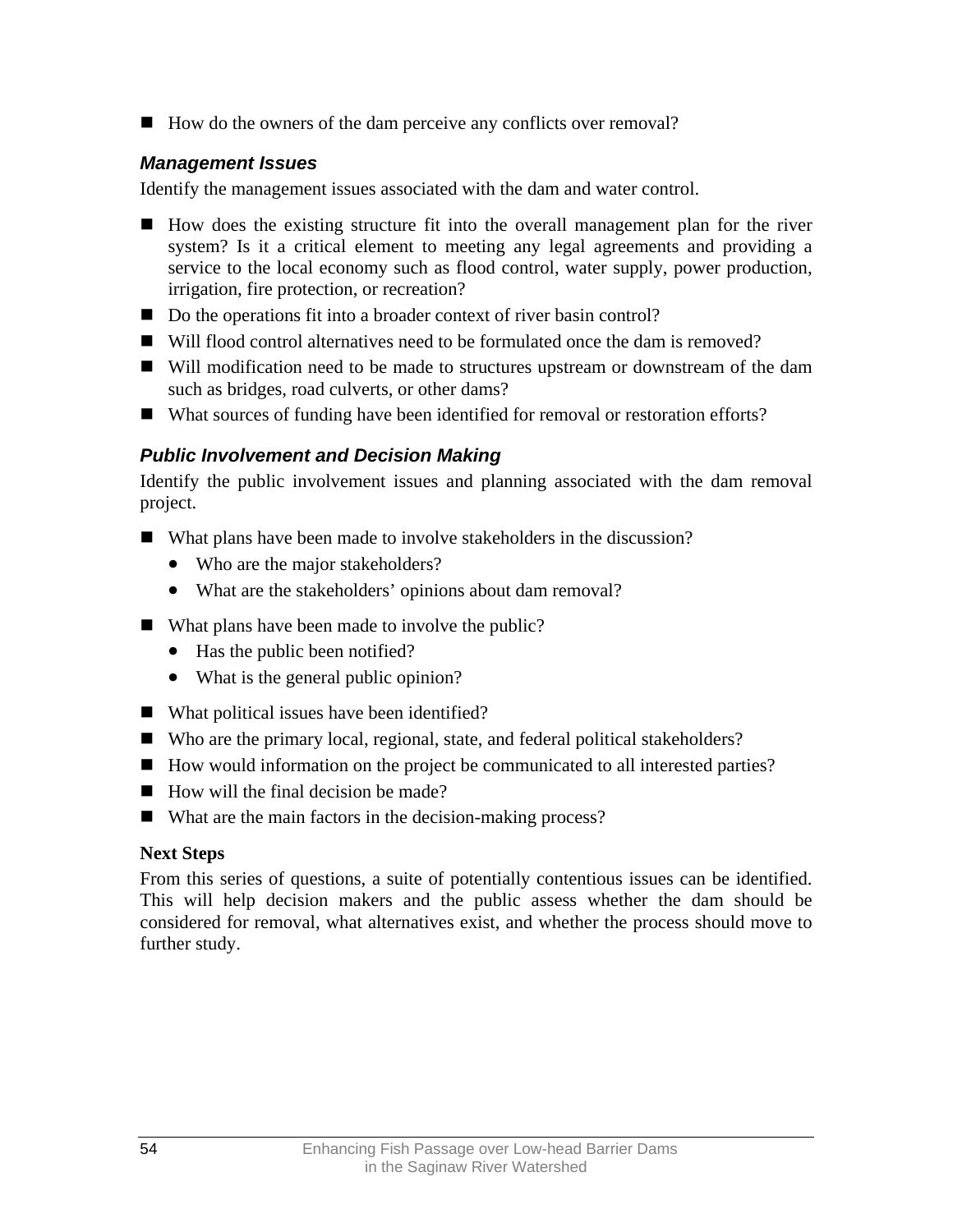# **Funding Fish Passage and Dam Removal**

Finding funding for dam removal or enhancing fish passage is a significant impediment to carrying out successful projects. There are almost no funding programs dedicated specifically to this purpose or to the annual maintenance and repair. However, many federal, state and local government programs intended to improve water quality, protect or enhance wildlife habitat, restore natural resources or alleviate dam safety concerns can be used to finance projects. In addition, there are many sources of private funding, such as corporate environmental damage mitigation funds (these funds may be governmentadministered). For example, dams in Maine, Pennsylvania, Wisconsin, and other states have been successfully removed using creative approaches that combine multiple types of public and private financing (American Rivers 1999).

The information provided in this report is cause for both concern and optimism. The lack of dedicated funds for dam removal portends an increasing problem as dams across Michigan age and the need for investment in repair and removal becomes more critical. It also exposes the potential for a significant lost opportunity. As we better understand the negative impacts that dams have on rivers, fish and wildlife, and water quality, removal of dams that don't make sense can be a simple, cost-effective way to alleviate many of these problems. It would be unfortunate and shortsighted to miss these restoration opportunities simply because of the lack of funds for important projects.

At the same time, until dedicated funds for dam removal can be developed, projects have been, and can be, financed through existing pools of funding by using creative thinking and being willing to combine a variety of funding sources. These existing funding pools will not be able to address all of the current and future needs, but they will help to make improvements to rivers through financing high-priority projects.

Exhibit 22 below provides general information about available funding options for dam removal and/or fish passage research. This information may be useful both in crafting a funding package for an individual project and in identifying potential new sources of funding.

| Agency/<br>Organization | <b>Program</b> | <b>Description</b>                                                                                                                                                                                                                                                                                                                                                                                                                                                     |
|-------------------------|----------------|------------------------------------------------------------------------------------------------------------------------------------------------------------------------------------------------------------------------------------------------------------------------------------------------------------------------------------------------------------------------------------------------------------------------------------------------------------------------|
| <b>American Rivers</b>  |                | American Rivers is a national nonprofit<br>conservation organization dedicated to<br>protecting and restoring healthy natural rivers<br>and the variety of life they sustain for people,<br>fish, and wildlife. The American Rivers<br>organization is a valuable source of<br>information to anyone who is interested in dam<br>removal and river restoration. To learn more<br>about dam removal and potential funding<br>sources visit the American Rivers website, |

#### **EXHIBIT 22**  Funding Sources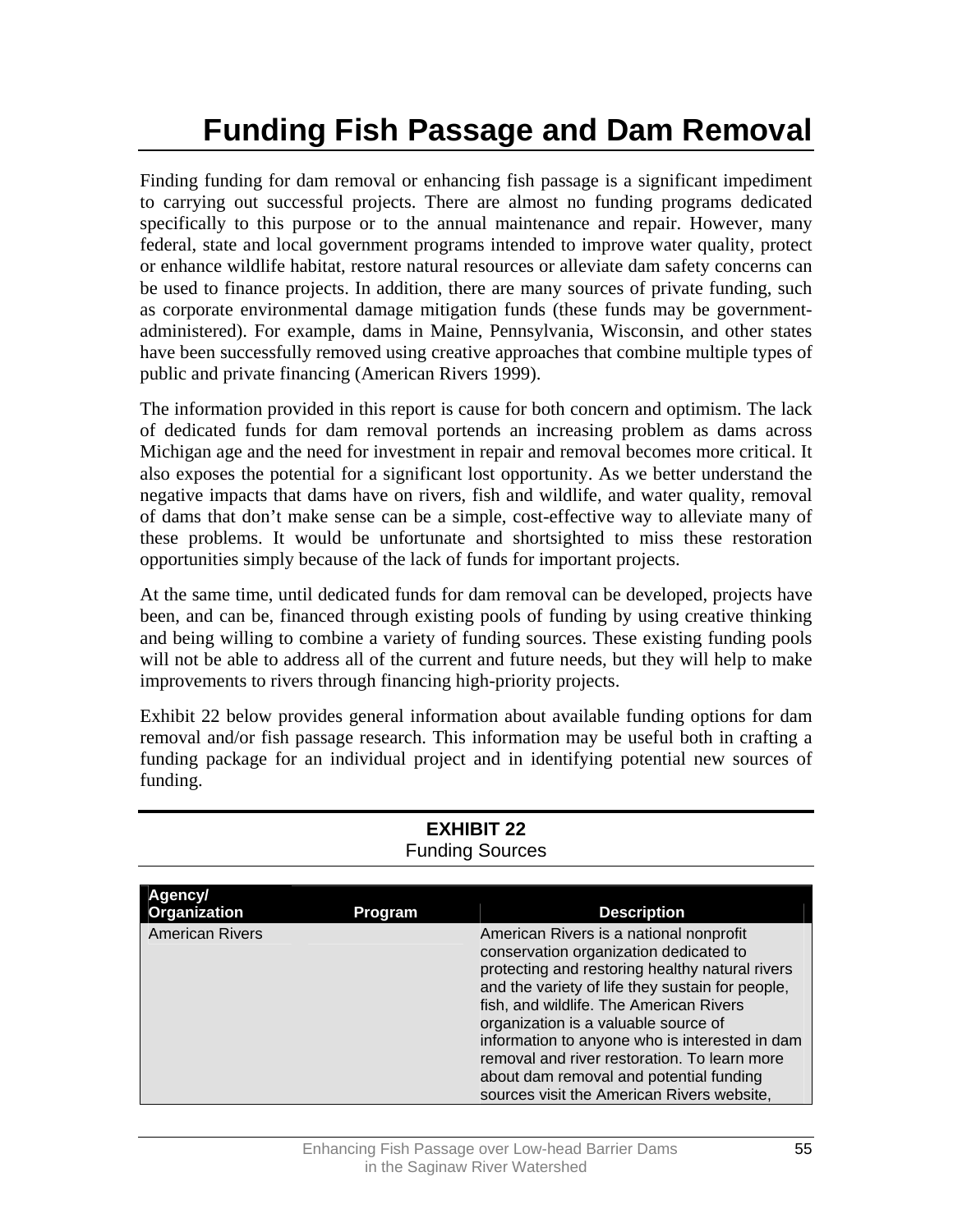| Agency/<br>Organization                                                                                                                                                                                               | Program                                                                                                                                                | <b>Description</b>                                                                                                                                                                                                                                                                                                                                                                                                                                                                                                                                            |
|-----------------------------------------------------------------------------------------------------------------------------------------------------------------------------------------------------------------------|--------------------------------------------------------------------------------------------------------------------------------------------------------|---------------------------------------------------------------------------------------------------------------------------------------------------------------------------------------------------------------------------------------------------------------------------------------------------------------------------------------------------------------------------------------------------------------------------------------------------------------------------------------------------------------------------------------------------------------|
|                                                                                                                                                                                                                       |                                                                                                                                                        | http://www.amrivers.org.                                                                                                                                                                                                                                                                                                                                                                                                                                                                                                                                      |
| Fish America<br>Foundation                                                                                                                                                                                            | Marine and<br>Anadromous Fish<br><b>Habitat Restoration</b>                                                                                            | Community-based nonprofit organizations,<br>such as local sporting clubs and conservation<br>associations, as well as state and local<br>agencies, are encouraged to submit<br>proposals. Projects must result in on-the-<br>ground habitat restoration, clearly demonstrate<br>significant benefits to marine, estuarine, or<br>anadromous fisheries resources, particularly<br>sport fish, and must involve community<br>participation through an educational or<br>volunteer component tied to the restoration<br>activities. Website: www.fishamerica.org |
| <b>The Great Lakes</b><br>Commission-under<br>a cooperative<br>agreement with the<br>U.S. EPA-Region V,<br>and the U.S.<br>Department of<br>Agriculture-Natural<br><b>Resources</b><br>Conservation<br>Service (NRCS) | <b>Great Lakes Basin</b><br>Program for Erosion<br>and Sediment Control<br>\$750,000 annually                                                          | The purpose of this program is to coordinate<br>the efforts of the various levels of government<br>with the specific goal of protecting and<br>improving Great Lakes water quality by<br>controlling soil erosion and sedimentation.                                                                                                                                                                                                                                                                                                                          |
| <b>Great Lakes Fishery</b><br><b>Trust</b>                                                                                                                                                                            | 1996 court settlement for<br>fish losses at the<br>Ludington Pumped<br>Storage Project<br>hydroelectric facility<br>No match required<br>\$3.5 million | The GLFT provides grant funds to nonprofit<br>organizations and government entities for<br>research projects that benefit Great Lakes<br>fishery resources; rehabilitation of lake trout,<br>lake sturgeon and other Great Lakes fish<br>species; protection and enhancement of Great<br>Lakes fisheries habitat; public education about<br>the Great Lakes fishery; property acquisition<br>for the above purposes or to provide access to<br>the Great Lakes.                                                                                               |
| <b>Great Lakes</b><br><b>Protection Fund</b><br>(GLPF)                                                                                                                                                                | GLPF 1989 Articles of<br>Incorporation<br>No match requirement<br>\$3.4 million                                                                        | The Fund seeks projects that lead to tangible<br>improvements in the health of the Great Lakes<br>ecosystem, promote the interdependence of<br>healthy ecological and economic systems, and<br>are innovative, creative, and venturesome.<br>The GLPF is a private, nonprofit corporation<br>formed in 1989 by the governors of the Great<br>Lakes states.                                                                                                                                                                                                    |
| Michigan<br>Department of<br><b>Natural Resources</b>                                                                                                                                                                 | <b>Inland Fisheries</b><br>Grants<br>50 % match                                                                                                        | The program offers grants up to \$200,000 for<br>local projects that enhance the state's aquatic<br>resources. The program is intended to foster<br>citizen and community understanding and<br>appreciation of inland fisheries resources and<br>to encourage participation and commitment to<br>the improvement and protection of inland<br>fishing opportunities, habitat and fish<br>communities.                                                                                                                                                          |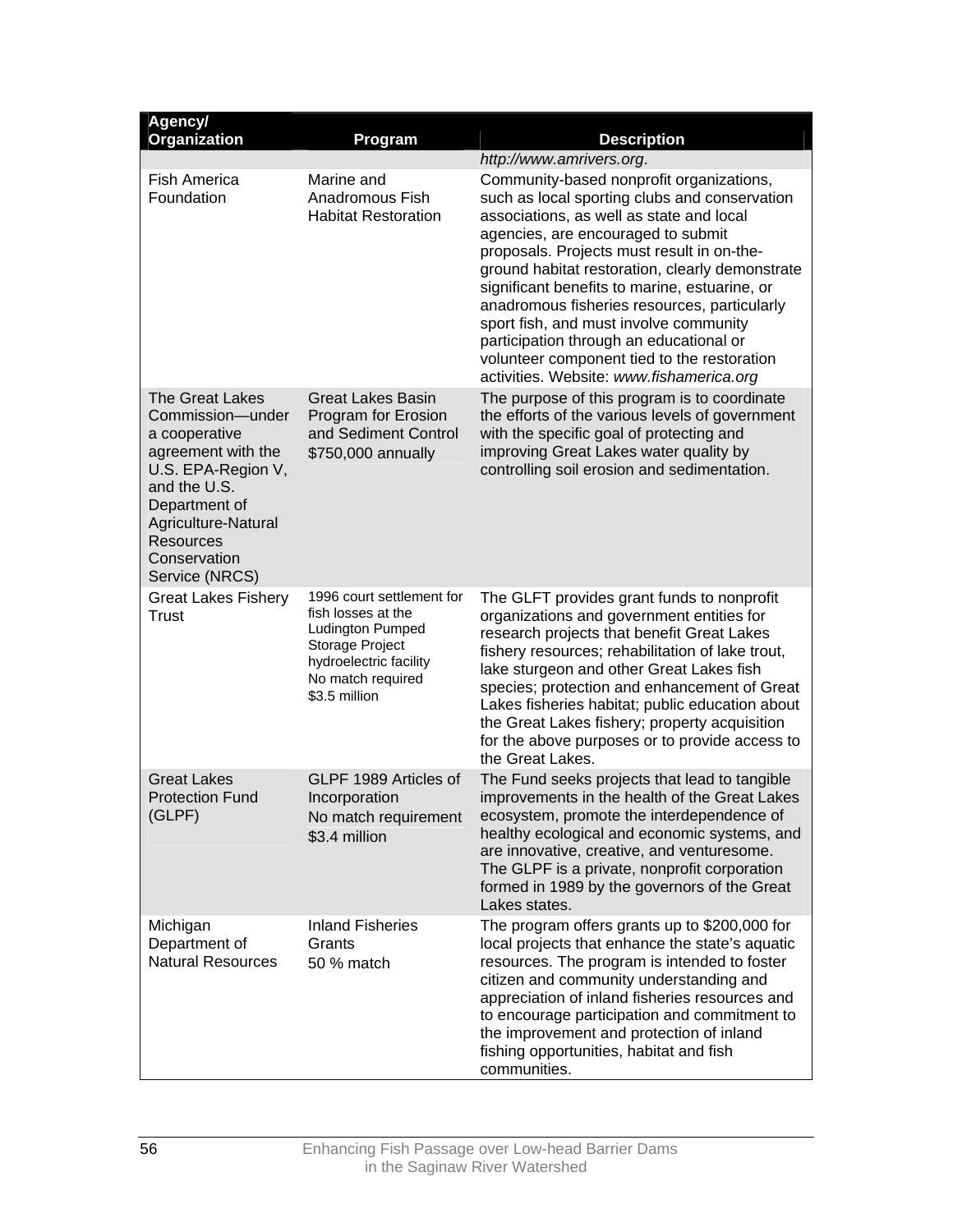| Agency/<br>Organization                                                                                                                                                                                                                                                                                                      | Program                                                                                                                                                                      | <b>Description</b>                                                                                                                                                                                                                                                                                                                                                                                                                                                                                                                                              |
|------------------------------------------------------------------------------------------------------------------------------------------------------------------------------------------------------------------------------------------------------------------------------------------------------------------------------|------------------------------------------------------------------------------------------------------------------------------------------------------------------------------|-----------------------------------------------------------------------------------------------------------------------------------------------------------------------------------------------------------------------------------------------------------------------------------------------------------------------------------------------------------------------------------------------------------------------------------------------------------------------------------------------------------------------------------------------------------------|
| Michigan<br>Department of<br><b>Natural Resources</b>                                                                                                                                                                                                                                                                        | <b>Natural Resources</b><br><b>Trust Fund</b><br>25% match                                                                                                                   | The Fund provides financial assistance to local<br>governments and the Department of Natural<br>Resources to purchase lands for outdoor<br>recreation and/or the protection of natural<br>resources and open space.                                                                                                                                                                                                                                                                                                                                             |
| National Fish and<br><b>Wildlife Foundation</b><br>(NFWF)                                                                                                                                                                                                                                                                    | <b>Matching Grant</b><br>Program                                                                                                                                             | NFWF funds projects to conserve and restore<br>fish, wildlife, and native plants through<br>matching grant programs. The foundation<br>awards matching grants to projects that<br>address priority actions promoting fish and<br>wildlife conservation and the habitats on which<br>they depend; work proactively to involve other<br>conservation and community interests;<br>leverage foundation-provided funding; and<br>evaluate project outcomes.<br>Website:.http://www.nfwf.org/programs/grant_appl<br>y.htm                                             |
| <b>National Oceanic</b><br>and Atmospheric<br>Administration<br>(NOAA)                                                                                                                                                                                                                                                       | 1. Damage<br>Assessment and<br><b>Restoration Program</b><br>(DARP)<br>2. Community-based<br><b>Restoration Program</b><br>(CRP)<br>3. Restoration Research<br>Program (RRP) | The NOAA Restoration Center plans,<br>implements, and funds coastal restoration<br>projects throughout the United States. Three<br>primary programs allow the Restoration Center<br>to restore fisheries habitat. Key to this<br>commitment is the Restoration Center's<br>mission to expand local habitat restoration<br>techniques into broad-scale, ecosystem<br>restoration approaches in all coastal,<br>estuarine, and anadromous fish habitats within<br>the United States and its territories. Website:<br>http://www.nmfs.noaa.gov/habitat/restoration |
| <b>National Oceanic</b><br>and Atmospheric<br>Administration/<br><b>Great Lakes States</b><br>except Illinois                                                                                                                                                                                                                | <b>Coastal Zone</b><br>Management Program<br>Coastal Zone<br>Management Act<br>50 percent match                                                                              | Federal/ state partnership dedicated to<br>comprehensive management of the nation's<br>coastal resources, ensuring their protection for<br>future generations while balancing competing<br>national economic, cultural, and environmental<br>interests. National program supports states<br>through financial assistance, mediation,<br>technical services and information, and<br>participation in priority state, regional, and<br>local forums.                                                                                                              |
| <b>Private Foundations</b><br>Andrew W. Mellon<br>Foundation<br>C. S. Mott Foundation<br>Joyce Foundation<br>Doris Duke Foundation<br><b>Frey Foundation</b><br>George Gund Foundation<br><b>Pew Charitable Trusts</b><br>Rockefeller Family Fund<br>Surdna Foundation<br><b>Weeden Foundation</b><br><b>Wege Foundation</b> | Varies by program                                                                                                                                                            | Great Lakes habitat and ecological restoration.<br>Priorities vary by program.                                                                                                                                                                                                                                                                                                                                                                                                                                                                                  |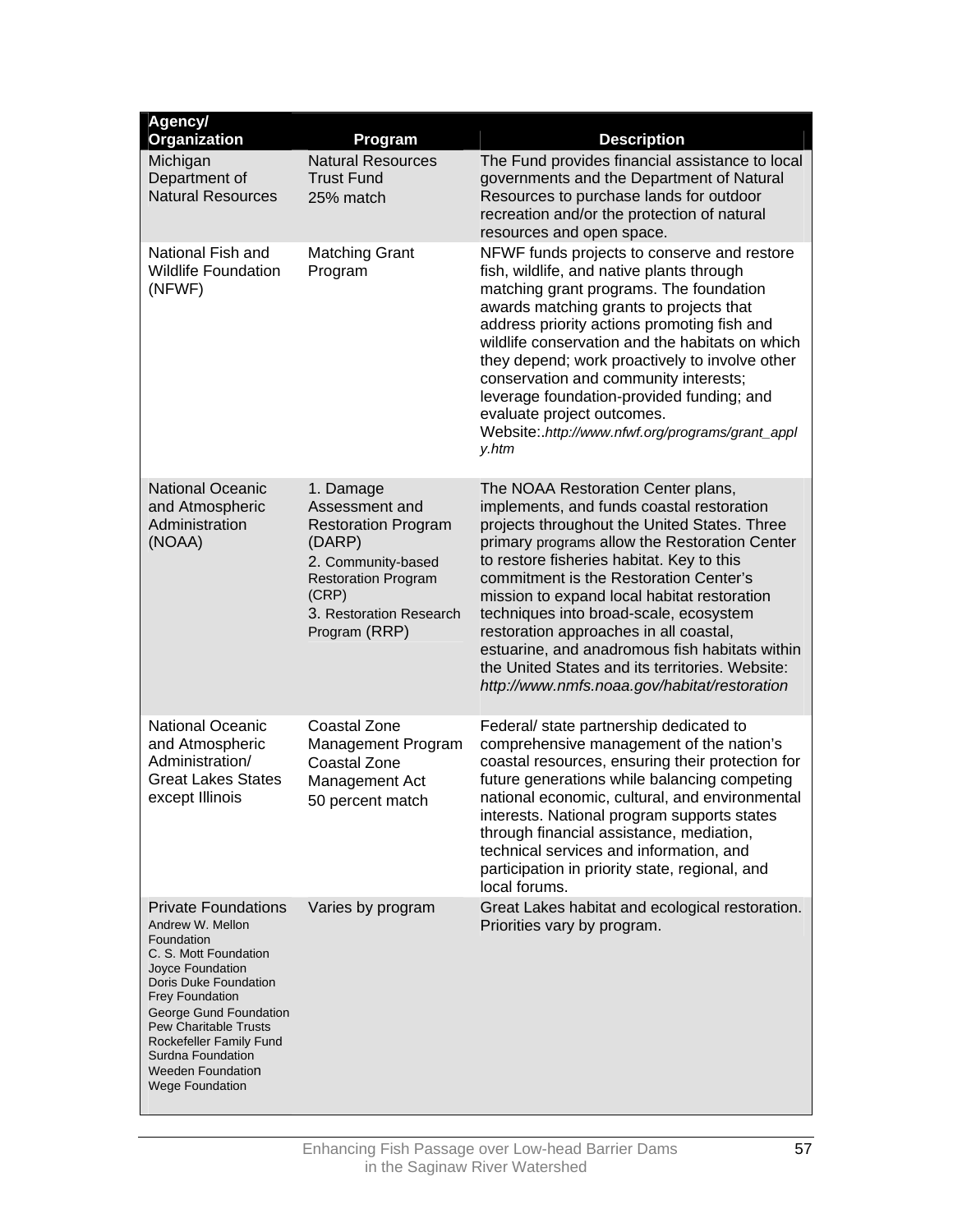| Agency/<br>Organization                              | Program                                                                                                                                                          | <b>Description</b>                                                                                                                                                                                                                                                                                                                                                                                                                                             |
|------------------------------------------------------|------------------------------------------------------------------------------------------------------------------------------------------------------------------|----------------------------------------------------------------------------------------------------------------------------------------------------------------------------------------------------------------------------------------------------------------------------------------------------------------------------------------------------------------------------------------------------------------------------------------------------------------|
| Saginaw Bay<br>Watershed Initiative<br>Network (WIN) | Water Resources-<br>Addresses environ-<br>mental issues of<br>concern to watershed<br>residents, particularly<br>water quality issues                            | The Saginaw Bay Watershed Initiative<br>Network (WIN) is a consortium of<br>communities, conservationists, foundations,<br>and businesses working together to balance<br>the region's economic, environmental, and<br>social goals. Website:<br>http://www.saginawbaywin.org                                                                                                                                                                                   |
| U.S. Army Corps of<br>Engineers (USACE)              | <b>Aquatic Ecosystem</b><br><b>Restoration/Section</b><br>206 WRDA 1996<br>Cost Share 65/35                                                                      | USACE evaluates and supports projects that<br>benefit the environment through restoring,<br>improving, or protecting aquatic habitat for<br>plants, fish, and wildlife. A project is accepted<br>for construction after a detailed investigation<br>shows it is technically feasible,<br>environmentally acceptable, and provides<br>cost-effective environmental benefits. Each<br>project must be complete within itself, not a<br>part of a larger project. |
| U.S. Army Corps of<br>Engineers                      | <b>Great Lakes Fishery</b><br>and Ecosystem<br><b>Restoration (GLFER)</b><br>506 WRDA 2000<br>Cost Share 65/35                                                   | WRDA 2000 authorized \$100 million for the<br>USACE to plan, design, and construct projects<br>to restore the fishery, ecosystem, and<br>beneficial uses of the Great Lakes with 35<br>percent matching funds from nonfederal<br>project sponsors.                                                                                                                                                                                                             |
| U.S. Army Corps of<br>Engineers                      | <b>Great Lakes Remedial</b><br>Action Plans (RAPs)/<br>Section 401 WRDA<br>1990<br>Cost Share 50/50                                                              | USACE supports RAP activities, including<br>physical and environmental monitoring;<br>remedial planning and design; construction<br>management; development of geographic<br>information systems (GIS); computer modeling<br>and analysis; cost estimating; real estate and<br>public outreach support.                                                                                                                                                        |
| U.S. Army Corps of<br>Engineers                      | <b>Habitat Restoration-</b><br><b>Project Modifications</b><br>for Improvement of<br>the Environment/<br>Section 1135 of<br><b>WRDA 1986</b><br>Cost Share 75/25 | USACE is authorized to plan, design, and<br>construct fish and wildlife habitat restoration<br>measures. To be eligible, restoration projects<br>must involve modification of structures or<br>operations of a project constructed by the<br>USACE, or modification of an off-project site<br>when it is found that the USACE project has<br>contributed to degradation.                                                                                       |
| U.S. Army Corps of<br>Engineers                      | Sediment Manage-<br>ment Program                                                                                                                                 | USACE develops sediment transport models<br>for Great Lakes tributaries. These computer<br>models simulate the erosion, transport, and<br>deposition of sediments within a watershed<br>and can be used to evaluate the effectiveness<br>of soil conservation and other source control<br>measures on the loadings of sediments and<br>sediment contaminants to Great Lakes harbors<br>and navigation channels.                                                |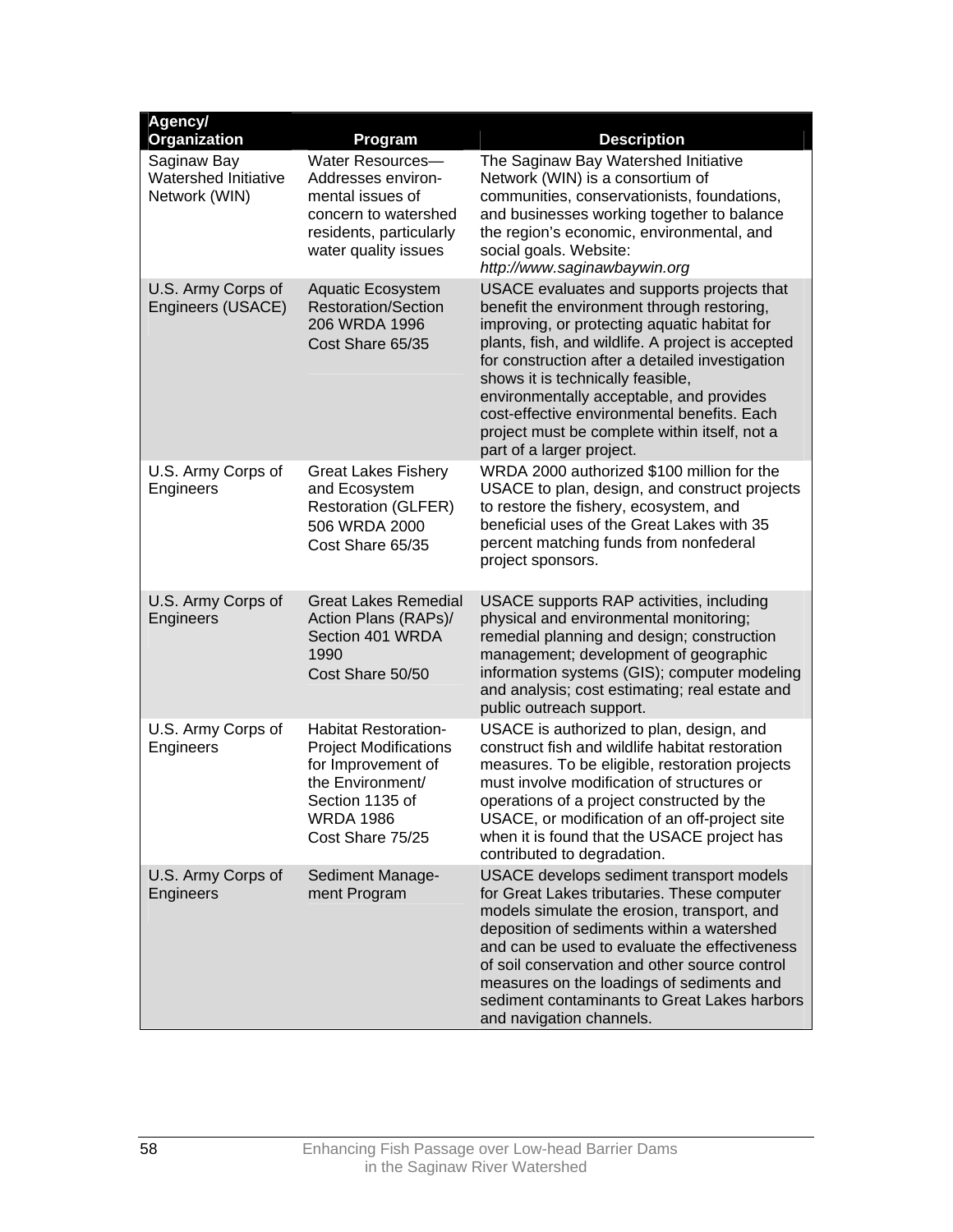| Agency/<br>Organization                                                               | Program                                                                                                                            | <b>Description</b>                                                                                                                                                                                                                                                                                                                                                                                                 |
|---------------------------------------------------------------------------------------|------------------------------------------------------------------------------------------------------------------------------------|--------------------------------------------------------------------------------------------------------------------------------------------------------------------------------------------------------------------------------------------------------------------------------------------------------------------------------------------------------------------------------------------------------------------|
| U.S. Fish and<br><b>Wildlife Service</b>                                              | Fish Passage<br>Program                                                                                                            | The goal of this program is to restore native<br>fish and other aquatic species to self-<br>sustaining levels by reconnecting habitats that<br>have been fragmented by artificial barriers,<br>where such reconnection results in a positive<br>ecological effect. Since 1999, the Regional<br>Fish Passage Program and 33 partner<br>organizations have completed 18 projects that<br>have improved fish passage. |
| U.S. Fish and<br>Wildlife Service/<br><b>Great Lakes Fishery</b><br>Commission (GLFC) | Great Lakes Fish and<br><b>Wildlife Restoration</b><br>Act<br>Public Law 105-265,<br>25% nonfederal<br>match<br>\$500,000 annually | Project priorities identified by the GLFC Lake<br>Committees to be consistent with Great Lakes<br>interjurisdictional fisheries and aquatic<br>ecosystem programs. Emphasis placed on<br>cooperative conservation, restoration, and<br>management of the fishery resources of the<br>Great Lakes Basin.                                                                                                            |
| Dam Owners                                                                            |                                                                                                                                    | Current dam owners must consider the<br>contribution of private funding to enhance fish<br>passage or to remove a dam.                                                                                                                                                                                                                                                                                             |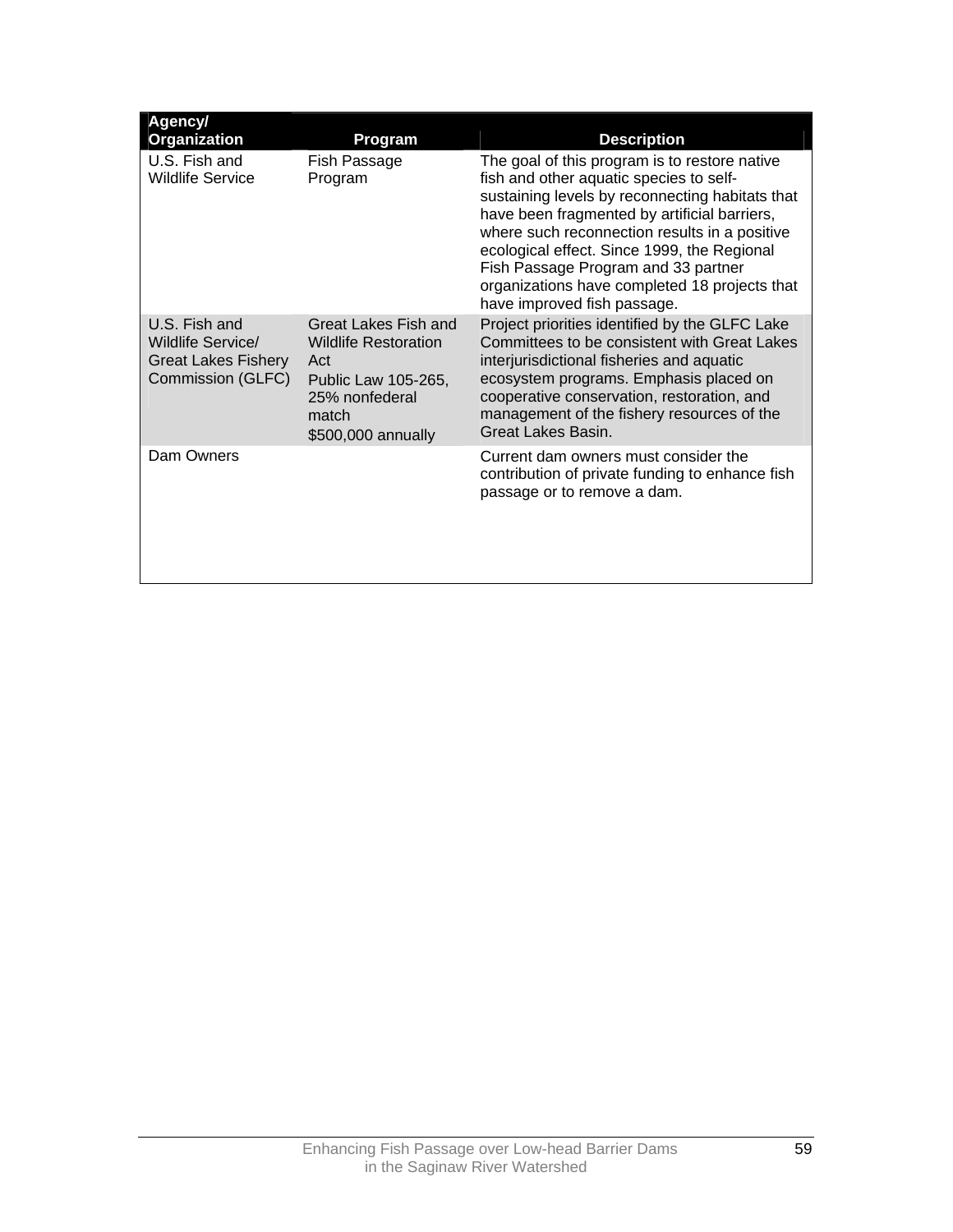# **Conclusion and Recommendations**

To reestablish naturally producing Great Lakes fish populations, management agencies such as the Michigan Department of Natural Resources are seeking to build sustainable fish populations based on natural reproduction, with an emphasis on Great Lakes tributaries. However, a significant number of dams block or impede the spawning runs of Great Lakes fish and restrict their access to prime spawning and nursery areas. Many of these dams have outlived their useful life and negatively affect natural flow regimes, stream hydrology, and aquatic habitats. Many are candidates for removal, but others continue to provide benefits such as electric power generation, barriers to sea lamprey migration, sediment containment, recreation opportunities, flood storage, and water supplies.

More and more, fish and wildlife professionals are developing management programs acceptable to a large and growing array of stakeholders with competing interests to achieve environmental objectives. Two key project goals included increasing awareness and understanding of both dams and natural river systems in the Saginaw Bay watershed and to enhancing the process of decision making at the local level so that alternatives to improve fish passage, including selective dam removal, can be considered and accepted or rejected on their own merits. Thus, stakeholder involvement emerged as a key factor to help facilitate enhanced fish passage opportunities in the Saginaw Bay watershed. Incorporating and consolidating the sometimes conflicting input from citizens, regulatory authorities, and pubic interest groups and developing a solution that addresses the majority of their concerns and inspires sufficient public support is a formidable challenge.

Improving fish passage and natural reproduction and considering selective dam removal in tributary streams is limited primarily by the following factors:

- Lack of understanding and knowledge at the local level of the value and type of ecological restoration techniques now possible
- Lack of public support for dam removal as a viable tool for river restoration
- Lack of complete and accurate information when decisions on dam removal are made, often in an emotionally charged and divisive atmosphere
- Lack of financial resources to achieve desirable fish passage techniques, including dam removal

Enhancing fish passage in tributary streams is not incompatible with local socioeconomic goals. In fact, interaction among fishery managers, local community officials, and members of the public at the earliest stages to assess opportunities for fish passage and consider dam removal may lead to enhanced recreational opportunities while stimulating local economies.

Removing dams to reestablish free-flowing tributary rivers or providing fish passage over remaining useful structures offers a major opportunity for restoration of certain Great Lakes fish populations that have historically relied upon rivers for spawning and nursery areas. Restoration of the natural flow regime of tributary rivers and their watersheds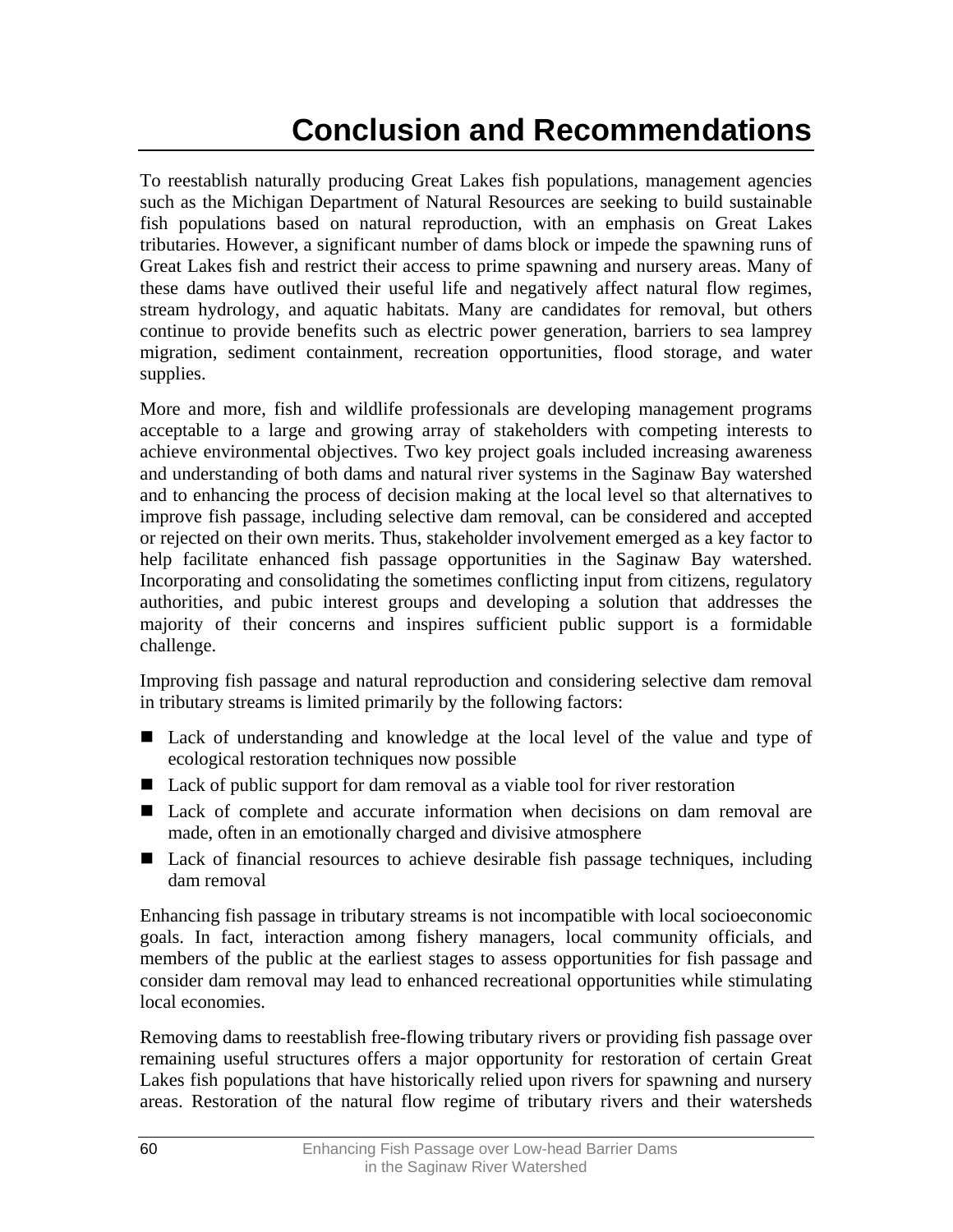continues to emerge as a significant component of recovery efforts throughout the Great Lakes region and Michigan in particular.

# **RECOMMENDATIONS**

- The Michigan Legislature should adopt legislation to create a loan/grant fund for the removal of dams and alternative measures to achieve fish passage.
- The Michigan Departments of Natural Resources and Environmental Quality should develop educational materials explaining the benefits of dam removal.
- The Partnership for the Saginaw Bay Watershed should expand efforts to inform elected officials, consultants, conservation and community organizations, dam owners and other stakeholders on the potential benefits and techniques of dam removal in the Saginaw Bay watershed.
- The Partnership and other stakeholders should support comprehensive assessments of potential fish passage options at the Dow and Chesaning Dam sites.
- The Partnership should encourage community involvement in the decision-making, education, and restoration processes and develop and implement effective community outreach initiatives.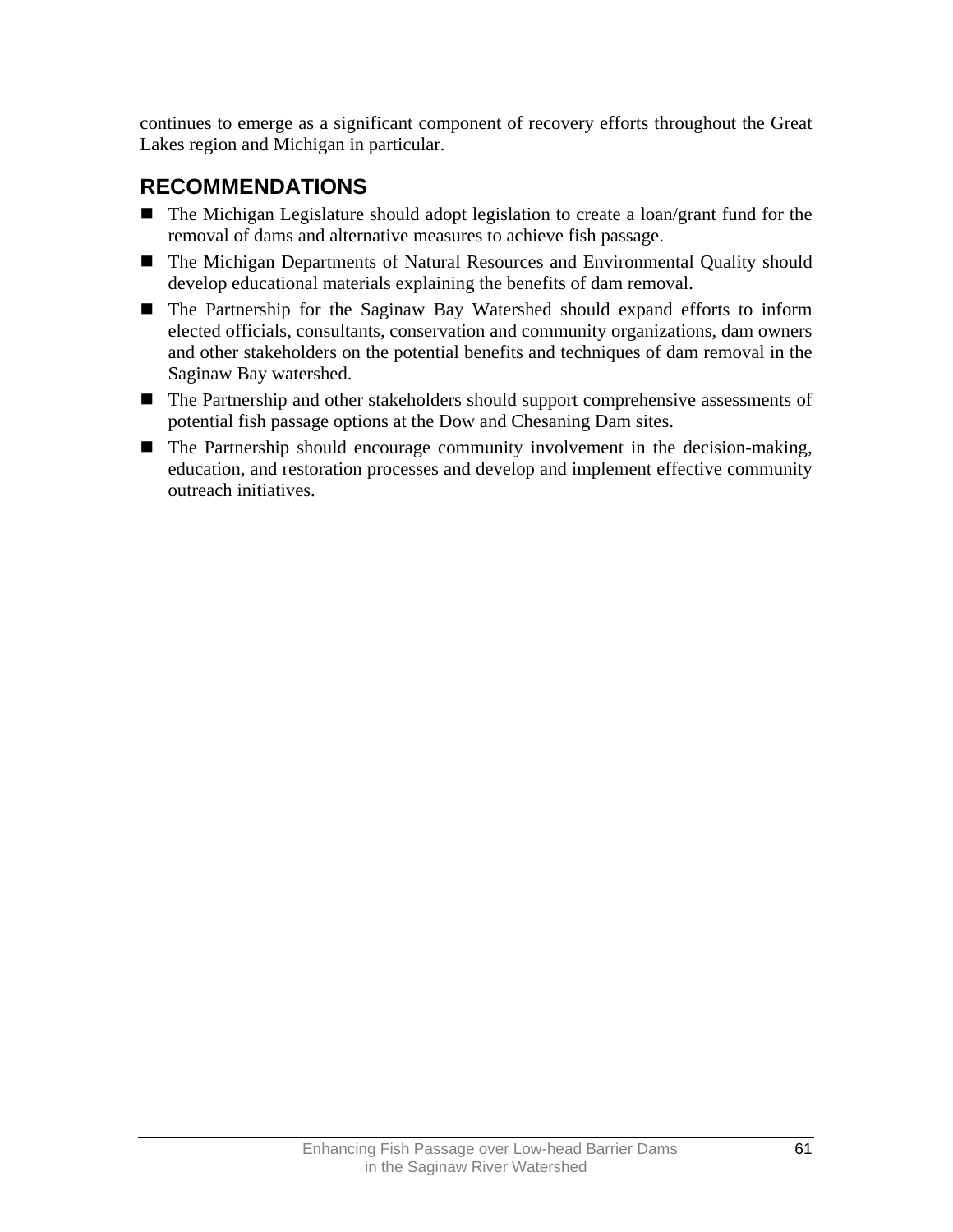- American Rivers, Friends of the Earth, and Trout Unlimited. December 1999. *Dam Removal Success Stories: Restoring Rivers Through Selective Removal of Dams That Don't Make Sense*. N.p.: American Rivers, Friends of the Earth, and Trout Unlimited.
- Aspen Institute, 2002. *Dam Removal: A new option for a new century.* Program on Energy, the Environment, and the Economy.
- Baldwin, N. S., and R. W. Saafield. 1962. *Commercial fish production in the Great Lakes 1867–1960*. Great Lakes Fishery Commission Technical Report 3 (and 1970 supplement covering the years 1961–1968). Ann Arbor, Mich.: Great Lakes Fishery Commission.
- Bednarek, Angela T. 2001. Undamming Rivers: A Review of the Ecological Impacts of Dam Removal. *Environmental Management* 27 (6): 803–814.
- Blundell, Adam. May 2004. The Basics of Fish Motion. *Advanced Aquarist's Online Magazine 3 (5).* [Online, accessed 4/19/05.] Available: *http://www.advanced aquarist.com/issues/may2004/short.htm*.
- Bunt, Christopher. May 2001. *Preliminary Videographic Evaluation of the Effectiveness of the Dow Dam Fish Ladder*. Kitchener, Ontario: Biotactic Inc.

———. November 1999. Field Assessment of the Dow Fishway for Passage of Walleye. Kitchener, Ontario: Biotactic Inc.

- Chadwick, David et al. April 2003. Shiatown Dam Assessment: Guiding A Community Discussion for Action. Master's thesis, University of Michigan, School of Natural Resources and Environment.
- DesJardine, R. L., et al. 1995. *Fish-community objectives for Lake Huron*. Great Lakes Fishery Commission Special Publication 95-1. [Online, accessed 4/19/05.] Available: *http://www.glfc.org/pubs/SpecialPubs/Sp95\_1.pdf*.
- Doyle, M. W., E. H. Stanley, M. A. Luebke, and J. M. Harbor. 2000. *Dam removal: Physical, biological, and societal considerations.* American Society of Civil Engineers Joint Conference on Water Resources Engineering and Water Resources Planning and Management, Minneapolis, MN.
- Federal Emergency Management Agency (FEMA). 1999. National dam safety program. Washington, D.C.: FEMA.
- Fielder, D. G. 2002. *Sources of Walleye Recruitment in Saginaw Bay, Lake Huron, and Recommendations for Further Rehabilitation*. Michigan Department of Natural Resources, Fisheries Research Report 2062. Ann Arbor, Mich.: MDNR.
- Fielder, D. G. et al. August 31, 2000. *Fish population survey of Saginaw Bay, Lake Huron, 1989–97*. Michigan Department of Natural Resources, Fisheries Division Research Report 2052. [Online, accessed 4/19/05.] Available: *http://www.michigandnr.com/PUBLICATIONS/PDFS/ifr/ifrlibra/research/reports /2052rr.pdf*.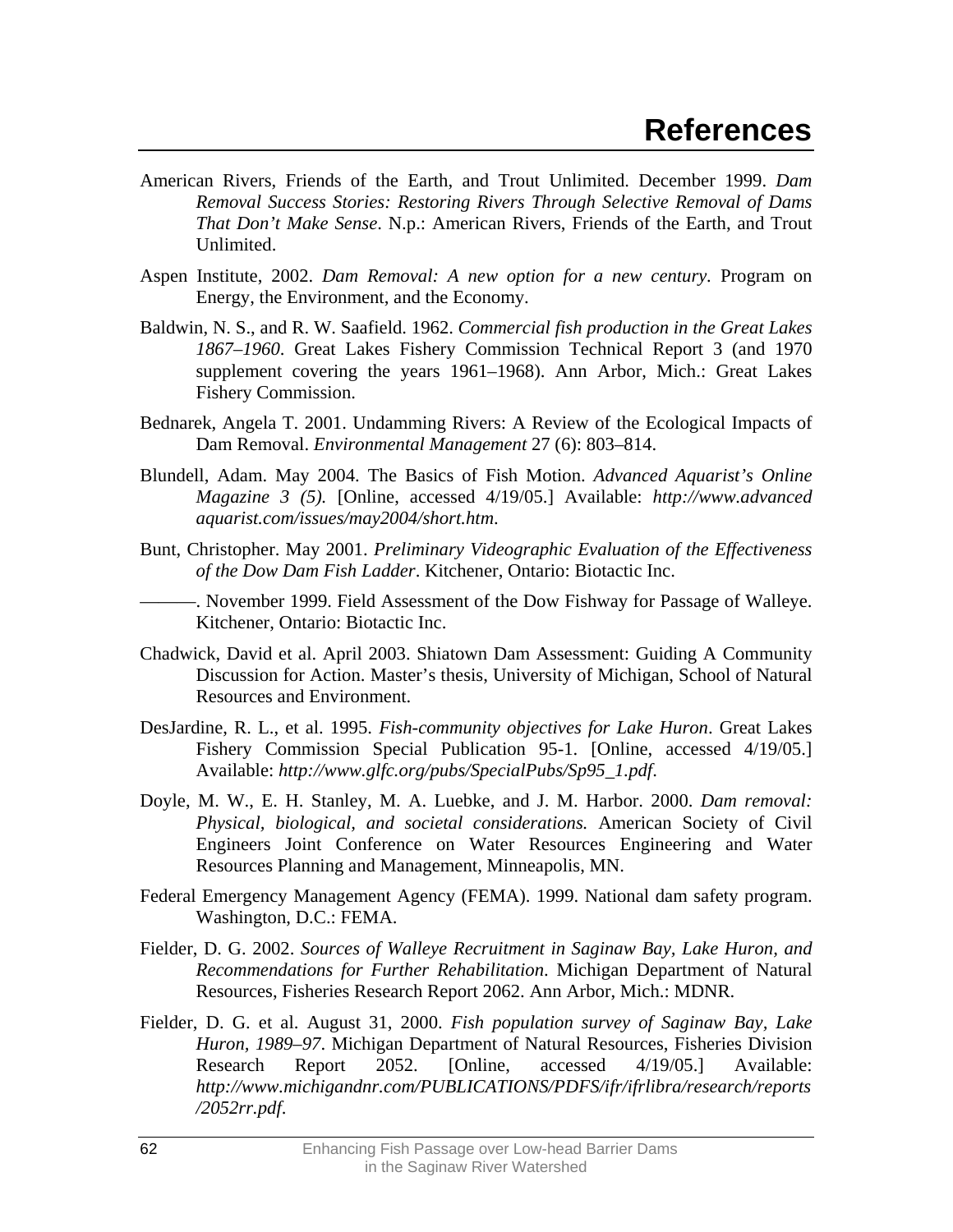- Fielder, D. G., and J. P. Baker. 2004. *Strategy and options for completing the recovery of walleye in Saginaw Bay, Lake Huron*. Michigan Department of Natural Resources, Fisheries Special Report 29. Ann Arbor, Mich.: MDNR.
- FishPro. January 2005. *Frankenmuth Dam—Fish Barrier Assessment Project, Final Report*. Springfield, Ill.: FishPro.
- Graber, Brian E., et al. 2001. *Technical issues in small dam removal engineering*. The Future of Dams and Their Reservoirs, 21<sup>st</sup> Annual USSD Lecture Series, Denver, Colo.
- Hay-Chmielewski, Elizabeth M., and G. E. Whelan, Eds. August 25, 1997. *Lake sturgeon rehabilitation strategy*. Michigan Department of Natural Resources, Fisheries Division Special Report 18. [Online, accessed 4/18/05.] Available: *http://www.michigandnr.com/PUBLICATIONS/PDFS/ifr/ifrlibra/Special/reports/ 18sr.pdf*.
- The H. John Heinz III Center for Science, Economics and the Environment. 2002. Dam Removal: Science and Decision Making.
- Jones, D. R., J. W. Kiceniuk, and O. S. Bamford. 1974. Evaluation of the Swimming Performance of several fish species from the Mackenzie River. *Journal of the Fisheries Research Board of Canada* 31: 1641–47.
- Katopodis, C., A. J. Derksen, and B. L. Christensen. 1991. Assessment of two Denil fishways for passage of freshwater species. *American Fisheries Society Symposium* 10: 306-324.
- Keller, M., et al. 1987. *History, status, and management of fishes in Saginaw Bay, Lake Huron, 1981–1986*. Michigan Department of Natural Resources, Fisheries Division Technical Report 87-2. Lansing, Mich.: MDNR.
- Klar, Gerald T., and Robert J. Young. 2003. *Integrated Management of Sea Lampreys in Lake Huron 2002*. Report to Lake Huron Committee Annual Meeting, Milwaukee, Wisconsin, March 17–19, 2003.
- Kynard, B., D. Pugh, and T. Parker. 2003. *Development of Fish Passage for Lake Sturgeon*. Turners Falls, Mass.: S. O. Conte Anadromous Fish Research Center, Leetwon Science Center U.S. Geological Survey, Biological Resources Division. F. W. H.
- Lake Huron Technical Committee, Great Lakes Fishery Commission. 1999. Fish Stocking in the Lake Huron Basin, 1968 to 1998. Ann Arbor, Mich.: Great Lakes Fishery Commission.
- Michigan Department of Environmental Quality (MDEQ), Land and Water Management Division (LWMD). June 8, 2005. Letter from Mary Ellen Cromwell, Chief, LWMD to Mark Coscarelli, Public Sector Consultants.
- Michigan Department of Environmental Quality (MDEQ), Office of the Great Lakes (OGL). April 2002. *Lake Huron Initiative Action Plan*. [Online, accessed 4/19/05.] Available: *http://www.michigan.gov/deq/0,1607,%207-135-3313\_3677- 30070--,00.html*.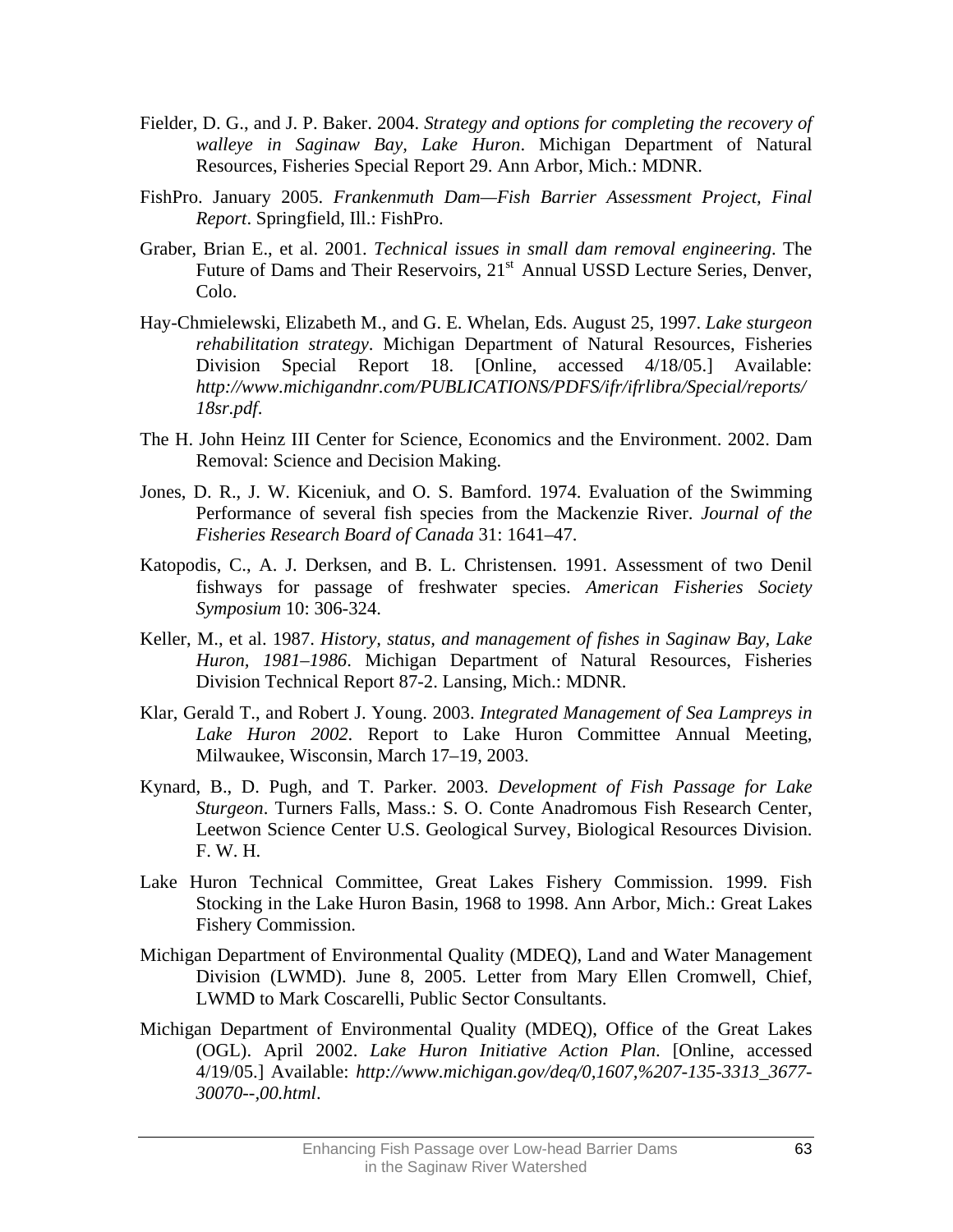———. March 2000. *Lake Huron Initiative Action Plan*. Lansing, Mich.: MDEQ.

- Michigan Department of Natural Resources (MDNR), Fisheries Division, Institute for Fisheries Research. 2004. *Michigan Dam Database Locations and Fisheries Attributes*. Ann Arbor, Mich.: MDNR.
- Michigan Department of Natural Resources (MDNR), Surface Water Quality Division (SWQD). 1994*. Saginaw River/Bay Remedial Action Plan, Draft 1995 Biennial Report*, Volume 1. Lansing, Mich.: MDNR.
	- ———, Great Lakes and Environmental Assessment Section. 1988. *Michigan Department of Natural Resources Remedial Action Plan for Saginaw River and Saginaw Bay Areas of Concern*. Lansing, Mich.: MDNR.
- Peake, S., F. W. H. Beamish, R. S. McKinley, and C. Katapodis. 1997. Relating swimming performance of lake sturgeon, Acipenser fulvescens, to fishway design. *Can. J. Fish. Aquat. Sci*., 54: 1361–66.
- Peake, S., R. S. McKinley, and D. A. Scruton. 2000. Swimming performance of walleye (Stizostedion vitreum). *Can. J. Zool*. 78: 1686–90.
- Poff, L. N., and D. D. Hart. 2002. How dams vary and why it matters for the emerging science of dam removal. *Bioscience*, 52: 659–668.
- Public Sector Consultants (PSC). August 2000. *Measures of Success; Addressing Environmental Impairments in the Saginaw River and Saginaw Bay*. Prepared for the Partnership for the Saginaw Bay Watershed. [Online, accessed 4/19/05.] Available: *http://www.pscinc.com/Documents/Saginaw\_Bay/2000\_Measures\_ Success/index.html*.
- The Conservation Fund. 1999. *Fisheries Scoping Study Report*. Bay City, Mich.: Saginaw Bay Watershed Initiative Network.
- Wilcox, D. B., M. A. Cornish, S. J. Zigler, and B. L. Johnson. 2003. *Improving Fish Passage Through Navigational Dams on the Upper Mississippi River System-Draft 4*. N. p.: U.S. Army Corps of Engineers.
- World Commission on Dams. 2000. *Dams and Development: A New Framework for Decision-Making*. Cape Town: World Commission on Dams.
- Water Resources Management Practicum (WRMP) 2000. *Dam repair or removal: A decision making guide*. [Online, accessed 11/11/05.] Available: *http://www.ies.wisc.edu/research/wrm00/index.htm*.
- Wu, Shouhong, Chris Katapodis, and P. Eng. October 1997. *Fish Passage and Lamprey Exclusion Aspects at the Dow Dam, Chippewa* [sic] *River, Michiga*n, Project Completion Report for the Great Lakes Fishery Commission. Winnipeg, Manitoba: Freshwater Institute, Fisheries and Oceans Canada.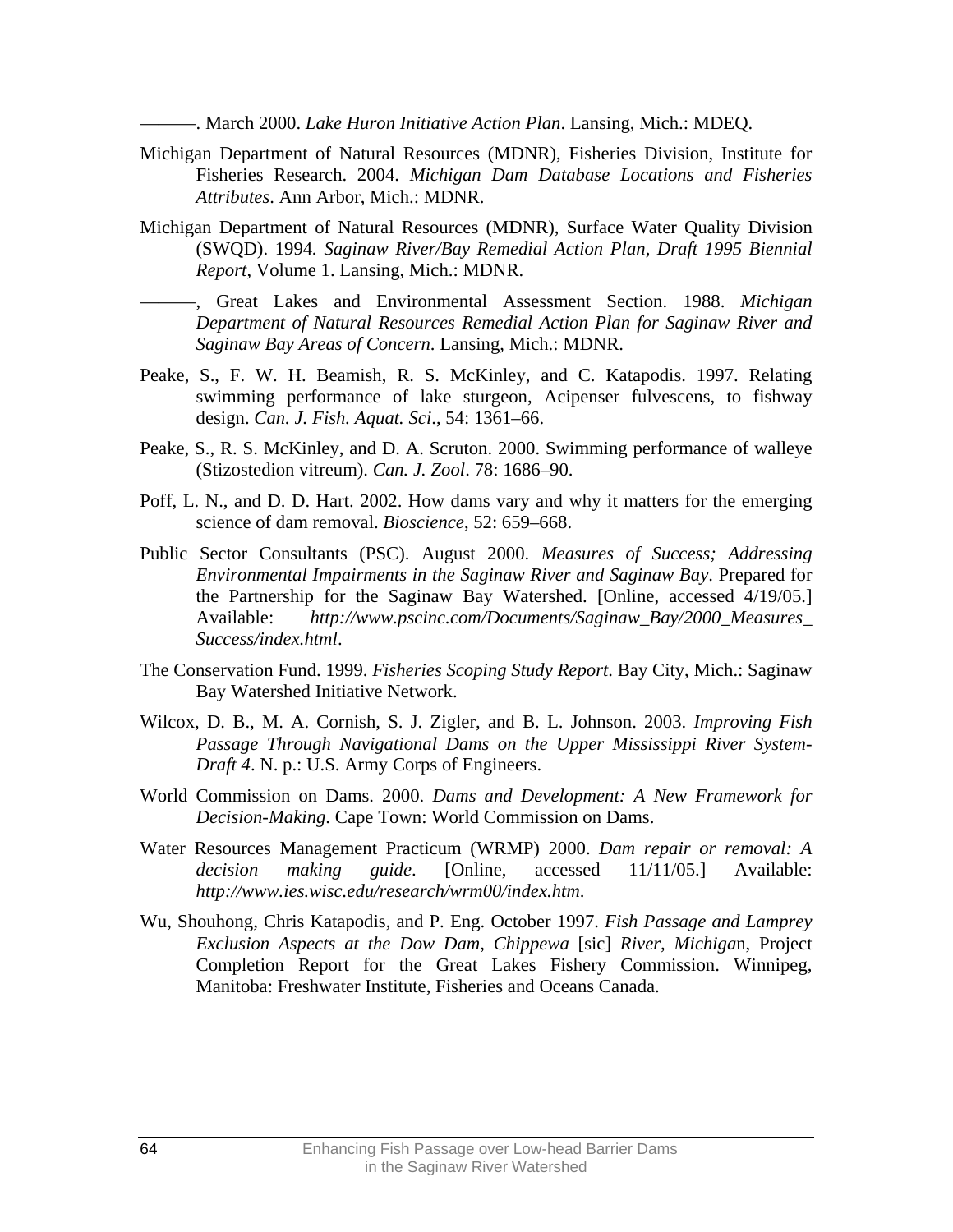### *Restoring Natural Flows and Enhancing Fish Passage of Low-head Barrier Dams in the Saginaw River Watershed*

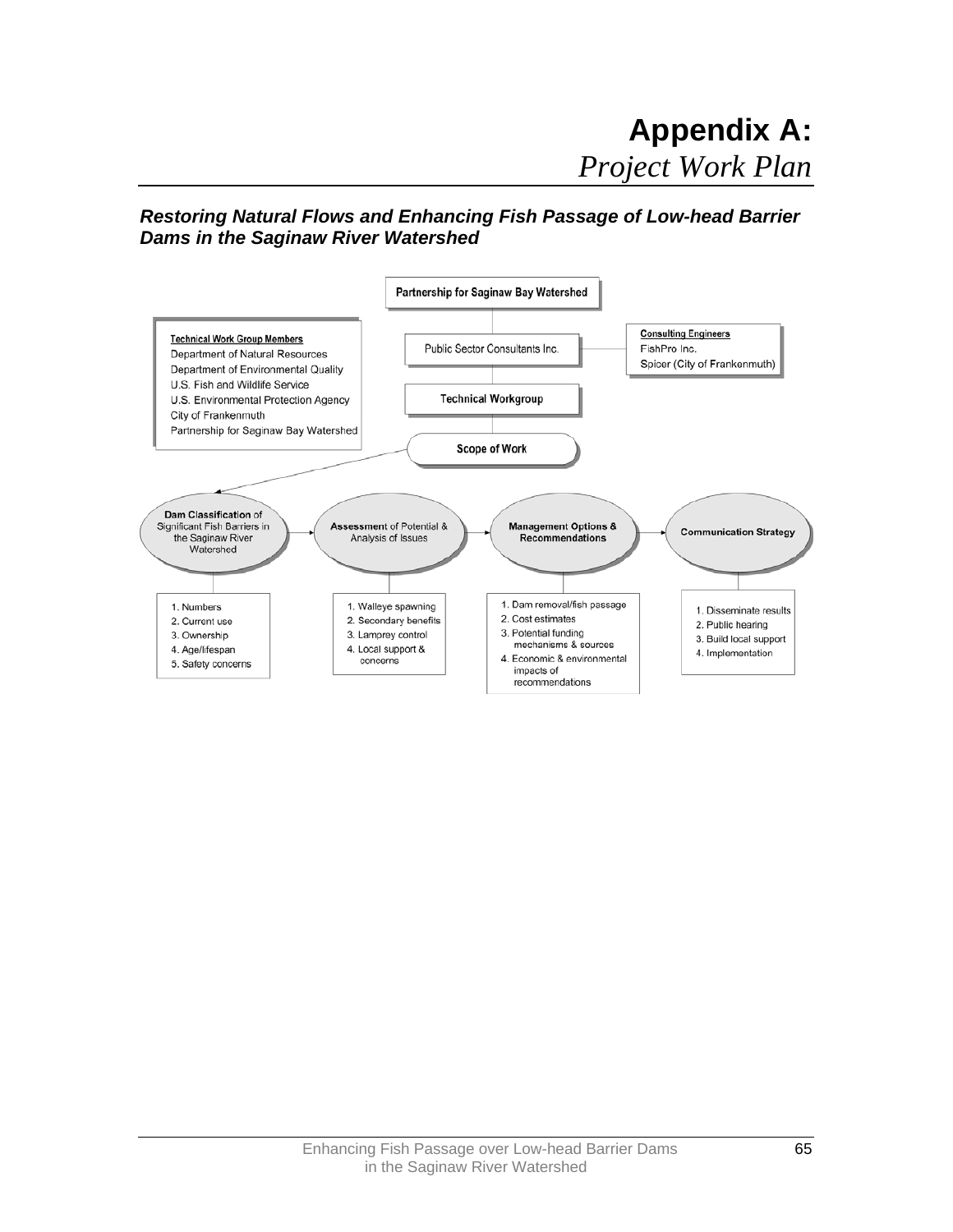

SOURCE: PSC, with data provided by MDNR/Institute for Fisheries Research, 2004.

**EXHIBIT B-2**  Year Constructed, by Sub-basin



SOURCE: PSC, with data provided by MDNR/Institute for Fisheries Research, 2004.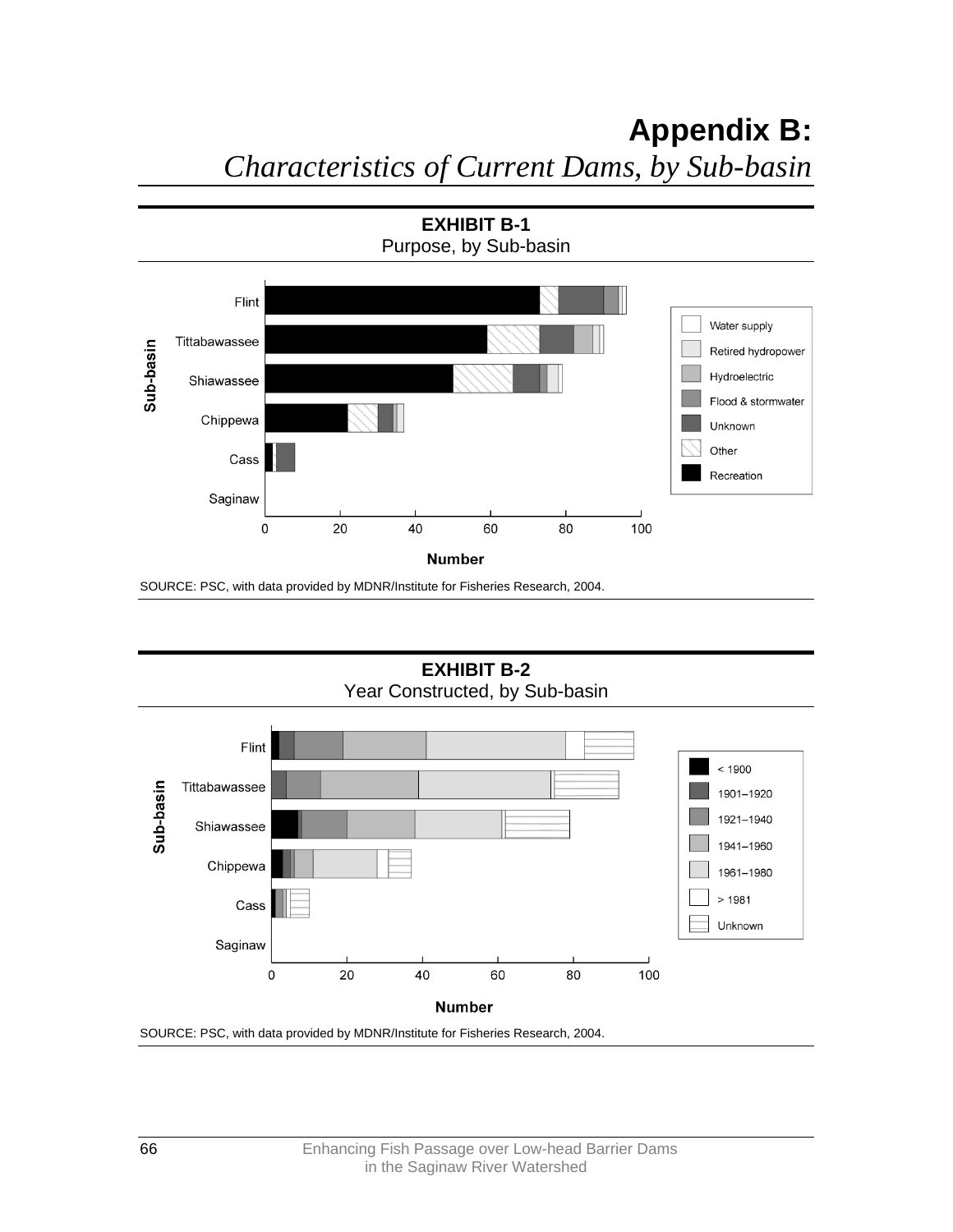

SOURCE: PSC, with data provided by MDNR/Institute for Fisheries Research, 2004.

**EXHIBIT B-4**  Hazard Potential, by Sub-basin



SOURCE: PSC, with data provided by MDNR/Institute for Fisheries Research, 2004.